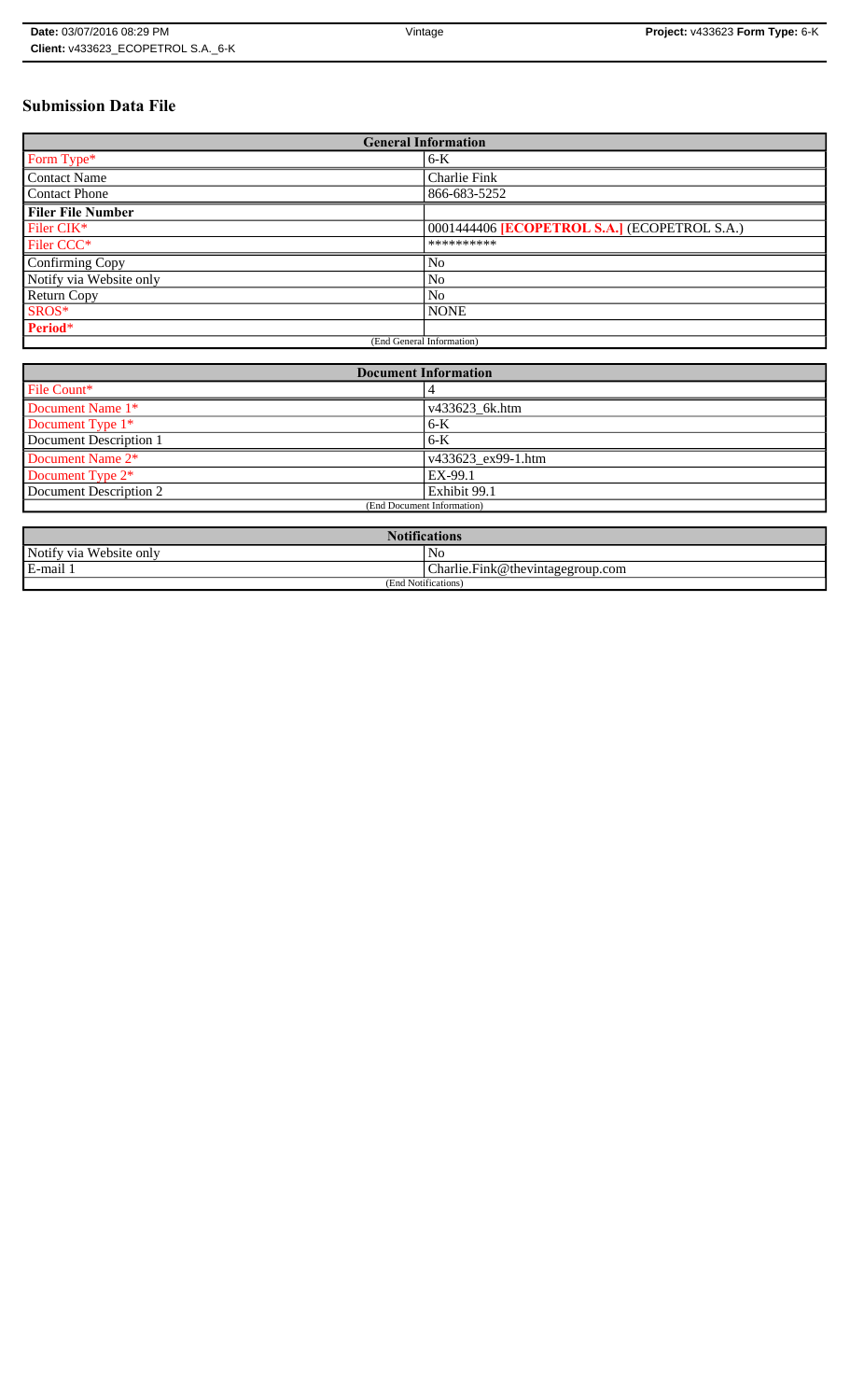#### **UNITED STATES SECURITIES AND EXCHANGE COMMISSION Washington, D.C. 20549**

#### **FORM 6-K**

#### **REPORT OF FOREIGN PRIVATE ISSUER PURSUANT TO RULE 13a-16 OR 15d-16 UNDER THE SECURITIES EXCHANGE ACT OF 1934**

For the month of March, 2016 Commission File Number 001-34175

ECOPETROL S.A.

(Exact name of registrant as specified in its charter)

N.A.

(Translation of registrant's name into English)

COLOMBIA

(Jurisdiction of incorporation or organization)

Carrera 13 No. 36 – 24

BOGOTA D.C. – COLOMBIA (Address of principal executive offices)

Indicate by check mark whether the registrant files or will file annual reports under cover of Form 20-F or Form 40-F.

Form 20-F  $\boxtimes$  Form 40-F  $\Box$ 

Indicate by check mark if the registrant is submitting the Form 6-K in paper as permitted by Regulation S-T Rule 101(b)(1)

 $Yes \Box$  No  $\boxtimes$ 

Indicate by check mark if the registrant is submitting the Form 6-K in paper as permitted by Regulation S-T Rule 101(b)(7)

 $Yes \Box$  No  $\boxtimes$ 

Indicate by check mark whether the registrant by furnishing the information contained in this form is also thereby furnishing the information to the Commission pursuant to Rule 12g3-2(b) under the Securities Exchange Act of 1934.

 $Yes \Box$  No  $\boxtimes$ 

If "Yes" is marked, indicate below the file number assigned to the registrant in connection with Rule 12g3-2(b): 82-  $N/A$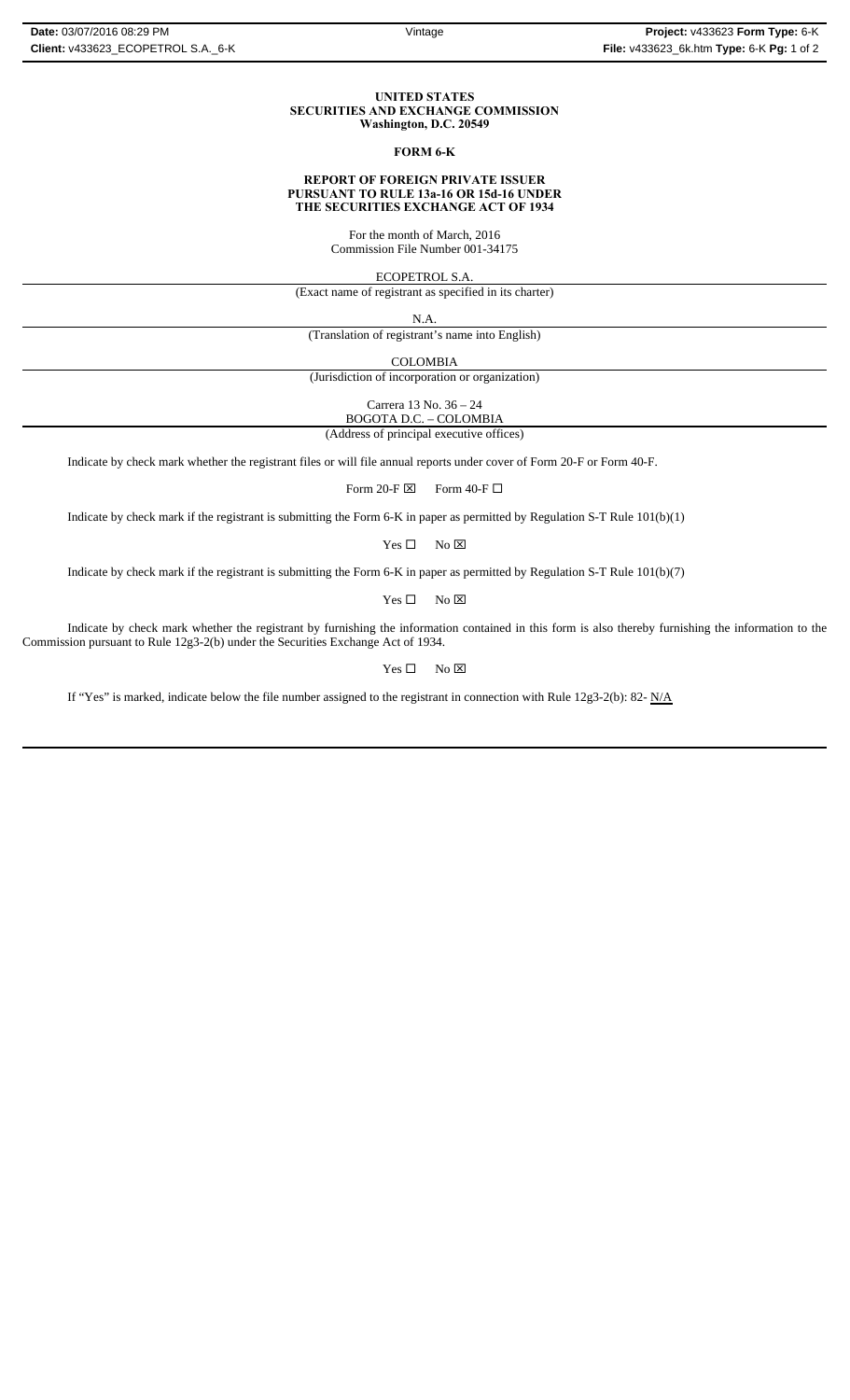### **SIGNATURES**

Pursuant to the requirements of the Securities Exchange Act of 1934, the registrant has duly caused this report to be signed on its behalf by the undersigned, thereunto duly authorized.

Ecopetrol S.A.

 By: /s/ María Fernanda Suárez Name: María Fernanda Suárez Title: Chief Financial Officer

Date: March 7, 2016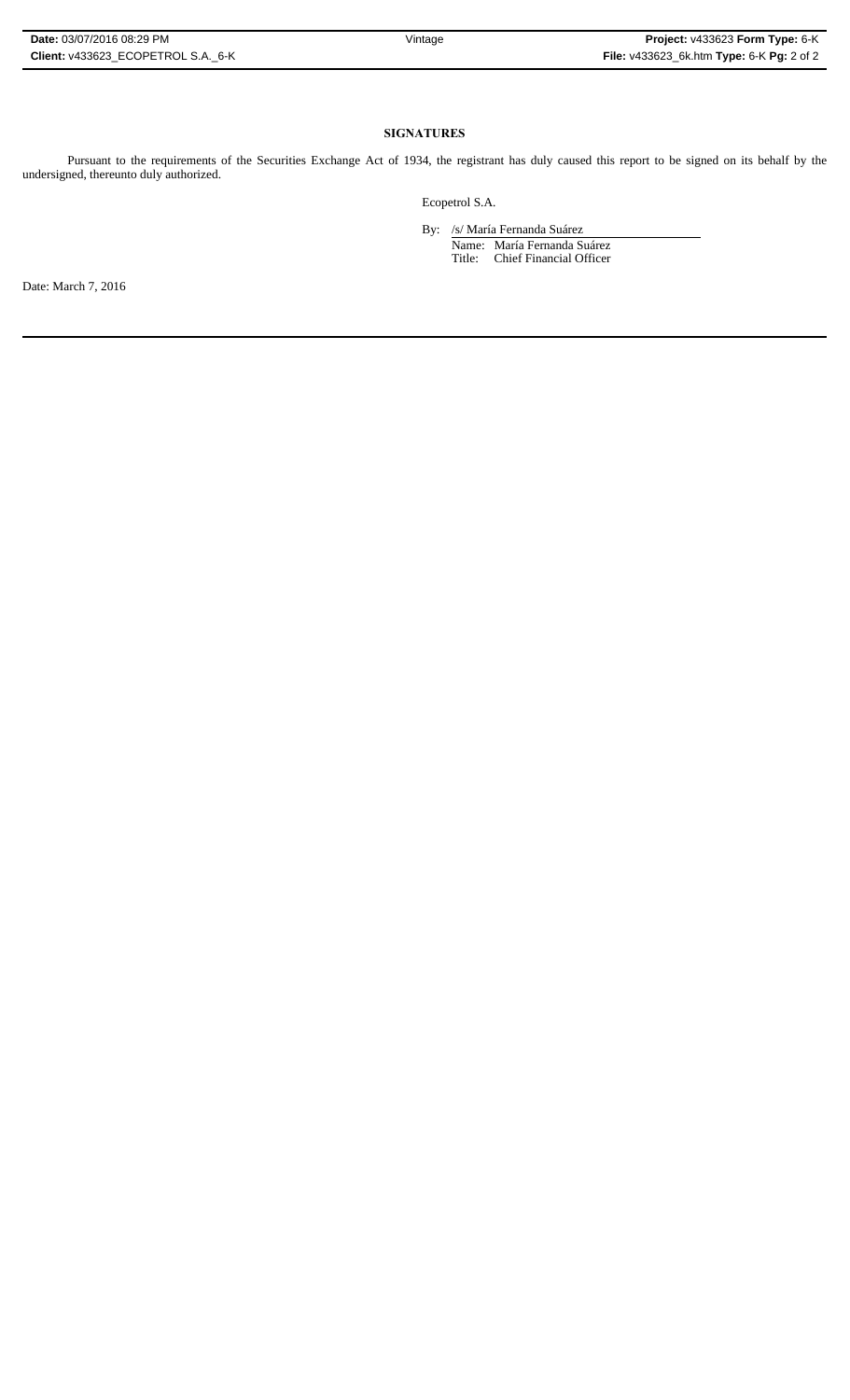**Exhibit 99.1**



**MATERIAL INFORMATION** 

**Ecopetrol Group Announces Its Results for the Fourth Quarter of 2015 and the Year Ended December 31, 20151**

- **Amid a challenging environment, the Corporate Group´s production reached 761 mboed, a 5 mboed increase compared with 2014.**
- **Annual savings of COP\$2.8 trillion help mitigate the impact of falling prices.**
- **Refining Margin increased by 16% in 2015 vs 2014.**
- **In line with the industry trend, the lower oil prices and impairments (accounting adjustment under IFRS) led to the recording of a net loss of COP\$3.9 trillion pesos in 2015. Without impairments, the net income would have been COP\$2.4 trillion pesos.**

Bogota, March 6, 2016. Ecopetrol S.A. (BVC: ECOPETROL; NYSE: EC) announced today Ecopetrol Group's financial results for the fourth quarter and full year 2015, prepared and filed in Colombian pesos (COP\$) and under International Financial Reporting Standards (IFRS) applicable in Colombia.

#### **Table 1: Summary of the Group's Consolidated Financial Results**

| А                                           |          |         | D             | E            | Е       | G       | Н      |              |              |
|---------------------------------------------|----------|---------|---------------|--------------|---------|---------|--------|--------------|--------------|
| (COPS Billion)                              | 4Q 2015  | 4Q 2014 | $\Delta$ (\$) | $\Delta$ (%) | 3Q 2015 | 2015    | 2014   | $\Delta$ (S) | $\Delta$ (%) |
| <b>Total sales</b>                          | 12,777   | 14,255  | (1, 478)      | (10.4)%      | 13,003  | 52,091  | 65,972 | (13, 881)    | $(21.0)\%$   |
| Operating profit                            | (7, 301) | (1,171) | (6,130)       | 523.5%       | 2,850   | 1,456   | 14,449 | (12,993)     | $(89.9)\%$   |
| Net Income Consolidated                     | (6,021)  | (2,360) | (3,661)       | 155.1%       | 887     | (3,083) | 6,349  | (9, 432)     | $(148.6)\%$  |
| Non-controlling interest                    | (287)    | (131)   | (156)         | 119.1%       | (233)   | (905)   | (623)  | (282)        | 45.3%        |
| Equity holders of Ecopetrol*                | (6,308)  | (2,491) | (3,817)       | 153.2%       | 654     | (3,988) | 5.726  | (9.714)      | $(169.6)\%$  |
| Other comprenhensive income attributable to |          |         |               |              |         |         |        |              |              |
| shareholders of Ecopetrol*                  | .456     | 3,412   | (1,956)       | $(57.3)\%$   | 2,203   | 4,791   | 4,332  | 459          | 10.6%        |
| <b>EBITDA</b>                               | 3,083    | 3,268   | (185)         | (5.7)%       | 4,698   | 18,087  | 24,509 | (6, 422)     | $(26.2)\%$   |
| <b>EBITDA</b> Margin                        | 24.1%    | 22.9%   |               |              | 36.1%   | 34.7%   | 37.2%  |              |              |

\* According to IAS-1, "Presentation of financial statements", paragraph 83, the company must include in the statement of comprehensive results the results attributable to non-controlling interest (minority interest) and the results attributable to shareholders of the controlling company.

 $1$  The Corporate Group adopted IFRS since January 1, 2015, with transition date on January 1, 2014. Hence, the first audited consolidated financial statements under IFRS are hereby presented.

As indicated in paragraphs 9 and 18 of International Accounting Standard 27 "Consolidated and Separated Financial Statements," Ecopetrol and its corporate group must present their financial information on a consolidated basis, combining the financial statements of the parent company and its subsidiaries line by line, adding assets, liabilities, shareholder equity, revenues and expenses of a similar nature, removing the reciprocal items between the corporate group and recognizing the non-controlling interest.

The financial results in this report are not comparable line by line with the previously issued financial results in the report for the fourth quarter of 2014, which were prepared in accordance with the Public Accounting Regime (Régimen de Contabilidad Pública) as adopted by the Colombian National Accounting Office. For the sake of comparison, the previously issued financial results for the fourth quarter and full year 2014 are presented in this report under IFRS.

Some figures in this release are presented in U.S. dollars (US\$) as indicated. The exhibits in the main body of this report have been rounded to one decimal. Figures expressed in billions of COP\$ are equal to COP\$1 thousand million. All financial information in this report is unaudited.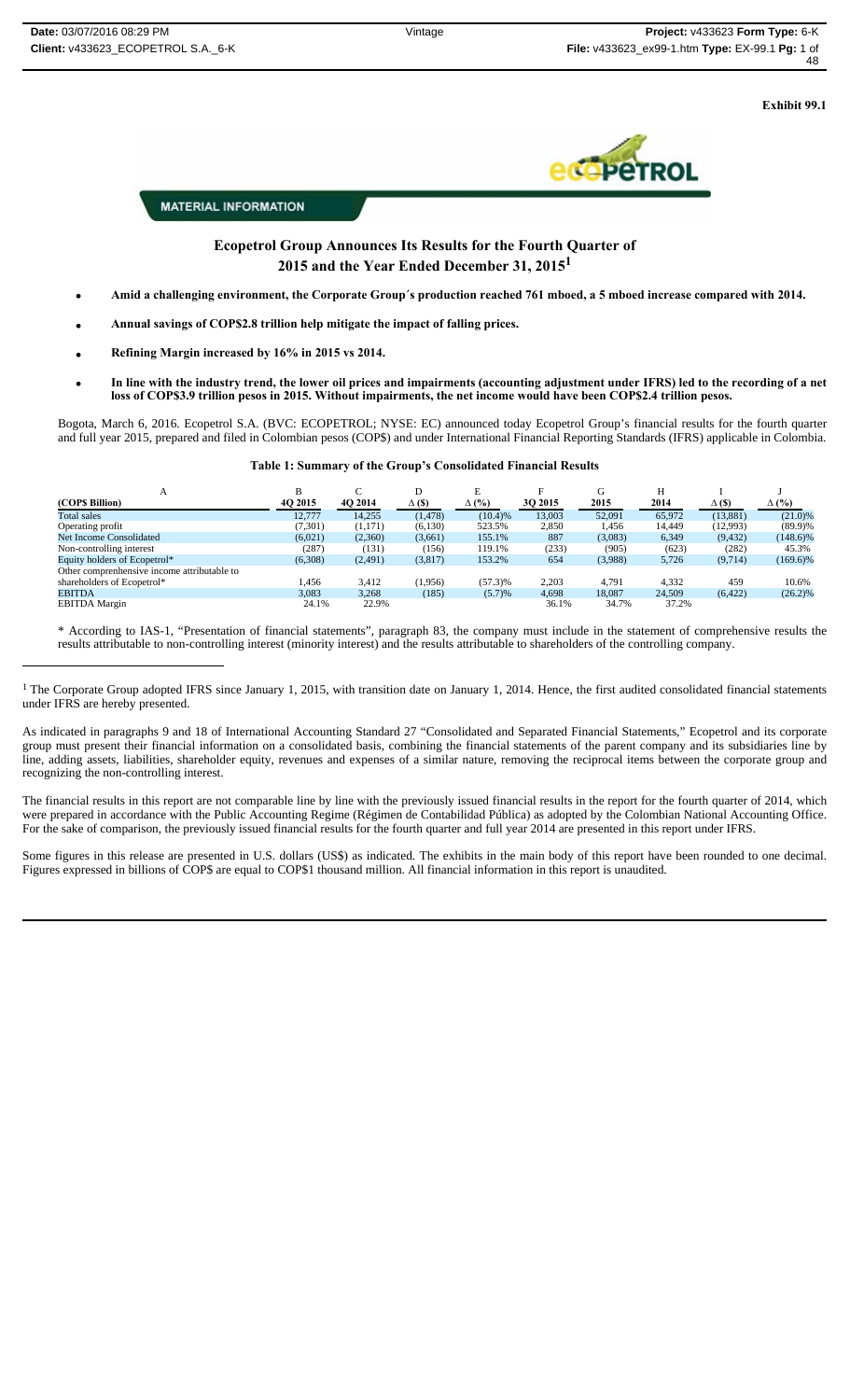

In the opinion of Ecopetrol's CEO Juan Carlos Echeverry G.:

"2015 was one of the most challenging years for the oil industry. As many other oil and gas companies, Ecopetrol undertook profound adjustments on its operations to be more efficient and face lower crude prices. The Company intensified the interaction between operational and financial excellence to generate and protect its cash flow, secure its sustainability and, when price environment permits, be prepared to grow. In addition to prices other challenges were added: attacks on oil infrastructure, *El Niño* phenomenon, the closing of Venezuelan border, the completion of key Midstream and Downstream projects and the devaluation of the exchange rate.

In the midst of this defying environment, the Company maintained a solid operational performance while advancing the transformation of all of its business lines to increase its structural efficiency. It reduced operational costs without affecting reliability and safety of its operations, and strengthened an organizational culture based on integrity, cooperation and creativity. This change process has been led by a new management team that has leveraged Ecopetrol's strengths to introduce new and more efficient ways to conduct operations throughout its entire value chain.

As of the second half of 2015, Ecopetrol began to adjust its investment plan without sacrificing production and progress in important projects; to increase its efficiency levels and reduce costs and expenses; and established a savings target of COP\$1.6 trillion for the year.

As of December 31, 2015, Ecopetrol's savings totaled COP\$2.2 trillion, above the initially defined target. This achievement was possible thanks to renegotiation strategies in contracts (COP\$0.98 trillion) and supply (COP\$0.50 trillion), and higher operational efficiencies (COP\$0.72 trillion). In addition, affiliates and subsidiaries contributed with COP\$0.6 trillion, for overall total savings within the Group of COP\$2.8 trillion. The company is working towards making these savings structural and supportive in securing its sustainability and competitiveness in the long term.

The higher efficiency achieved in 2015 enabled Ecopetrol to partially offset the impact of lower crude prices on the balance of proven reserves, which was 1,849 billion of oil equivalent barrels, 11% lower as compared to 2014. The 45% drop in prices used in reserves valuation led to an estimated reduction of 404 million of barrels of oil equivalent, which was offset by lower costs and higher efficiencies, which added approximately 275 million barrels of oil equivalent.

At the operational level, the company presented solid results, starting with the best historic industrial safety performance, measured by the Recordable Incident Frequency Rate and the Accident Frequency Index, which were 0.96 and 0.49, respectively. This is the result of a permanent and systematic effort to achieve industry standards and a strong indication of Ecopetrol's commitment for people´s well-being.

In 2015, the Group slightly surpassed the 760 thousand barrels per day production goal, despite the low price environment, operational challenges and public order disruptions. As compared to 2014, production grew by 5 thousand barrels per day, mainly driven by the production increase at the Castilla (+17.4%) and Chichimene (+38.9%) fields, due to the entrance of new wells into production.

With regards to recovery factor increase, during 2015 eight pilot projects were initiated in water injection, solvent injection and improved water injection technologies, achieving the established goal. It´s important to highlight the implementation of water injection pilot projects in fields with heavy crude, such as Castilla and Chichimene, with positive results in the intervened areas. Additional cumulative production represents a 1.2% increase in the recovery factor in the pilot area of Chichimene and 0.15% in the pilot area of Castilla.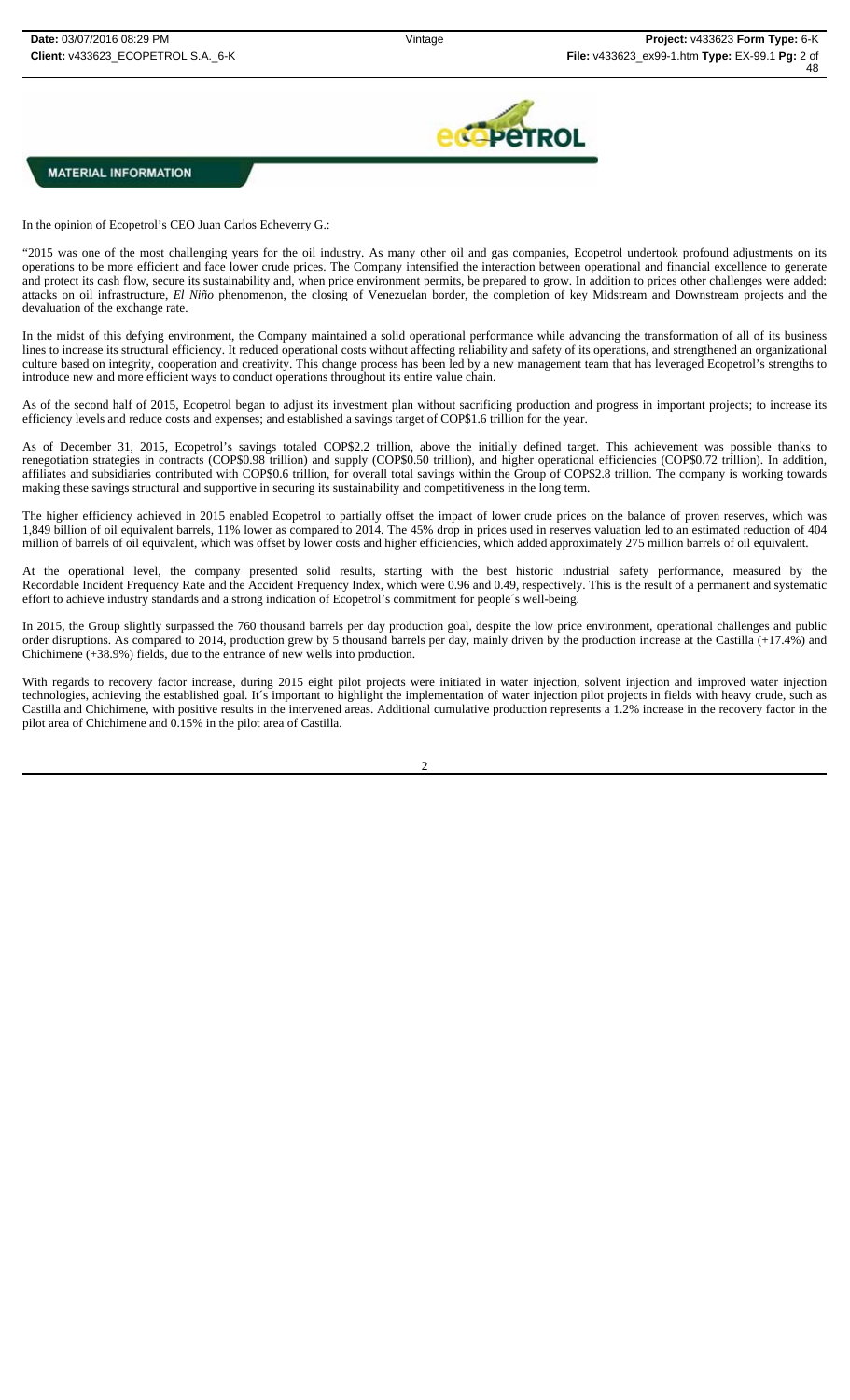

The improvement in the recovery factor, mainly through infill drilling, will continue to be the main source of reserves growth in producing fields in coming years. Hence, it is necessary to increase well drilling efficiency, as has been done among different fields. For example, between 2014 and 2015, in Castilla, the average drilling days per well went from 34 to 26 and in Chichimene from 36 to 26.

In exploration, the discovery in May of the Kronos well in the Caribbean offshore area is considered one of the 20 largest discoveries worldwide in 2015. The exploratory campaign also included the drilling of the Calasú well (geological success) in the Caribbean Sea, and three additional wells: Muérgana Sur (sealed and abandoned), located at Llanos Orientales, Bullerengue (geological success), in the Lower Magdalena Valley, and Sea Eagle (dry well) in the US Gulf of Mexico.

By the end of 2015, the Leon 2 appraisal well was being drilled in the Gulf of Mexico deep waters, operated by Repsol, who has a 60% share, and Ecopetrol America Inc., with 40%. The well reached its final depth on February 2, 2016, and is currently under assessment.

As compared to 2014, during 2015 a growth of 2% in the transported volume was evidenced, mainly due to higher availability over the course of the year of the Caño Limón – Coveñas and Transandino systems, caused by a lower number of oil infrastructure attacks, which went from 130 in 2014 to 80 in 2015.

Tests to verify the performance of transportation systems with higher viscosity crudes through Oleoducto de los Llanos, Oleoducto de Colombia and Ocensa were successful, opening the possibility to decrease diluent consumption in 2016. This is a key aspect in increasing heavy oil production profitability, which today represents 57% of the Group's total production. The tolerance increase in transportation systems from 220 centi stocks (CST) to 300 CST of viscosity allowed a decrease of US\$0.75/Bl in dilution cost. The 2016 goal is to transport at 400 CST.

For refining, the major achievement was the startup of the Crude Unit at the Cartagena Refinery, which led the sequential entry of the plants comprising the new refinery. On February 24 the Delayed Coking Unit started its operations, which allows reaching a 97% conversion factor. By the end of February two more plants started up: the Catalytic Cracking Unit, that takes diesel fuels from the Crude Unit and produces selectively streams of higher value, and the Naphtha Hydrotreater Unit which main function is to remove sulphur from gasolines to deliver clean fuels, with less than 50 parts per million of sulphur.

Ecopetrol expects to have all the plants in operation during the second quarter of 2016, and stabilize gradually the refinery to take it to full capacity by the third quarter of the year. It´s worth highlighting that the refinery made its first fuel export in November 2015 with destination to the United States and the Caribbean, with a total of 200 thousand barrels of virgin naphtha and 50 thousand barrels of JET A1 aviation fuel.

Other important result was achieved at the Barrancabermeja Refinery, which reported a gross margin of US\$16.8/Bl in 2015, as compared to US\$14.6/Bl in 2014, due to a higher performance of medium distillates, the implementation of initiatives to enhance the value of LPG and residual streams, and price behavior of refined products.

2015 also included the consolidation of a new management team, with the renewal of half of the positions with top qualified and expert personnel on their knowledge fields, with distinguished experience in the oil and gas industry. Leadership style, in line with cultural transformation, is based on knowledge, trust, communication, and teamwork. In 2016, the company will deepen its work with mid-level management and will aim for the development of future leaders with high potential, who are prepared to assume the challenges of Ecopetrol.

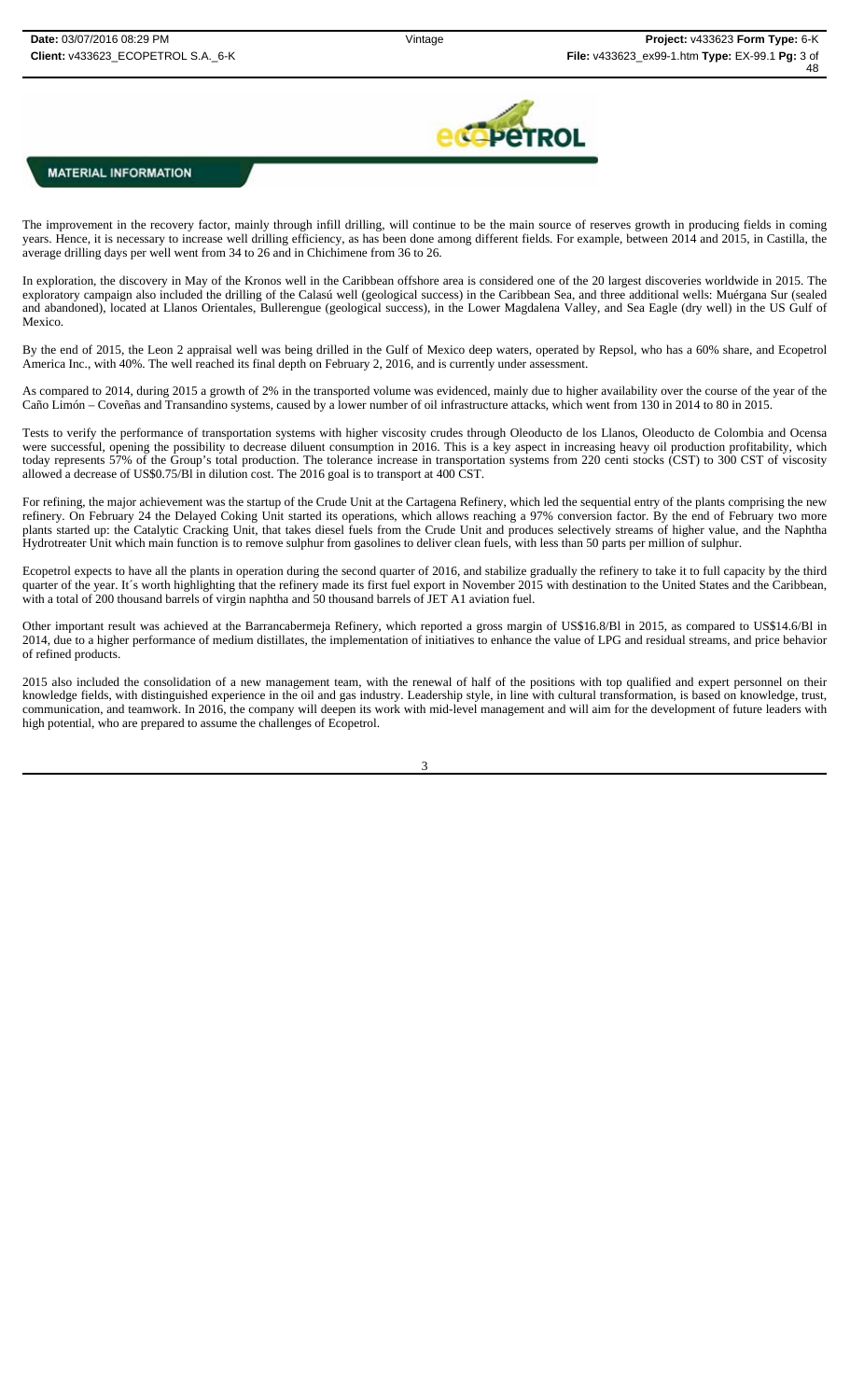

The Company ended the year with a loss of COP\$3.9 trillion, mainly due to accounting effects on the presentation of the financial statements caused by IFRS implementation. Excluding the impairment effect, the Company would have reported a net income of COP\$2.4 trillion. This accounting effect, as well as the exchange rate difference, constitute an impact on the expenses account that affects the financial outcome, but that does not imply a cash outflow. Impairment expenses can be reverted once market conditions turn more favorable, except in the case of goodwill impairments. Nonetheless, despite the adverse price environment and strong impact on results, the Company kept its EBITDA margin at 35%, close to last year´s level, and continued having in its internal cash flow generation, the main source to fund its operations.

**Savings aren´t the foundation for the future. Investment quality is the other key factor.** We are currently strengthening the exploration and production portfolio, through an institutional change oriented to align incentives to identify the best prospectuses and place them under rigorous scrutiny and competition. A targeted and effective investment, and at lower costs, should redound in higher future reserves.

**2016 is a transition year for the businesses of the Group**. We will end relevant investments in refining and transport segments. In these segments we have enough installed capacity for the Company´s mid-term growth. Finalizing the meaningful investments in refinery and transport means, that from 2017 onwards, close to US\$1 billion of annual investments will be freed and 90% of total investment capacity will be allocated to exploration and production, while in the past 5 years we have dedicated only near 60%.

Breakeven prices have decreased and technical risk has been mitigated. As a result, the recognition of additional projects should improve the Company's growth potential.

Finally, 2016 will be a financial excellency year focused on cash generation and preservation. The divestment process, which was analyzed and structured during 2015, will be dynamic. These will strengthen the focus on financial sustainability and will pursue protecting the company's credit rating by keeping adequate indebtedness levels.

The 2016 investment plan for US\$4.8 billion implies a decrease of 26% as compared to the execution in 2015. This reinforces capital expenditure discipline and focus on profitable investments, as well as the opportunity to achieve higher efficiencies without affecting Ecopetrol´s operation. We will manage the CAPEX depending on the crude oil price, just like a stream whose flow is regulated by locks.

The company will continue promoting its 2016-2017 assets divestment program to obtain resources between US\$400 and US\$900 million, out of a potential pool of assets of US\$1.4 billion. Within this phase, the company will pursue the divestment of non-strategic assets and stock holdings, such as Propilco, EEB, ISA and some others under current analysis.

It is a priority for Ecopetrol to maintain its investment grade rating, as well as access to capital markets. Adjustments made in 2016 imply financing needs between US\$1.5 and US\$1.9 billion, out of which US\$475 million were already obtained through loans from local and international banks. The confidence in the Company and the appetite for Ecopetrol's credit has been ratified. This estimation does not include resources resulting from the divestment program, which in case of positive results, would strengthen the company´s cash flow.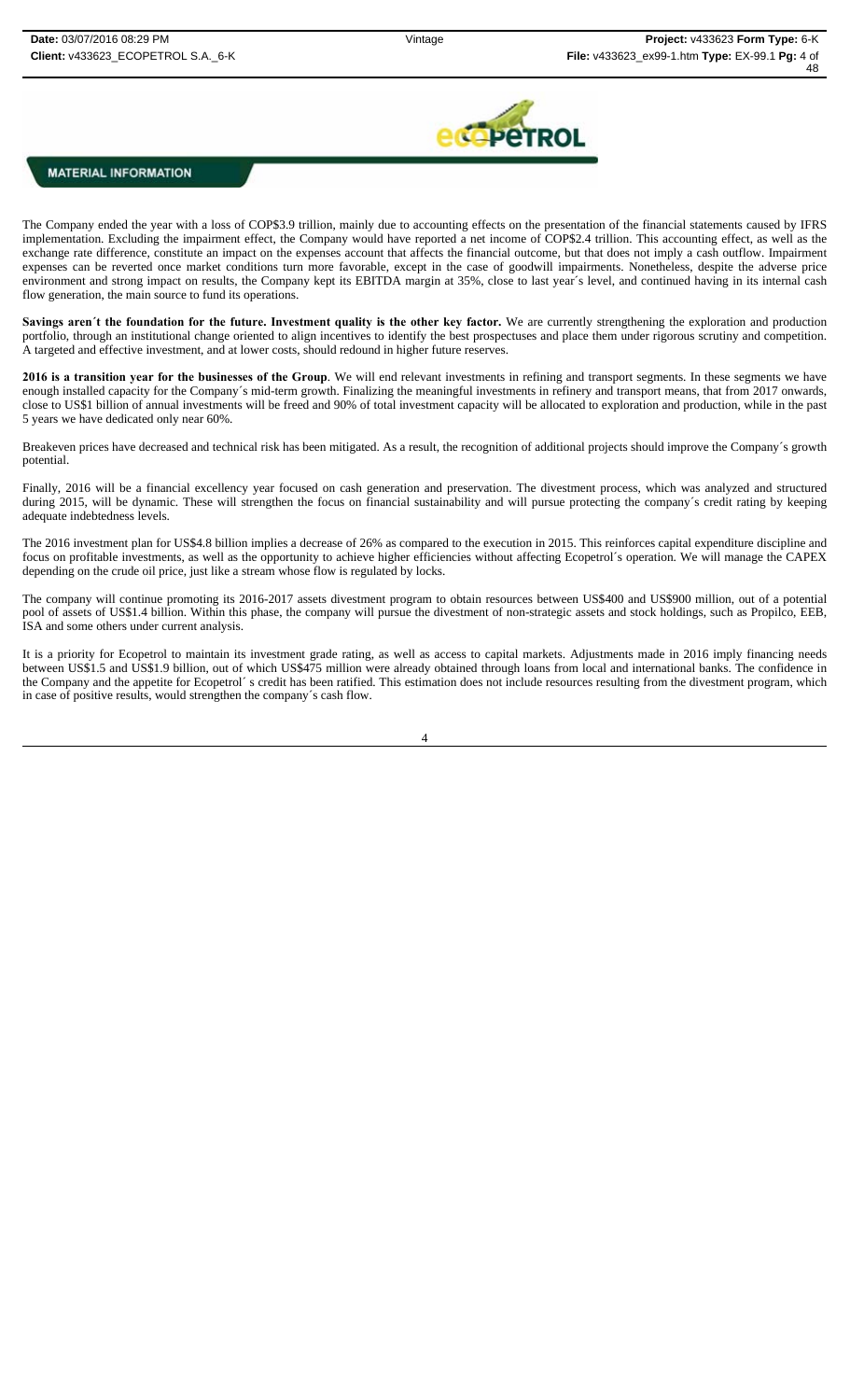

With regards to Reficar and the concerns expressed by the different control entities, it is important to note that all investigations are still at a preliminary stage. The Office of the General Comptroller initiated a review of Reficar in 2015, which was completed and disclosed in 2016. This report does not point to any conclusive findings on Reficar's finances. However, it has led to the commencement of specific investigations into the EPC contract for the project. Meanwhile, the Prosecutor's Office currently has two investigations underway: one which began in 2012 involving members of the board of directors of Reficar on such date and a more recent one, regarding delays in the completion of the project, into current and former officers of Ecopetrol as well as current and former members of the board of directors of Ecopetrol, including me. Meanwhile, the General Attorney's Office, in early February, began collecting and reviewing information about Reficar.

All the investigations are still at preliminary stages and I want to emphasize that Ecopetrol and Reficar are giving due importance to these processes through exhaustive cooperation with the control entities. Finally, I would like to highlight that, to date, none of the investigations allege any violations to the Code of Ethics nor do they affect the integrity of Ecopetrol's businesses.

Ecopetrol has rapidly and decisively responded to the challenges imposed by the price environment, with an internal deep transformation and management based on financial discipline, the search for increasing efficiencies, and improving quality and active rotation of its portfolio. The Company will continue seeking alternatives to confront the current scenario and prepare the exploration and production portfolio to take advantage of a future rise in oil prices. In addition, the Company will pursue value generation for its shareholders, prioritizing sustainability and long-term financial stability."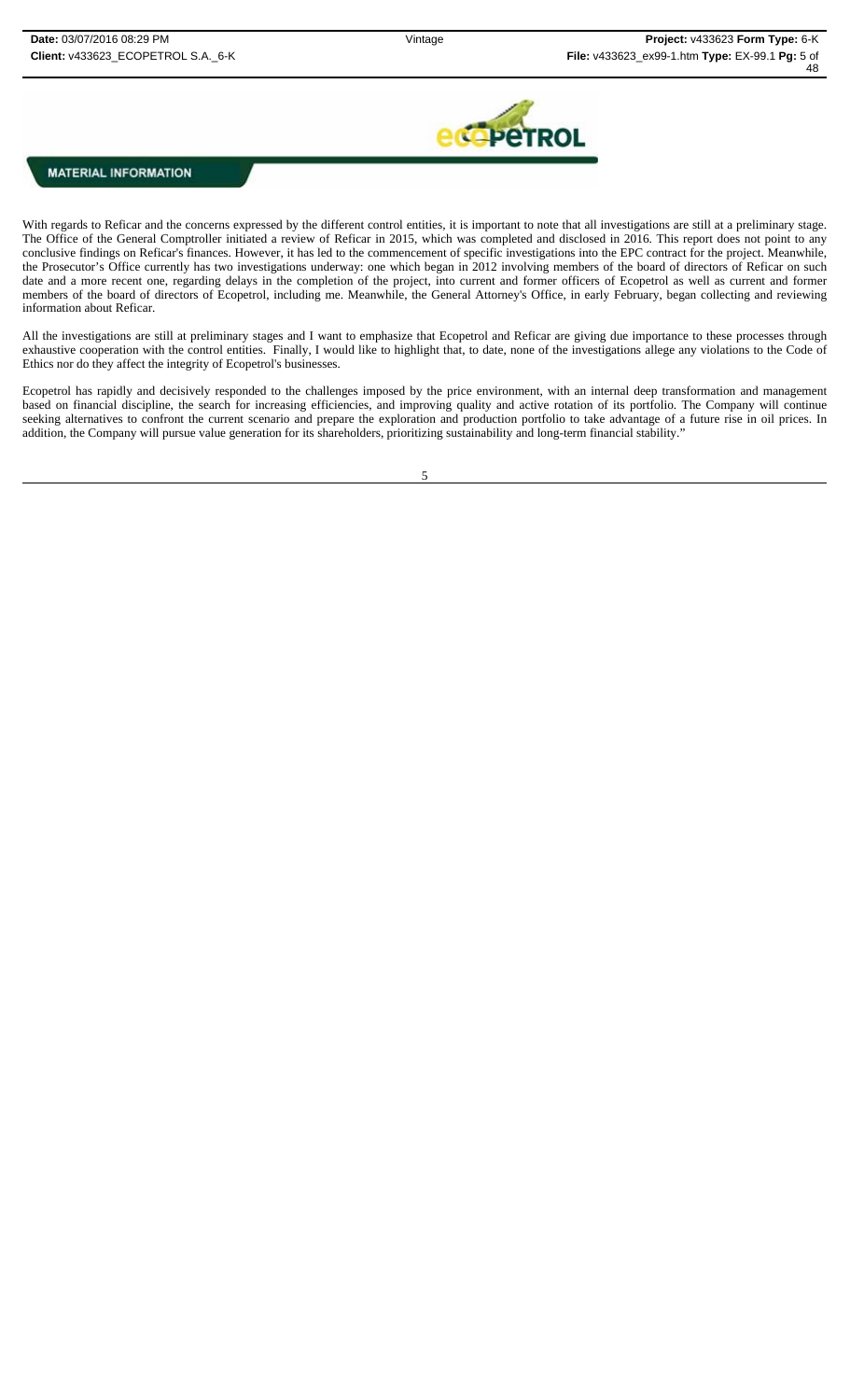

# **Ecopetrol Group Announces Its Results for the Fourth Quarter and Full Year 2015**

*Table of Contents*

| I.   | <b>Consolidated Financial Results</b>                                                            | $\overline{7}$ |
|------|--------------------------------------------------------------------------------------------------|----------------|
| a.   | Sales Volume                                                                                     | $\overline{7}$ |
| b.   | Crude, Refined Products, and Gas Prices                                                          | 9              |
| c.   | <b>Financial Results</b>                                                                         | 10             |
| d.   | <b>Balance Sheet</b>                                                                             | 12             |
| e.   | <b>Impairment of Long Term Assets</b>                                                            | 14             |
| f.   | Cash flow hedge for future Company exports                                                       | 15             |
| g.   | <b>Credit Rating</b>                                                                             | 15             |
| h.   | <b>Results by Business Segment</b>                                                               | 16             |
| i.   | Results of Cost and Expense Reduction Initiatives                                                | 19             |
| Π.   | <b>Operating Results</b>                                                                         | 21             |
| a.   | Investments                                                                                      | 21             |
| b.   | Exploration                                                                                      | 21             |
| c.   | Reserves                                                                                         | 23             |
| d.   | Production                                                                                       | 24             |
| e.   | Transport                                                                                        | 27             |
| f.   | Refining                                                                                         | 30             |
|      |                                                                                                  | 32             |
| Ш.   | Organizational Consolidation, Corporate Responsibility and Corporate Governance (Ecopetrol S.A.) |                |
| a.   | Organizational Consolidation                                                                     | 32             |
| b.   | <b>Corporate Social Responsibility</b>                                                           | 33             |
| IV.  | Presentation of Fourth Quarter and Full Year 2015 Results                                        | 34             |
| V.   | Ecopetrol's Group Exhibits                                                                       | 35             |
| VI.  | Exhibits of Subsidiary Results and Shareholder Interest                                          | 41             |
| VII. | Corporate Group's Financial Indebtedness                                                         | 48             |
|      |                                                                                                  |                |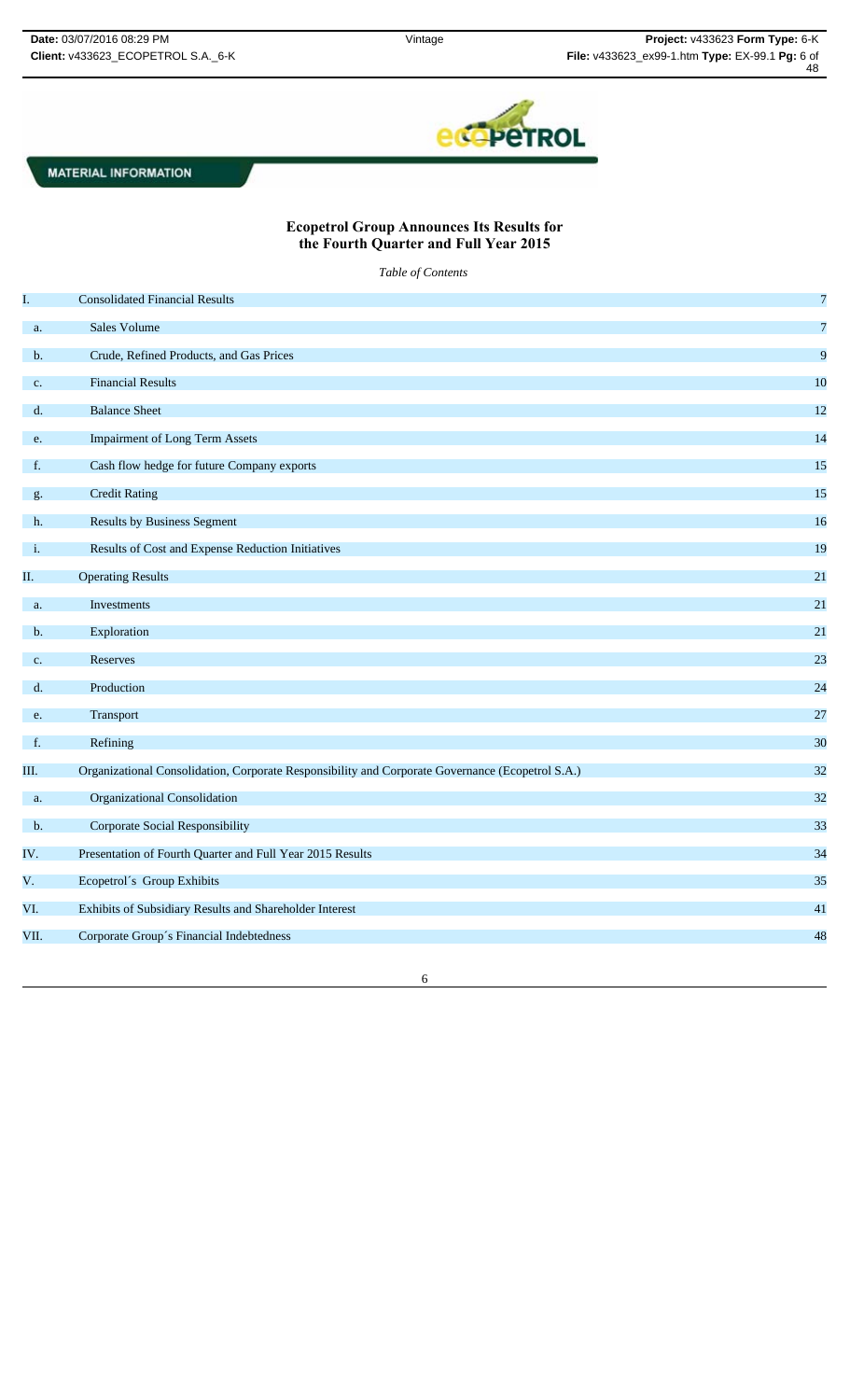

# **I. Consolidated Financial Results**

**a. Sales Volume**

The following table summarizes sales volume for the periods indicated:

**Table 2: Sales Volume** 

### **Ecopetrol S.A. (consolidated)**

**Sales volume**

| A                                  | B       |         | D            | E       | F       | G            |
|------------------------------------|---------|---------|--------------|---------|---------|--------------|
| <b>Local Sales Volume (mboed)</b>  | 40 2015 | 40 2014 | $\Delta$ (%) | 2015    | 2014    | $\Delta$ (%) |
| Crude Oil                          | 16.8    | 20.6    | $(18.4)\%$   | 13.4    | 22.5    | $(40.4)\%$   |
| Natural Gas                        | 89.2    | 85.7    | 4.1%         | 84.5    | 82.8    | 2.1%         |
| Gasoline                           | 109.9   | 90.5    | 21.4%        | 98.0    | 85.8    | 14.2%        |
| <b>Medium Distillates</b>          | 162.3   | 148.4   | 9.4%         | 148.6   | 143.4   | 3.6%         |
| <b>LPG</b> and Propane             | 16.4    | 14.7    | 11.6%        | 16.2    | 14.8    | 9.5%         |
| Fuel Oil                           | 4.5     | 2.8     | 60.7%        | 5.0     | 2.7     | 85.2%        |
| Industrial and Petrochemical       | 23.4    | 20.4    | 14.7%        | 21.6    | 20.2    | 6.9%         |
| <b>Total Local Sales</b>           | 422.5   | 383.1   | $10.3\%$     | 387.3   | 372.2   | 4.1%         |
| <b>Export Sales Volume (mboed)</b> | 40 2015 | 40 2014 | $\Delta$ (%) | 2015    | 2014    | $\Delta$ (%) |
| Crude Oil                          | 505.5   | 543.7   | $(7.0)\%$    | 537.3   | 532.1   | 1.0%         |
| Products                           | 95.4    | 68.5    | 39.3%        | 73.3    | 82.2    | $(10.8)\%$   |
| <b>Natural Gas</b>                 | 0.6     | 17.4    | $(96.6)\%$   | 8.0     | 18.4    | $(56.5)\%$   |
| <b>Total Export Sales</b>          | 601.5   | 629.6   | $(4.5)\%$    | 618.6   | 632.7   | $(2.2)\%$    |
| <b>Total Sales Volume</b>          | 1,024.0 | 1,012.7 | $1.1\%$      | 1,005.9 | 1,004.9 | $0.1\%$      |

*a.1) Colombian Market (41% of total sales in the fourth quarter of 2015):* 

Local sales increased during the fourth quarter of 2015 compared to the fourth quarter of 2014, owing primarily to:

- Increased gasoline sales, resulting from: 1) increased demand in areas along the Venezuelan border due to Venezuela's decision to temporarily close its border with Colombia and 2) increase of gasoline powered vehicles (preference over diesel given price parity).
- Increased medium distillates sales resulting from: 1) increased demand for diesel as a result of an increase in the energy generation requirements of thermal companies due to warmer weather caused by the *El Niño* climate phenomenon, 2) increased demand in areas along the Venezuelan border due to Venezuela's decision to temporarily close its border with Colombia, and 3) increased demand of jet caused by an increase in aerial operations.
- Increased natural gas sales resulting from a greater thermal generation attributable to warmer weather caused by the intensification of *El Niño* climate phenomenon.
- Decreased local crude oil sales resulting from the evolution of the marine fuels business and the substitution of fuel oil for this segment.

*a.2) International Market (59% of total sales in the fourth quarter of 2015):*

Export volumes decreased 4.5% in the fourth quarter of 2015 as compared to the fourth quarter of 2014, mainly as a result of: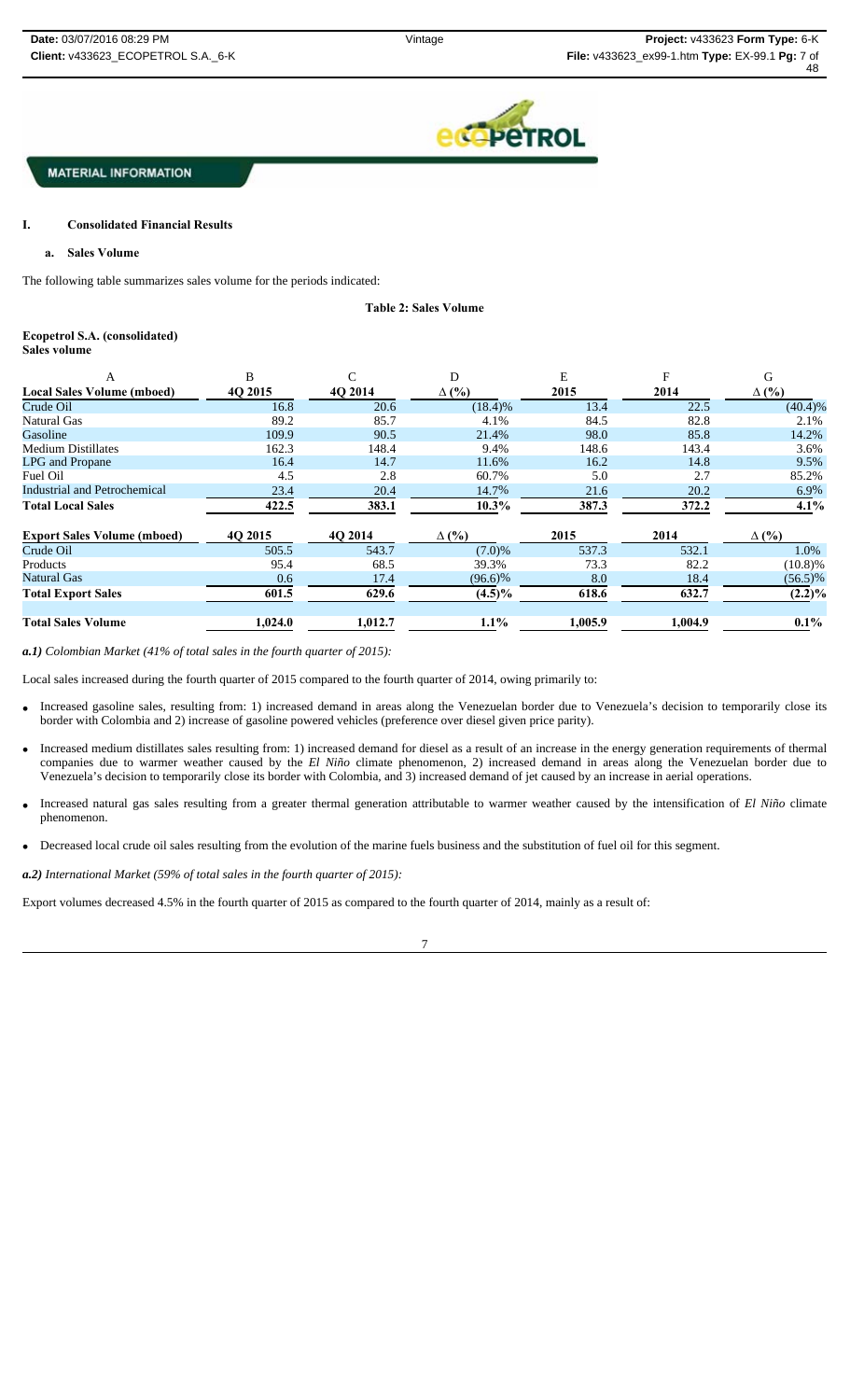

- Lower crude exports due to decreased export capacity in transportation systems, especially in the southern part of the country.
- Decreased natural gas exports due to the termination of the Venezuela sale contract, which expired in June 30, 2015.
- Higher exports of refined products, especially diesel and fuel oil, as a result of Reficar's crude unit start-up.

*Export Markets:* 

# **Table 3: Export Markets**

| A                           | B                                          |         | D     | Е     |                                               | G       | Н       |      |      |  |  |
|-----------------------------|--------------------------------------------|---------|-------|-------|-----------------------------------------------|---------|---------|------|------|--|--|
|                             | <b>Export Destinations - Crudes (mbod)</b> |         |       |       | <b>Export Destinations - Products (mboed)</b> |         |         |      |      |  |  |
| <b>Destination</b>          | 4Q 2015                                    | 4Q 2014 | 2015  | 2014  | <b>Destination</b>                            | 4Q 2015 | 4Q 2014 | 2015 | 2014 |  |  |
| Asia                        | 194.7                                      | 194.4   | 169.9 | 197.7 | Asia                                          | 4.7     | 5.0     | 9.0  | 2.4  |  |  |
| U.S. Gulf Coast             | 114.1                                      | 173.4   | 127.3 | 152.1 | U.S. Gulf Coast                               | 30.2    | 9.5     | 15.4 | 13.6 |  |  |
| <b>U.S. West Coast</b>      | 30.1                                       | 32.0    | 45.1  | 31.3  | <b>U.S. West Coast</b>                        | 0.0     | 8.0     | 0.0  | 4.0  |  |  |
| <b>U.S. East Coast</b>      | 12.3                                       | 5.4     | 22.6  | 5.4   | <b>U.S. East Coast</b>                        | 25.8    | 8.2     | 16.3 | 9.2  |  |  |
| Europe                      | 53.8                                       | 78.5    | 69.3  | 89.1  | Europe                                        | 0.5     | 0.1     | 1.7  | 0.1  |  |  |
| Central America / Caribbean | 100.5                                      | 60.0    | 93.7  | 48.2  | Central America / Caribbean                   | 29.0    | 33.0    | 26.0 | 45.8 |  |  |
| South America               | 0.0                                        | 0.0     | 5.2   | 5.7   | South America                                 | 5.2     | 4.7     | 4.9  | 5.2  |  |  |
| Other                       | 0.0                                        | 0.0     | 4.2   | 2.6   | Other                                         | 0.0     | 0.0     | 0.0  | 1.9  |  |  |
| Total                       | 505.5                                      | 543.7   | 537.3 | 532.1 | Total                                         | 95.4    | 68.5    | 73.3 | 82.2 |  |  |

 Crude oil: In order to obtain better sales margins for Ecopetrol's crudes, Asia continues to be the main export location due to strengthening of Asian refinement margins, record crude imports by China, as well as larger purchases by certain clients for strategic storage purposes.

In the U.S., sales increased caused by high refining margins. The decline in volumes to the Gulf Coast is explained by maintenance at refineries and decreased purchase volume from clients in December 2015 in order to reduce inventories by year's end.

In the Caribbean and Central America, sales increased due primarily to the fact that certain clients used these destinations for storage purposes before selling their crudes to other destinations.

The Ecopetrol Group's crude export basket was referenced to the following indicators: Brent (74.5%), Maya (25.3%) and Other (0.2%); which shows a reduction to the Maya index and an increase in the Brent index, as compared to the fourth quarter of 2014 ( Brent: 66.6%, Maya: 29.8% and others 3.6%).

 Refined Products: The increase in sales to the U.S. East Coast and the U.S. Gulf Coast is primarily because of the increased demand for fuel oil in those regions; this caused by an increase in the number of vessels that were required for exports of refined products in the United States, such as gasoline and medium distillates.

The Caribbean and Central America continue to be important destinations as a mid- point storage facility for future commercialization of products, by clients, in Asia and the U.S.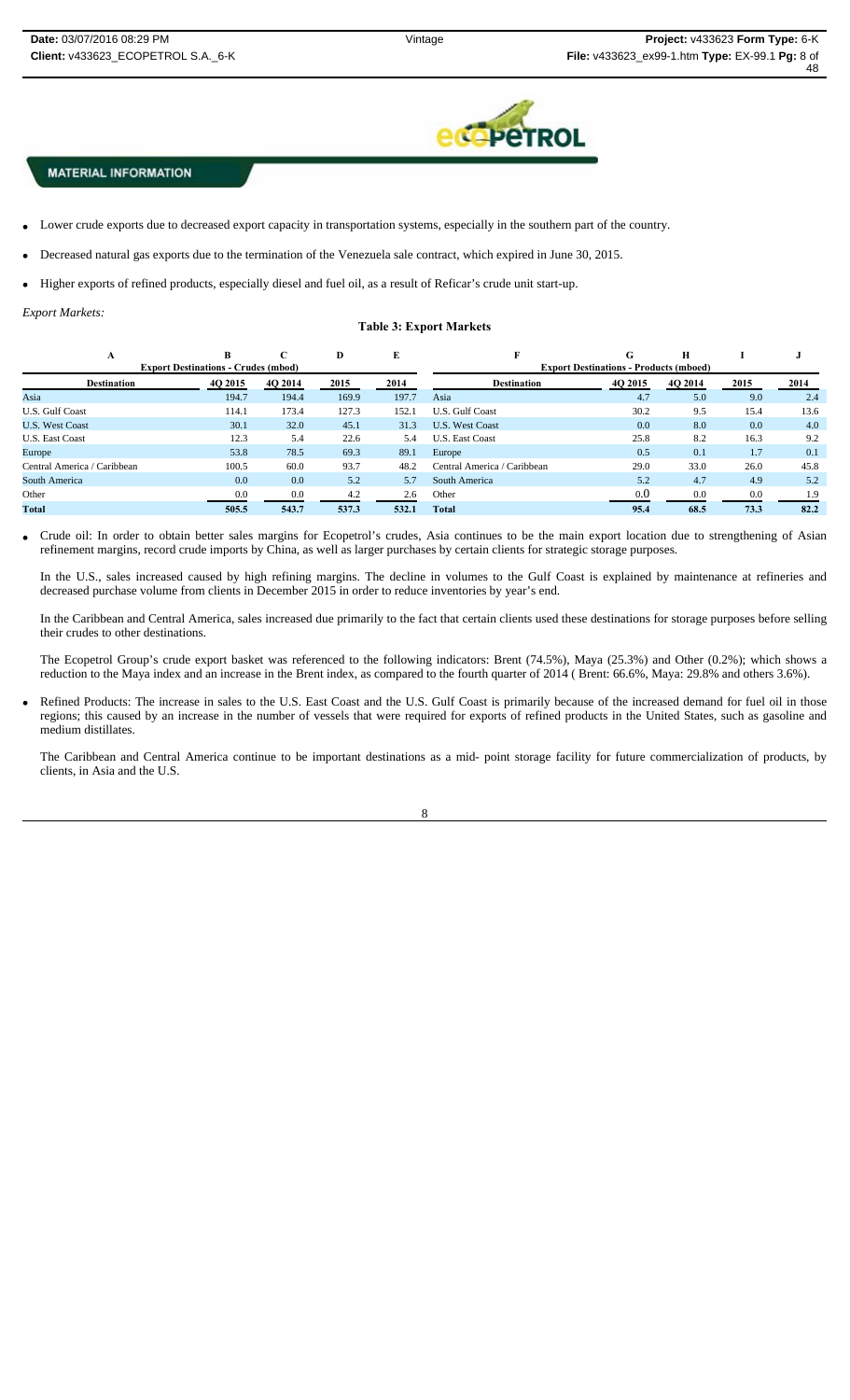

### **b. Crude, Refined Products, and Gas Prices**

The following table shows the average prices of Brent, Maya and West Texas Intermediate (WTI) crude.

| <b>Table 4: Price of Crude References</b> |         |         |              |      |      |              |  |  |  |  |  |
|-------------------------------------------|---------|---------|--------------|------|------|--------------|--|--|--|--|--|
| G<br><b>Prices of crude references</b>    |         |         |              |      |      |              |  |  |  |  |  |
| (Average, US\$/Bl)                        | 4O 2015 | 4O 2014 | $\Delta$ (%) | 2015 | 2014 | $\Delta$ (%) |  |  |  |  |  |
| <b>B</b> rent                             | 44.7    | 77.0    | $(42.0)\%$   | 53.6 | 99.3 | $(46.0)\%$   |  |  |  |  |  |
| <b>MAYA</b>                               | 31.0    | 67.2    | (53.9)%      | 40.9 | 85.6 | $(52.2)\%$   |  |  |  |  |  |
| <b>WTI</b>                                | 42.2    | 73.1    | $(42.3)\%$   | 48.8 | 92.9 | $(47.5)\%$   |  |  |  |  |  |

The following table shows the average sales price of the crude oil basket, refined products basket and natural gas basket.

#### **Table 5: Average Sales Price**

| <b>Average Sales</b> |         |         |              | <b>Sales</b>   |      |       |              | <b>Sales Volume</b> |
|----------------------|---------|---------|--------------|----------------|------|-------|--------------|---------------------|
| Price                |         |         |              | Volume (mboed) |      |       |              | (mboed)             |
| (US\$/Bl)            | 4O 2015 | 4O 2014 | $\Delta$ (%) | 40 2015        | 2015 | 2014  | $\Delta$ (%) | 2015                |
| Crude oil basket     | 34.2    | 64.6    | $(47.1)\%$   | 522.3          | 43.9 | 87.3  | $(49.8)\%$   | 550.7               |
| Products basket      | 50.8    | 87.2    | (41.8)%      | 412.0          | 62.3 | 107.1 | (41.9)%      | 362.7               |
| Natural gas basket   | 22.2    | 22.9    | (2.8)%       | 89.8           | 22.1 | 23.9  | (7.3)%       | 92.4                |

#### *Crude:*

The crude sales basket decreased by US\$30.4 per barrel between the fourth quarter of 2015 and the same period of 2014, reflecting a drop in the benchmark indicators, primarily as a result of the continuous imbalance between supply and demand in the global crude market, maintenance at refineries in the U.S., Europe and Japan, and diminished growth projections for the leading global economies.

The differential between the crude oil basket and Brent crude oil prices decreased by US\$2.0 per barrel (4Q 2015: -US\$10.5 per barrel vs 4Q 2014: -US\$12.5 per barrel), due to the diversification of export destinations, which enabled the company to achieve a greater valuation for crudes. In addition during the fourth quarter of 2014 Brent suffered a drastic decrease (-US\$35.3/Bl), which affected the valuation of some shipments for markets such as Asia. Although in the fourth quarter of 2015 Brent also decreased (-US\$9.6/Bl), this decline was comparatively lower than that of 2014; which translated into lower differences in the valuations of the shipments of 2015.

#### *Refined Products:*

During the fourth quarter of 2015, the refined products sales basket price decreased by US\$36.4 per barrel as compared to the fourth quarter of 2014, due to the drop in international benchmark prices for gasoline, diesel and jet fuel, consistent with changes in Brent prices during the fourth quarter of 2015.

#### *Natural Gas:*

During the fourth quarter of 2015, natural gas prices decreased in comparison to the same period in 2014 attributable to the termination of the Company´s contract with Venezuela.

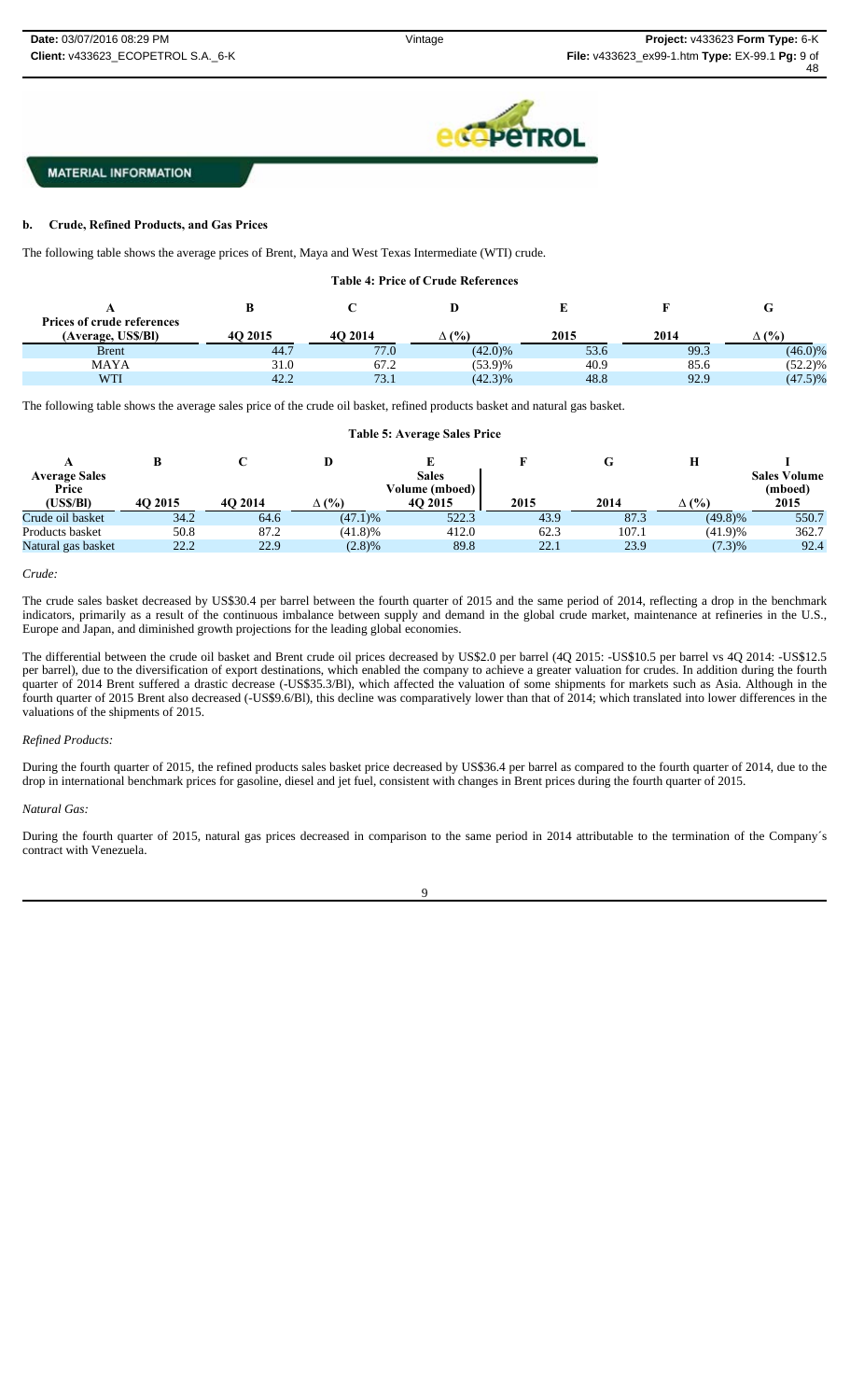

#### **c. Financial Results**

Even under the difficult price scenario experienced due to the lower oil prices, in the fourth quarter of 2015 the Company recorded an operating income before impairment of COP\$966 billion, only COP\$162 billion lower when compared to the same period of 2014. The net income before impairment showed a positive result of COP\$31 billion during the fourth quarter of 2015 when compared to a net loss of COP\$751 billion during the same quarter of 2014.

The above was mainly the result of the optimization plans implemented by the company which were reflected in lower maintenance costs, contracted services, among others.

The table below shows a detailed analysis of the Income Statement results:

#### **Table 6: Consolidated Income Statement**

|                                                                | B              | C              | D             | E                     | F              | G               | H               |               |              |
|----------------------------------------------------------------|----------------|----------------|---------------|-----------------------|----------------|-----------------|-----------------|---------------|--------------|
| <b>Consolidated Income Statement</b>                           |                |                |               |                       |                |                 |                 |               |              |
| <b>COPS Billion</b>                                            | 4Q 2015        | 4Q 2014        | $\Delta$ (\$) | $\Delta$ (%)          | 3Q 2015        | 2015            | 2014            | $\Delta$ (\$) | $\Delta$ (%) |
| <b>Local Sales</b>                                             | 5,857          | 5,426          | 431           | 7.9%                  | 5,653          | 21,632          | 23,978          | (2,346)       | (9.8)%       |
| <b>Export Sales</b>                                            | 5,662          | 7,827          | (2,165)       | (27.7)%               | 6,152          | 26,024          | 38,216          | (12, 192)     | $(31.9)\%$   |
| Sale of services                                               | 1,258          | 1,002          | 256           | 25.5%                 | 1,198          | 4,435           | 3,778           | 657           | 17.4%        |
| <b>Total Sales</b>                                             | 12,777         | 14,255         | (1, 478)      | (10.4)%               | 13,003         | 52,091          | 65,972          | (13,881)      | (21.0)%      |
| <b>Variable Costs</b>                                          | 7,157          | 7,844          | (687)         | (8.8)%                | 6,698          | 27,369          | 32,741          | (5,372)       | (16.4)%      |
| <b>Fixed Costs</b>                                             | 2,799          | 2,842          | (43)          | $(1.5)\%$             | 2,364          | 9,626           | 10,234          | (608)         | (5.9)%       |
| <b>Cost of Sales</b>                                           | 9,956          | 10,686         | (730)         | (6.8)%                | 9,062          | 36,995          | 42,975          | (5,980)       | (13.9)%      |
| <b>Gross Profits</b>                                           | 2,821          | 3,569          | (748)         | (21.0)%               | 3,941          | 15,096          | 22,997          | (7,901)       | (34.4)%      |
| <b>Operating Expenses</b>                                      | 1,855          | 2,441          | (586)         | $(24.0)\%$            | 1,086          | 5,356           | 6,243           | (887)         | $(14.2)\%$   |
| Impairment                                                     | 8,267          | 2,299          | 5,968         | 259.6%                |                | 8,284           | 2,305           | 5,979         | 259.4%       |
| <b>Operating Income/Loss</b>                                   | (7, 301)       | (1, 171)       | (6, 130)      | 523.5%                | 2,850          | 1,456           | 14,449          | (12,993)      | (89.9)%      |
| Financial Income/Loss                                          | (964)          | (2, 469)       | 1,505         | $\overline{(61.0)}\%$ | (692)          | (3,967)         | (3,510)         | (457)         | 13.0%        |
| <b>Results from Subsidiaries</b>                               | 24             | (21)           | 45            | $(214.3)\%$           | (37)           | 35              | 179             | (144)         | (80.4)%      |
| Provision for Income Tax                                       | 2,220          | 1,301          | 919           | 70.6%                 | (1,234)        | (607)           | (4,769)         | 4,162         | $(87.3)\%$   |
| <b>Net Income Consolidated</b>                                 | (6, 021)       | (2,360)        | (3,661)       | 155.1%                | 887            | (3,083)         | 6,349           | (9, 432)      | $(148.6)\%$  |
| Non-controlling interests                                      | (287)          | (131)          | (156)         | 119.1%                | (233)          | (905)           | (623)           | (282)         | 45.3%        |
| <b>Equity holders of Ecopetrol*</b>                            | (6,308)        | (2, 491)       | (3, 817)      | 153.2%                | 654            | (3,988)         | 5,726           | (9,714)       | $(169.6)\%$  |
| Other comprenhensive income<br>attributable to shareholders of |                |                |               |                       |                |                 |                 |               |              |
| Ecopetrol*                                                     | 1,456          | 3,412          | (1,956)       | $(57.3)\%$            | 2,203          | 4,791           | 4,332           | 459           | 10.6%        |
|                                                                |                |                |               |                       |                |                 |                 |               |              |
| Equity holders of Ecopetrol before                             |                |                |               |                       |                |                 |                 |               |              |
| impairment                                                     | 31             | (751)          | 782           | (104)%                | 654            | 2,358           | 7,446           | (5,088)       | (68)%        |
| <b>EBITDA</b>                                                  |                |                |               |                       |                |                 |                 |               |              |
| <b>EBITDA</b> Margin                                           | 3,083<br>24.1% | 3,268<br>22.9% | (185)         | $(6)$ %               | 4,698<br>36.1% | 18,087<br>34.7% | 24,509<br>37.2% | (6,422)       | (26)%        |
|                                                                |                |                |               |                       |                |                 |                 |               |              |

\* According to IAS-1, "Presentation of financial statements", paragraph 83, the company must include in the statement of comprehensive results, the results attributable to non-controlling interest (minority interest) and the results attributable to shareholders of the controlling company.

**Total Sales** decreased by COP\$1,478 billion, or 10.4%, during the fourth quarter of 2015 as compared to the same period of 2014, as a combined result of:

A US\$28.3 per barrel reduction in the average price of our crude and refined products basket, resulting in a decrease of COP\$5,808 billion.

- Greater sales volumes (+11.4 mboed): +COP\$511 billion, chiefly from the sale of refined products in the local market given the growth in demand, caused by the increase in the automotive fleet and supplying the border area with Venezuela.
- A COP\$83 billion decrease, caused mainly by the recognition of the exchange rate effect, associated to the crude exports, by the application of hedge accounting.
- The effects of the devaluation of the Colombian peso against the U.S. dollar from an average of COP\$2,173.65/US in the fourth quarter of 2014 to COP\$3,058.97/US in the fourth quarter of 2015, resulting in a COP\$3,902 billion increase in income.

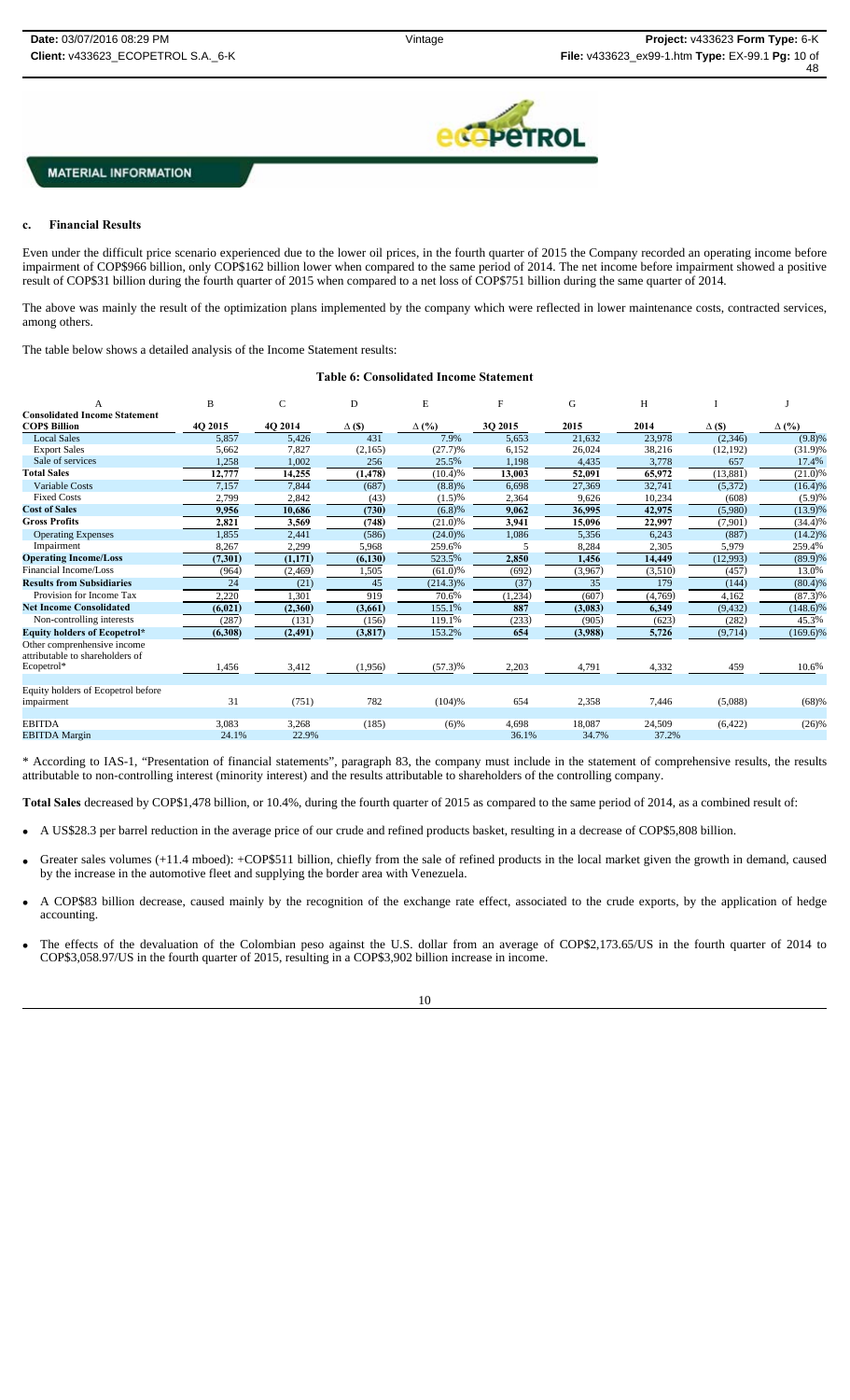

**Cost of Sales** decreased by 6.8% (-COP\$730 billion) in the fourth quarter of 2015 as a result of:

- **Variable Costs:** 8.8% (-COP\$687 billion) decrease resulting from:
	- a) A COP\$441 billion reduction in the purchase prices of crude, gas and refined products due to the net effect of:
		- o Reduced average purchase price given international benchmark prices: -COP\$2,774 billion.
		- o An increase in volumes purchased (+44 mboed) of COP\$920 billion, chiefly because of the combined effect of: 1) higher imports of refined products (gasoline and diesel) +36 mboed by COP\$774 billion due to the rise in internal demand and provision of supply in border areas attributable to the closing of the border with Venezuela, 2) greater purchases of diluent in the amount of +COP\$209 billion due to operational requirements, 3) imports of crude carried out by Reficar at the start-up of the refinery's operations +COP\$200 billion; offset by 4) lower purchases of crude by third parties (–COP\$329 billion), taking into account effects on transport systems in the southern part of the country (OTA), owing to matters of a public order, and lower production in the country, and 5) other minor variations (+COP\$66 billion).
		- o Devaluation of the Colombian peso against the U.S. dollar: +COP\$1,413 billion.
	- b) Variation of inventories went down COP\$221 billion, chiefly due to 1) the accumulation of inventories of refined products at Ecopetrol S.A. because of larger purchases of fuel and naphtha owing to operational requirements, and 2) at Reficar, due to the accumulation of inventories because of the start-up of the refinery's operations.
	- c) Other minor variable items: -COP\$25 billion.
- **Fixed Costs:** a 1.5% (-COP\$43 billion) decrease as a result of:
	- a) A COP\$121 billion decline in maintenance and contracted services, mainly caused by: 1) cost optimizations achieved in carrying out the business transformation plan, 2) operating cost optimizations in partnership contracts in the Rubiales, Nare and Quifa fields, 3) lower costs in the Cravo Norte field, whose portion was lower in 2014, owing to the application of the high price clause, and 4) restructuring of services, quantities, and renegotiation of fees in field maintenance framework contracts.
	- b) A COP\$94 billion increase in depreciation, primarily from higher asset capitalizations of the transport segment and increased maintenance at the Barrancabermeja refinery.
	- c) Other minor items: -COP\$16 billion.

Attacks to infrastructure negatively impacted results during 2015 in the amount of COP\$98 billion, including costs associated with repairs of the South (OTA and Caño Limon systems), dismantling of illicit connections, resumption of pipeline operations, and area decontamination.

Gross margin in the fourth quarter of 2015 was 22.1% compared to 25.0% for the same period last year.

**Operating Expenses,** which include exploratory expenses, decreased 24% (-COP\$486 billion), mainly as a result of: 1) optimizations under the headings of commissions, fees, services and agreements and 2) decreased exploratory campaign carried out in 2015 despite recognition of the Calasú dry well and the bond for acquisition of the Caño Sur rights.

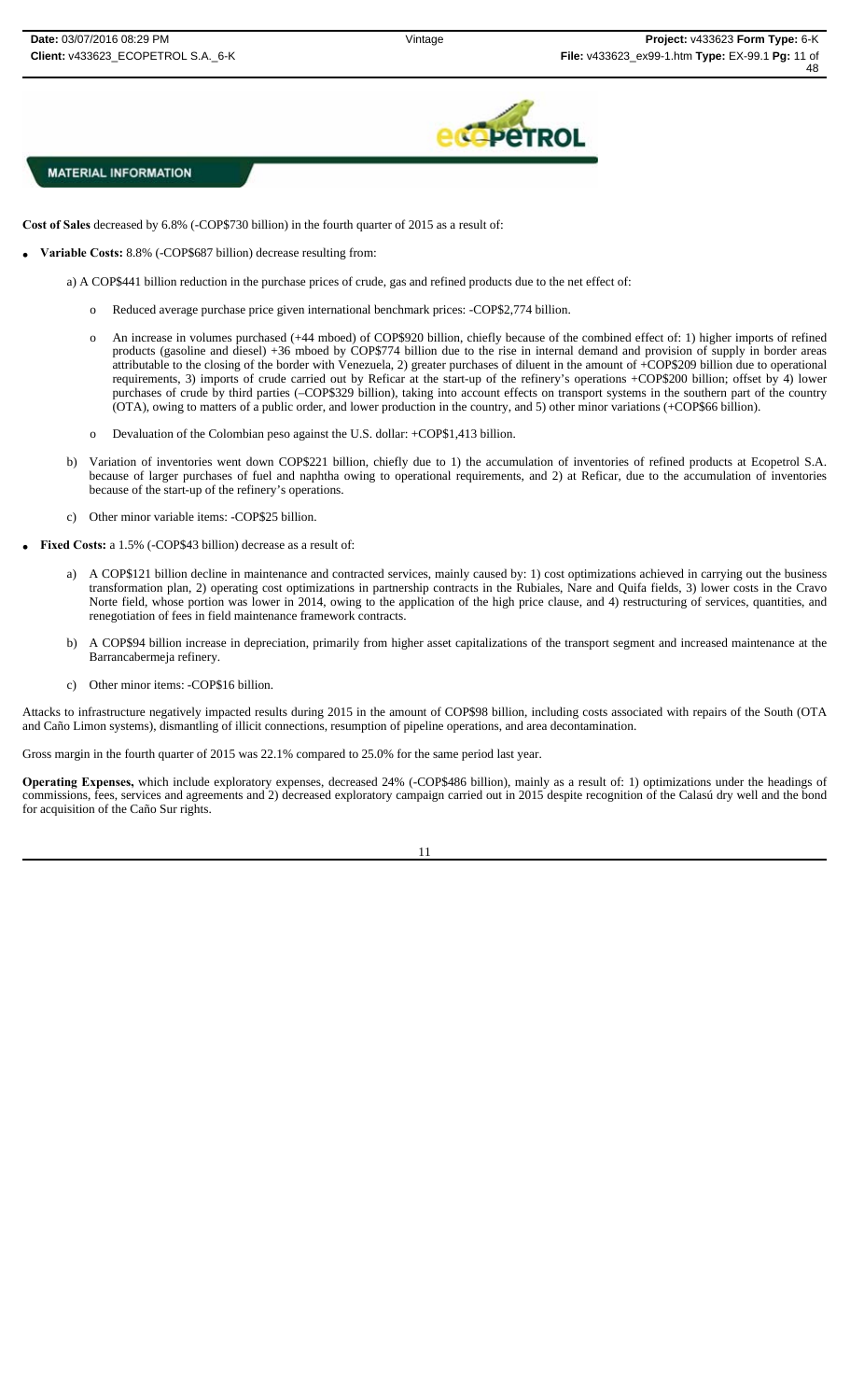

**Impairment Expenses** of long term assets increased by 260% (+COP\$5,968 billion) in: 1) fixed assets and oil and gas investments (+COP\$4,809 billion) and 2) impairment of investments in companies, and goodwill (+COP\$1,159 billion). (See long term asset impairment chapter).

The **Net Financial (non-operating)** result registered a smaller loss of +COPS\$1.505 billion, as a net result of:

- Smaller loss due to exchange rate differences of +COP\$1.690 billion despite the devaluation registered for this period, owing to the adoption by Ecopetrol S.A. of an accounting policy (Hedge Accounting) allowing for hedge of future exports, which allows to recognize the long term effect of the exchange rate differences of long-term debt valuation denominated in dollars in the equity. This accounting policy has an effect as of January 1st 2015, in accordance with what is established in Resolution 509 of 2015 of the General Accounting Office of the Nation. (See Hedge Accounting chapter).
- b) A COP\$372 billion increase in financial expenditures from increased indebtedness.
- c) Smaller loss attributable to valuation of financial assets and liabilities of -COP\$187 billion, primarily at Ocensa, which in 2014 registered a loss in the valuation of derivatives.

Affiliated company income increased by COP\$45 billion in the fourth quarter of 2015, primarily due to a higher net income by Equión and Ecodiesel, partially offset by a loss of Savia.

As a result, the quarter's **Net Income** attributable to Ecopetrol´s shareholders was a net loss of COP\$6,308 billion, 153% higher than the net loss for the fourth quarter of 2014. Eliminating the impairment effect, the Net Income attributable to Ecopetrol´s shareholders would be COP\$31 billion for the quarter and COP\$2,358 billion for 2015.

**EBITDA** decreased by 5.7% to COP\$3,083 billion in the fourth quarter of 2015 compared to COP\$3,268 billion in the same period of 2014; however, the **EBITDA Margin** was 24.1% in the fourth quarter of 2015 as compared to 22.9% in the fourth quarter of 2014.

#### **d. Balance Sheet**

#### **Table 7: Balance Sheet**

| А                                                 | B       |                                     |               | E            |
|---------------------------------------------------|---------|-------------------------------------|---------------|--------------|
| <b>Consolidated Balance Sheet</b>                 |         |                                     |               |              |
| (COP\$ Billion)                                   |         | December 31, 2015 December 31, 2014 | $\Delta$ (\$) | $\Delta$ (%) |
| <b>Current Assets</b>                             | 20,113  | 20,641                              | (528)         | $(2.6)\%$    |
| Non Current Assets                                | 102,883 | 90,197                              | 12,686        | 14.1%        |
| <b>Total Assets</b>                               | 122,996 | 110,838                             | 12,158        | $11.0\%$     |
| <b>Current Liabilities</b>                        | 17.444  | 16.844                              | 600           | 3.6%         |
| Long Term Liabilities                             | 60,320  | 44,461                              | 15,859        | 35.7%        |
| <b>Total Liabilities</b>                          | 77,764  | 61,305                              | 16,459        | 26.8%        |
| Equity                                            | 45,232  | 49,533                              | (4,301)       | $(8.7)\%$    |
| Non controlling interest                          | 1.875   | 1,511                               | 364           | 24.1%        |
| <b>Total Liabilities and Shareholders' Equity</b> | 122.996 | 110.838                             | 12,158        | $11.0\%$     |

The main variations in the balance sheet during 2015 compared to 2014 can be explained by:

A COP\$528 billion decrease in **Current Assets**, primarily in Ecopetrol S.A., due to the net effect of: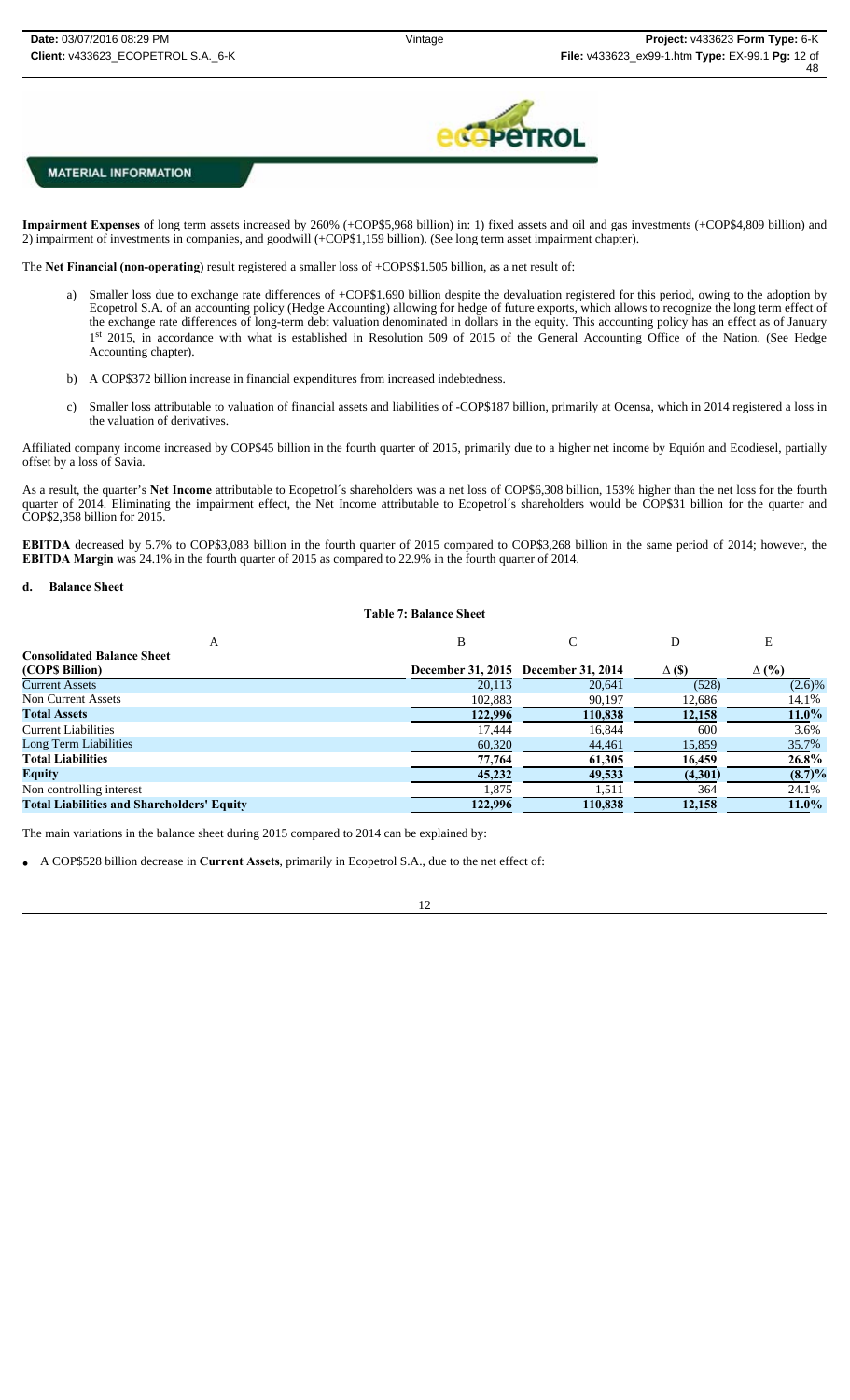

- o A decline in **cash and cash equivalents** of COP\$1,068 billion, mainly by: 1) lower cash flows derived from operational activities as a result of the oil and gas price scenario, 2) dividend payment to the Nation, 3) Capex investments and 4) financial and commercial obligations.
- o Reduction in **commercial accounts receivable** in the amount of COL\$860 billion, chiefly due to the net effect of: 1) lower sales taking into account the drop in international crude prices, 2) lower accounts receivables from the stabilization fund of oil prices given that in the last quarter of 2015 resources were received as a result of the differential in fuel prices.
- o A decline in **other assets** of COP\$784 billion, principally resulting from the Ecopetrol S.A. decline of COP\$720 billion from redemption of securities with financial institutions, and lower advances in partnership contracts.
- o A COP\$427 billion decrease in **Assets Maintained for Sale** mainly due to the sale of shares in Empresa de Energía de Bogotá.
- o A COP\$2,483 billion increase in **Current Tax Assets,** owing to balances in favor of VAT declarations and income tax.
- Inventory increase in the amount of COP\$128 billion, principally at the Cartagena Refinery from accumulation of inventories caused by the startup of operations at the new refinery.
- **Non-Current Assets** increased by COP\$12,686 billion, mainly due to increases in:
	- o **Property, Plant and Equipment** increased by COP\$9,366 billion, due principally to: 1) investments in assets associated with companies in the refining and transport segments of +COP\$8,549 billion, 2) exchange rate effect on affiliated companies with a functional currency that is different from the Colombian peso (+COP\$7,429 billion), 3) capitalization of interest on credits associated with Capex investment of +COP\$553 billion, offset by 4) depreciation and impairment for the year in the amount of -COP\$7,067 billion and 5) lesser variations –COP\$98 billion.
	- o **Deferred Income Tax** increased by COP\$3,870 billion, generated mainly by Ecopetrol S.A., taking into account the differences in the determination of the tax provision among fiscal and accounting items.
	- Natural resources decreased COP\$77 billion, mainly because of the net effect of 1) impairment of oil company investments of -COP\$2,865 billion, 2) amortization for the period of -COP\$3,725 billion, 3) investments made during the year of +COP\$6,857 billion and 4) other lesser variations of – COP\$344 billion.
	- o Other minor variations of -COP\$473 billion.
- **Current Liabilities** increased COP\$600 billion in comparison to December of 2014, mainly because of: 1) an increase in short-term financial obligations mainly due to the exchange rate effect and the increase of indebtedness of +COP\$1,056 billion, 2) an increase in the income tax allowance for transport companies, given the higher results for their operations of +COP\$907 billion, 3) a reduction in accounts payable due to fulfillment of commercial obligations and fewer purchases during the period of –COP\$1,042 billion, 4) a decline in provisions and contingencies chiefly due to the recovery from the Garcero lawsuits, and self-generation of energy in the amount of –COP\$189 billion and 5) lesser variations of –COP\$132 billion.
- Long-term Liabilities increased by COP\$15,859 billion, due mainly to the increase in indebtedness and the effects of exchange rate valuation of debts in foreign currencies. Total Ecopetrol Group amounts to COP\$53,223 billion, out of which 87% is denominated in dollars and 13% in Colombian pesos. During 2015 the dollar denominated debt increased by US\$3,425 million given the borrowing of an international loan for US\$1,925 million and an international bond issuance for US\$1,500 million in February and June 2015, respectively. Of the total debt in foreign currency, US\$5,376 million is the hedge financial instrument for future exports.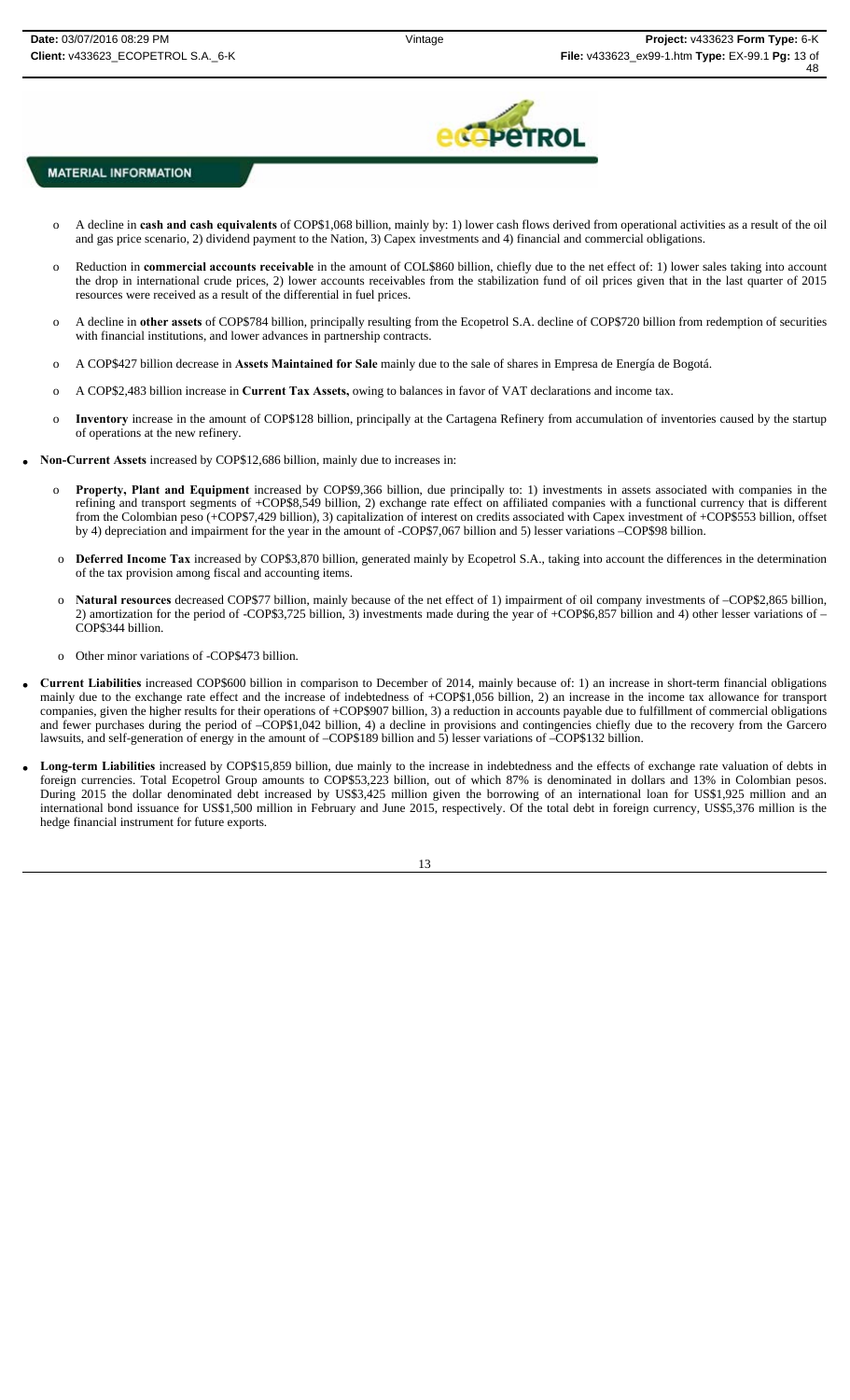

 **Shareholders' Equity** was COP\$45,232 billion, out of which COP\$43,357 billion are attributable to Ecopetrol shareholders, a COP\$4,665 billion decrease with respect to the close of December 2014, mainly due to the Group's lower results.

### **e. Impairment of Long Term Assets**

At least once a year, the Company should ascertain whether there are signs of impairment to its assets or cash-generating units. For 2015, for the first time, the method established under International Financial Reporting Standards (IFRS) is being applied, which, in contrast to US GAAP and COL GAAP standards, entails discounting the present value of future cash flows that assets generate.

The concept of impairment seeks to reflect in accounting terms the difference between the book value of an asset or cash-generating unit as opposed to its theoretical valuation, and this valuation uses particular assumptions that should reflect market conditions. The valuation is done based on the free cash flow method, discounted at a certain rate as the weighted average capital cost (WACC). When impairment is generated, an expense is recognized that affects a company's result for the period but **which does not involve cash outlays.** This impairment is susceptible to reversion when the valuation of the asset exceeds its book value, except for that which has been recognized as goodwill.

In 2015 the following types of impairment were recognized:

- Impairment of property, plant and equipment, and natural resources
- Impairment of investments and goodwill
- 1) Impairment of property, plant and equipment, and natural resources

Based on impairment tests conducted by the Company, the book value of certain assets exceeds their valuation, which led to recognition of an expense for impairment in the statement of results of COP\$7.01 billion in 2015, and of COP\$2.19 billion in 2014.

#### 2) Impairment of investments and goodwill

For those affiliates, joint ventures and subsidiaries that were acquired with goodwill, Ecopetrol checks for the existence of possible impairment in the value of the investment, using the discounted free cash flow method.

Accordingly, impairment to the value of investments was recognized due to the current adverse economic outlook for the hydrocarbon sector, which brings as a consequence a reduction in the oil price forecast, and an increase in market and country risk, reflected in the discount rate of COP\$1,274 billion in 2015 and COP\$115 billion in 2014.

The impairments registered are an accounting effect that corresponds to an expenditure that has not been made, and therefore do not involve any disbursement of resources.

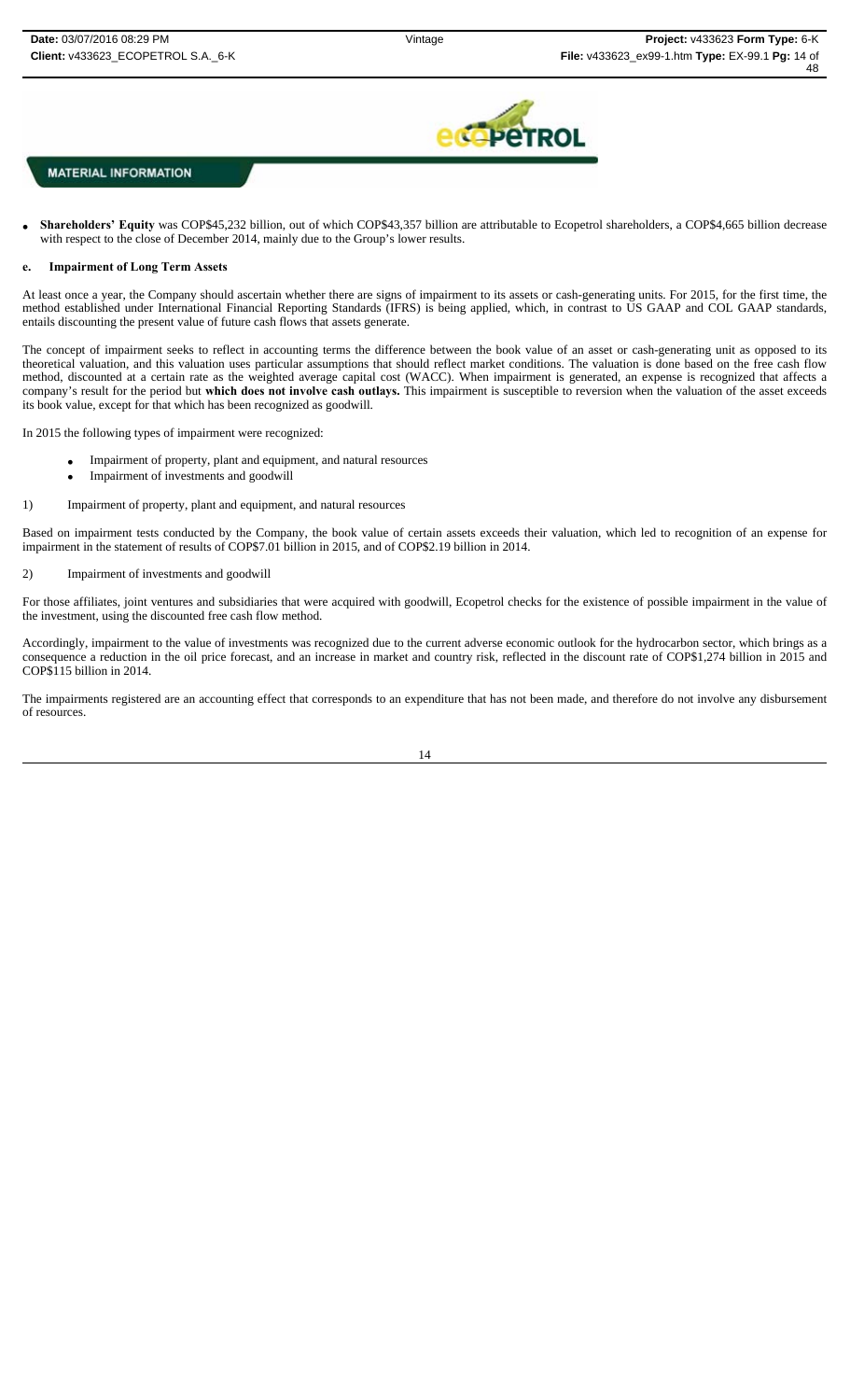

#### **f. Cash flow hedge for future Company exports**

Ecopetrol S.A. finds itself exposed to foreign currency risk, considering that a substantial percentage of its revenues from crude exports is in U.S. dollars.

Furthermore, in recent years the Company has taken on long-term debt in dollars for investment activities. This creates a natural hedge, due to the fact that risks owing to the emergence of differences in exchange rates for export revenues are naturally covered with the risks of long-term debt valuation denominated in dollars.

In line with the Company's risk management strategy of the company, and with the aim of expressing in the Financial Statements the natural hedge effect existing between exports and indebtedness, on September 30, 2015, the Board of Directors set aside the sum of US\$5,440 million of the debt of Ecopetrol S.A. (49% of the debt) as hedge instrument to cover its future export revenues for the 2015-2023 period, in accordance with IAS 39 – Financial instruments: recognition and measurement.

With the adoption of this standard, the effect of exchange rate volatility on the hedged portion of the debt is transferred to Equity, in the entry for Other Comprehensive Income (OCI), eliminating the effect from the Income Statement. This effect will be reflected periodically as sales are made abroad, with the understanding that the exchange rate risk emerges when exports are transacted.

The effects of the adoption of this policy, as reflected in the results for 2015, are net revenues of COP\$2.4 trillion, resulting from a positive effect on the financial result of COP\$4.1 trillion, minus COP\$1.7 trillion in deferred tax, having an effect on revenues through exports made during the period.

It is important to emphasize that the application of the policy does not have any effect on cash or the payment of taxes. For tax purposes, differences in exchange rates have their treatment established in the tax regulations themselves, and accordingly, changes generated by the accounting policy do not have an effect on fiscal balances.

Pursuant to Resolution 509 of 2015 of the General Accounting Office of the Nation, this accounting policy that has been adopted will be applicable to the entire accounting period of 2015, starting on January 1st.

#### **g. Credit Rating**

The ratings in effect at December 31, 2015 were as follows:

- Moody's Investors Service: Baa2 with a stable outlook.
- Standard and Poor's: BBB with a stable outlook.
- Fitch Ratings: international rating BBB, local BBB+, both ratings with a stable outlook.

In its report of December 17, 2015 Fitch Ratings underscored Ecopetrol's financial solidity, stating that "*Ecopetrol's reserves, stable production levels, competitive cost structure and dominant domestic market share allow the company to generate consistently strong cash flows from operations and meet its obligations in a timely manner*".

On January 18, 2016 the rating agency Moody's Investors Service reduced the international rating of Ecopetrol S.A. from Baa2 to Baa3 and placed its outlook under revision. The resulting rating means that Ecopetrol S.A. maintains its investment grade rating. Its base rating, which does not include the implicit support of the government, fell from baa3 to ba3.

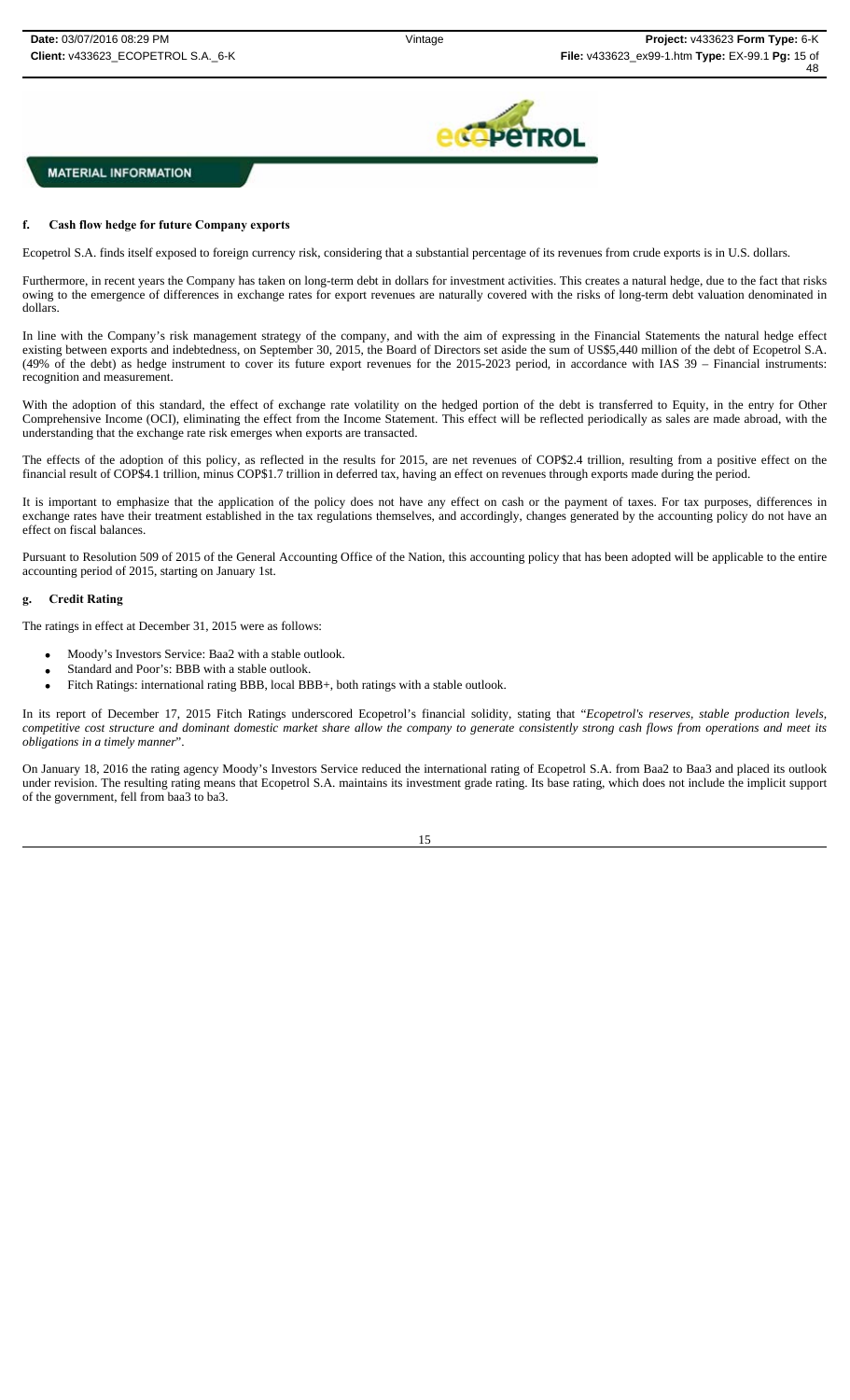

Despite the effects that have brought about the fall in oil prices for the majority of oil companies, Moody's highlights in its report the efforts made by Ecopetrol S.A. to improve operating efficiencies as well as adjustments in its investment plan aimed at protecting liquidity. It underscores the fact that Ecopetrol has no significant corporate debt falling due until 2019.

The agency also emphasizes the support by the Republic of Colombia and the Company's position of leadership as Colombia's leading producer of oil and gas, along with the stability of revenues coming from other business segments such as transport.

On the other hand, on January 29, 2016, Standard and Poor's reaffirmed Ecopetrol's corporate rating at BBB, with a revision of its outlook from stable to negative, owing to the drop in the price of oil on the international market. Furthermore, its individual rating, which does not take into account the implicit support of the government, declined from bbb- to bb.

Standard and Poor's mentions Ecopetrol's efforts to reduce its investments, to achieve cost savings by renegotiating with suppliers, supply chain interventions and the renegotiation of contracts. It also emphasizes processes for selling non-core assets as part of a divestments plan to improve its cash flow and to focus on the upstream sector.

The agency recognizes Ecopetrol's strategic role in the Colombian oil industry and its "very strong link" with the Colombian Government.

#### **h. Results by Business Segment**

The following table presents business segment results for the periods indicated:

#### **Table 8: Quarterly Results by Segment**

| A                                             | B              | C        | D                                | E              | F                                              | G        | H                              |         |                                          | K        |
|-----------------------------------------------|----------------|----------|----------------------------------|----------------|------------------------------------------------|----------|--------------------------------|---------|------------------------------------------|----------|
| <b>COPS Billion</b>                           | E&P<br>4Q 2015 | 4O 2014  | Refining & Petrochem.<br>4Q 2015 | 4Q 2014        | <b>Transportation and Logistics</b><br>4O 2015 | 4O 2014  | <b>Eliminations</b><br>4Q 2015 | 4Q 2014 | <b>Ecopetrol Consolidated</b><br>4Q 2015 | 4Q 2014  |
| <b>Local Sales</b>                            | 2,481          | 2,069    | 5,107                            | 4,970          | 79                                             | 85       | (1.810)                        | (1,698) | 5,857                                    | 5,426    |
| <b>Export Sales</b>                           | 4,942          | 6.933    | 1,009                            | 970            |                                                |          | (289)                          | (76)    | 5,662                                    | 7,827    |
| Sales of services                             | 40             | 44       | 66                               | 24             | 2,944                                          | 2,325    | (1,792)                        | (1,391) | 1,258                                    | 1,002    |
| <b>Total Sales</b>                            | 7,463          | 9,046    | 6,182                            | 5,964          | 3,023                                          | 2,410    | (3,891)                        | (3,165) | 12,777                                   | 14,255   |
| <b>Variable Costs</b>                         | 4,756          | 5,041    | 5,385                            | 5,210          | 140                                            | 121      | (3, 124)                       | (2,528) | 7,157                                    | 7,844    |
| <b>Fixed Costs</b>                            | 2,063          | 1,770    | 552                              | 508            | 1,035                                          | 1,165    | (851)                          | (601)   | 2,799                                    | 2,842    |
| <b>Cost of Sales</b>                          | 6,819          | 6,811    | 5,937                            | 5,718          | 1,175                                          | 1,286    | (3,975)                        | (3,129) | 9,956                                    | 10,686   |
| Gross profit                                  | 644            | 2,235    | 245                              | 246            | 1.848                                          | 1,124    | 84                             | (36)    | 2,821                                    | 3,569    |
| <b>Operating Expenses</b>                     | 1,246          | 1,668    | 598                              | 515            | 62                                             | 286      | (51)                           | (28)    | 1,855                                    | 2,441    |
| <b>Operating Profit</b>                       | (602)          | 567      | (353)                            | (269)          | 1,786                                          | 838      | 135                            | (8)     | 966                                      | 1,128    |
| Financial Income - Loss                       | (888)          | (2,172)  | (80)                             | (203)          | 98                                             | (13)     | (94)                           | (81)    | (964)                                    | (2, 469) |
| <b>Results from Subsidiaries</b>              | 15             | (23)     | 8                                | $\overline{c}$ |                                                | $\Omega$ |                                |         | 24                                       | (21)     |
| Income tax benefits (expense)                 | 371            | 473      | 555                              | 463            | (634)                                          | (194)    |                                |         | 292                                      | 742      |
| Net Income Consolidated                       | (1, 104)       | (1, 155) | 130                              | (7)            | 1,251                                          | 631      | 41                             | (89)    | 318                                      | (620)    |
| (Minus) Non-Controlling interests             |                |          | 3                                | $\Omega$       | (290)                                          | (131)    |                                |         | (287)                                    | (131)    |
| Equity Holders of Ecopetrol before impairment | (1,104)        | (1, 155) | 133                              | (7)            | 961                                            | 500      | 41                             | (89)    | 31                                       | (751)    |
| Impairment expenses (net taxes)               |                |          |                                  |                |                                                |          |                                |         | (6, 339)                                 | (1,740)  |
| <b>Equity Holders of Ecopetrol</b>            |                |          |                                  |                |                                                |          |                                |         | (6,308)                                  | (2, 491) |
|                                               |                |          |                                  |                |                                                |          |                                |         |                                          |          |
| <b>EBITDA</b>                                 | 897            | 2,150    |                                  | 56             | 2,044                                          | 1,069    | 135                            | (7)     | 3,083                                    | 3,268    |
| <b>EBITDA</b> Margin                          | 12.0%          | 23.8%    | 0.1%                             | 0.9%           | 67.6%                                          | 44.4%    | $(3.5)\%$                      | 0.2%    | 24.1%                                    | 22.9%    |
|                                               |                |          |                                  |                |                                                |          |                                |         |                                          |          |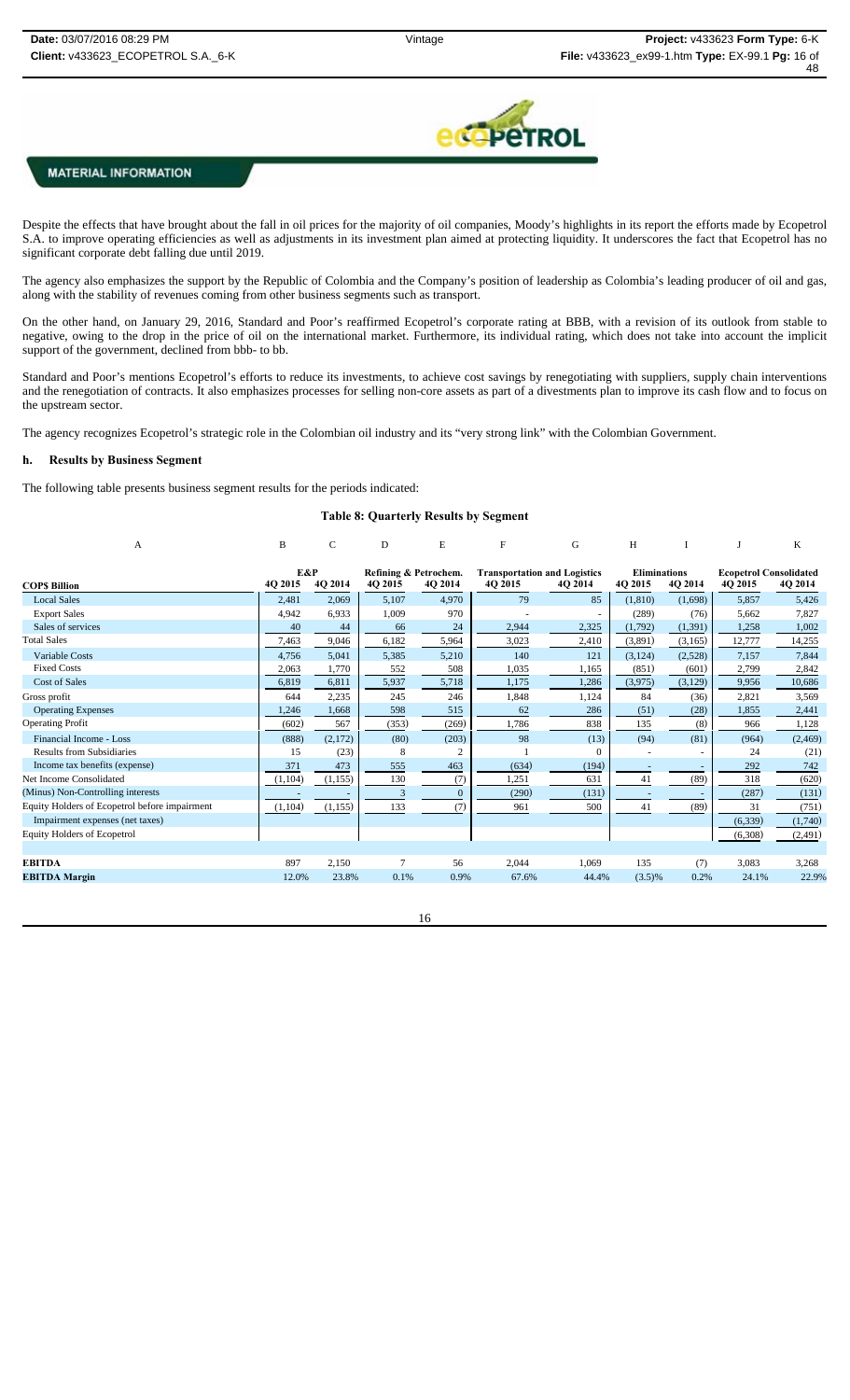

#### **Table 9: Annual Results by Segment** A B C D E F G H I J K **E&P** Refining & Petrochem. Transportation and Logistics Eliminations<br>2014 2015 2014 2015 2014 2015 2014 2015 2014 **COP\$ Billion**<br> **COP\$ Billion**<br> **COP\$ Billion**<br> **2015 2015 2014 2015 2014 2015 2014 2015 2014 2015 2014 2015 2014 2015 2014 2015 2014 2015 2014 2015 2014 2015 2014 2015 2014** Local Sales 8,544 11,401 19,592 21,646 313 243 (6,817) (9,312 21,632 23,978 Export Sales 22,814 33,509 3,536 5,432 - - - (326) (725) 26,024 38,216 Sales of services 119 119 246 118 95 10,532 8,101 (6,334) (4,664) 4,435 3,778 Total Sales 31,477 45,156 23,246 27,173 10,845 8,344 (13,477) (14,701) 52,091 65,972 Variable Costs 18,500 21,139 18,856 23,649 440 402 (10,427) (12,449) 27,369 32,741 Fixed Costs 7,209 6,789 1,903 1,889 3,305 3,539 (2,791) (1,983) 9,626 10,234 Cost of Sales 25,709 27,928 20,759 25,538 3,745 3,941 (13,218) (14,432) 36,995 42,975 Gross profit 6 6 1 22,997 1,5768 17,228 2,487 1,635 7,100 4,403 (259) (269) 15,096 22,997 Operating Expenses 3,301 4,338 1,729 1,406 575 686 (249) (187) 5,356 6,243 Operating Profit 2,467 12,890 758 229 6,525 3,717 (10) (82) 9,740 16,754 Financial Income - Loss (3,511) (3,032) (2,830) (703) (502) (96) (86) (86) (136) (93) (3,967) (3,511) Results from Subsidiaries 11 168 23 11 1<br>
Income tax benefits (expense) (312) (4,458) 204 253 (2,437) (1,148) - - (2,545) (5,353) Income tax benefits (expense) Net Income Consolidated (866)  $\frac{1}{5,770}$   $\frac{1}{282}$  (9)  $\frac{3,993}{3,993}$   $\frac{1}{2,483}$   $\frac{1}{(146)}$   $\frac{1}{(175)}$   $\frac{3,263}{3,263}$  8,069 (Minus) Non-Controlling interests - - 5 4 (910) (627) - - (905) (623) Equity Holders of Ecopetrol before impairment (866)  $\overline{5,770}$   $\overline{287}$   $\overline{5,70}$   $\overline{5,770}$   $\overline{5,770}$   $\overline{5,770}$   $\overline{5,770}$   $\overline{5,770}$   $\overline{5,770}$   $\overline{5,770}$   $\overline{5,770}$   $\overline{5,770}$   $\overline{5,770}$   $\over$ Impairment expenses (net taxes) (6,346) (1,720) Equity Holders of Ecopetrol  $\overline{3,988}$   $\overline{5,726}$ **EBITDA** 8,494 18,710 1,907 1,367 7,696 4,514 (10) (82) 18,087 24,509 **EBITDA Margin** 27.0% 41.4% 8.2% 5.0% 71.0% 54.1% 0.1% 0.6% 34.7% 37.2%

#### **Exploration and production**

Revenues for the fourth quarter of 2015 fell by 17% (-COP\$1,580 billion) compared to the same period of the year before, mainly due to:

- Reduction of prices in Ecopetrol's crude export basket by 48%
- 41% growth in the average rate of exchange, offset by
- A reduction in volume exported, primarily caused by the unavailability of the Caño Limón Coveñas pipeline owing to illegal valves in the department of Arauca.

The cost of sales for the segment has held steady compared to the fourth quarter of the previous year, exhibiting a variation of 0.1% (COP\$8 billion), as a result of: 1) efforts to optimize costs, managing to renegotiate rates for contracts, 2) implementation of strategies for optimization of dilution, and 3) cost reduction for purchasing of crudes from the ANH and third parties owing to the drop in international prices. However, such efforts at optimization have been impacted by rising rates for pipeline transport.

Operating expenses fell 25% (-COP\$422 billion) chiefly in: 1) commissions, fees, charters and services (-COP\$155 billion) as a result of the optimization plan underway at the company, 2) recovery of provisions for lawsuits (-COP\$115 billion), mainly for Garcero, and self-generation of energy at Occidental, 3) project expenses (-COP\$103 billion) due to lower recognition for environmental allowances associated to a diminished activity in the segment, 4) exploration costs (- COP\$49 billion) in view of lower seismic activity and the exploratory drilling campaign, despite the recognition of the dry well Calasú and the exploratory rights of the Caño Sur block.

The net financial result reflects lower expenditures for the fourth quarter of 2015 in the amount of COP\$1,284 billion, as compared to the same period of the year before, because of the adoption of the hedge accounting policy in 2015.

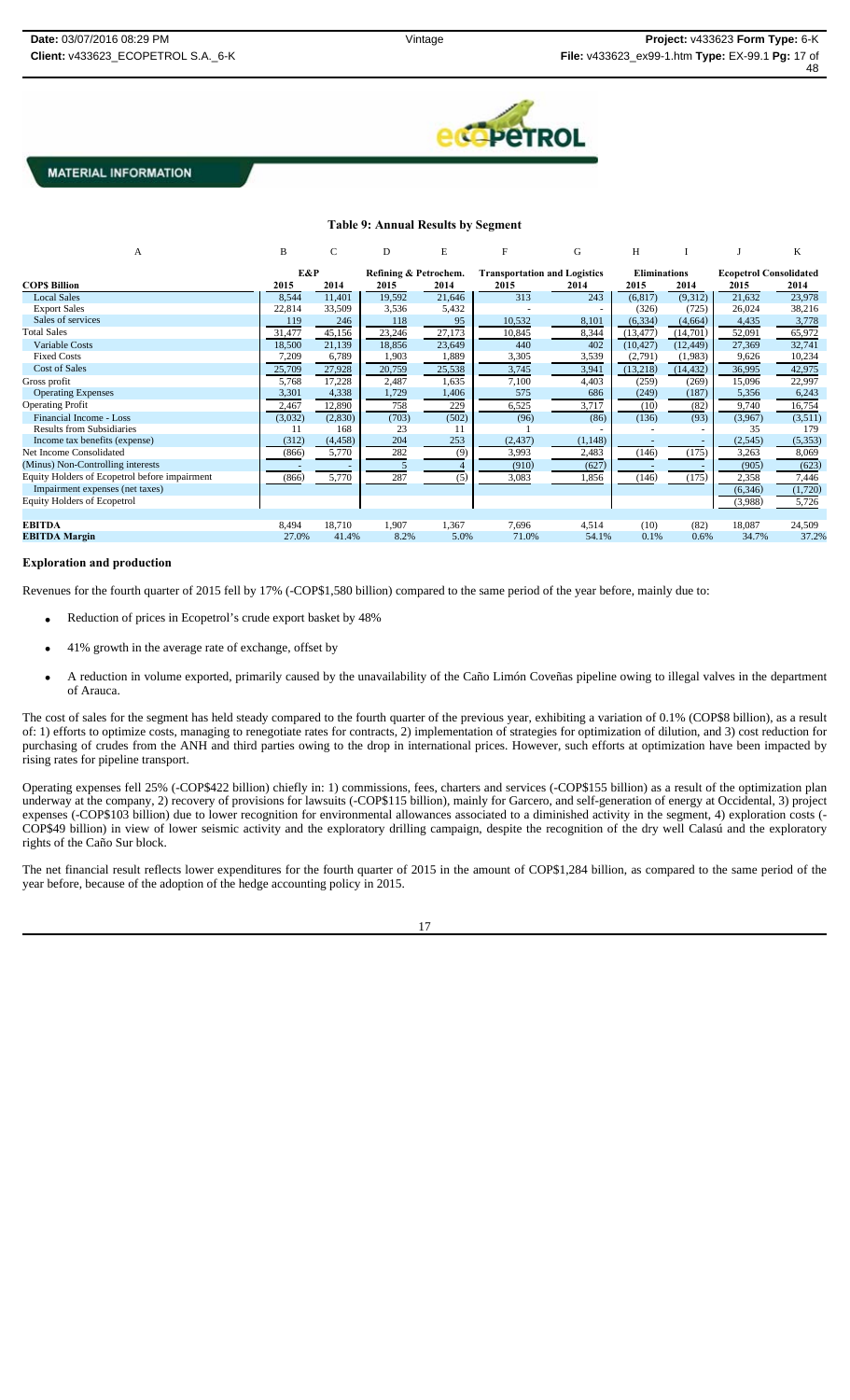

As a net result, the segment showed a loss attributable to Ecopetrol´s shareholders before impairments of COP\$1,104 billion in the fourth quarter of 2015, as opposed to a loss of COP\$1,155 billion for the same period in 2014.

### **Refining and petrochemicals**

Revenues for the fourth quarter of 2015 increased 4% (COP\$218 billion) compared to the same period of the previous year, owing mainly to greater demand for fuels at the national level, supplying the border with Venezuela and the entry into service of the Cartagena Refinery, which made it possible to increase exports of products such as fuel oil, diesel and gasolines; offsetting the drop in international indicators for product prices.

Similarly, sales costs for this segment went up by 4% (COP\$219 billion) as a consequence of: 1) purchases of raw materials for operation of the Cartagena Refinery; offset by 2) lower cost of crude at the Barrancabermeja Refinery, in keeping with lower international prices, and 3) lower operating costs for contracted services, materials and supplies, as a result of optimization strategies carried forward by Group companies.

Gross sales margin held steady at 4% with respect to the same quarter of the year before.

Expenses went up by 16% (COP\$83 billion) compared with the same quarter of the year before, mainly due to impairment registered at the Cartagena and Barrancabermeja Refineries.

Net financial expenses fell by 61% (-COP\$123 billion) caused by lower devaluation presented in the fourth quarter of 2015 with respect to the same period of 2014.

As a net result, the consolidated segment showed a net income attributable to Ecopetrol's shareholders, before impairments, of COP\$133 billion in the fourth quarter of 2015, as opposed to a loss of COP\$7 billion for the same period in 2014.

#### **Transport and Logistics**

Revenues for the fourth quarter of 2015 went up by 25% (+COP\$613 billion), due mainly to the devaluation of exchange rates for charges denominated in dollars.

Costs of sales for this segment fell 9% (-COP\$111 billion), mainly due to lower costs for contracted services and materials used in the operation, as a result of management by companies in this segment, in the context of the Group's transformation program.

Operating expenses fell by 78% (COP\$224 billion) compared to the same period of the year before, which is explained by impacts generated in the business transformation program, and by a reduction in expenses associated with reparations for theft and assaults.

The net financial (non-operating) result shows an improved outcome of COP\$111 billion, generated mainly at Ocensa, which in the fourth quarter of 2014 registered a loss in the valuation of exchange rate derivatives versus the same period of 2015.

As a final result, the segment reported net profits attributable to Ecopetrol´s shareholders, before impairments, of COP\$961 billion, compared to COP\$500 billion for the same period of 2014.

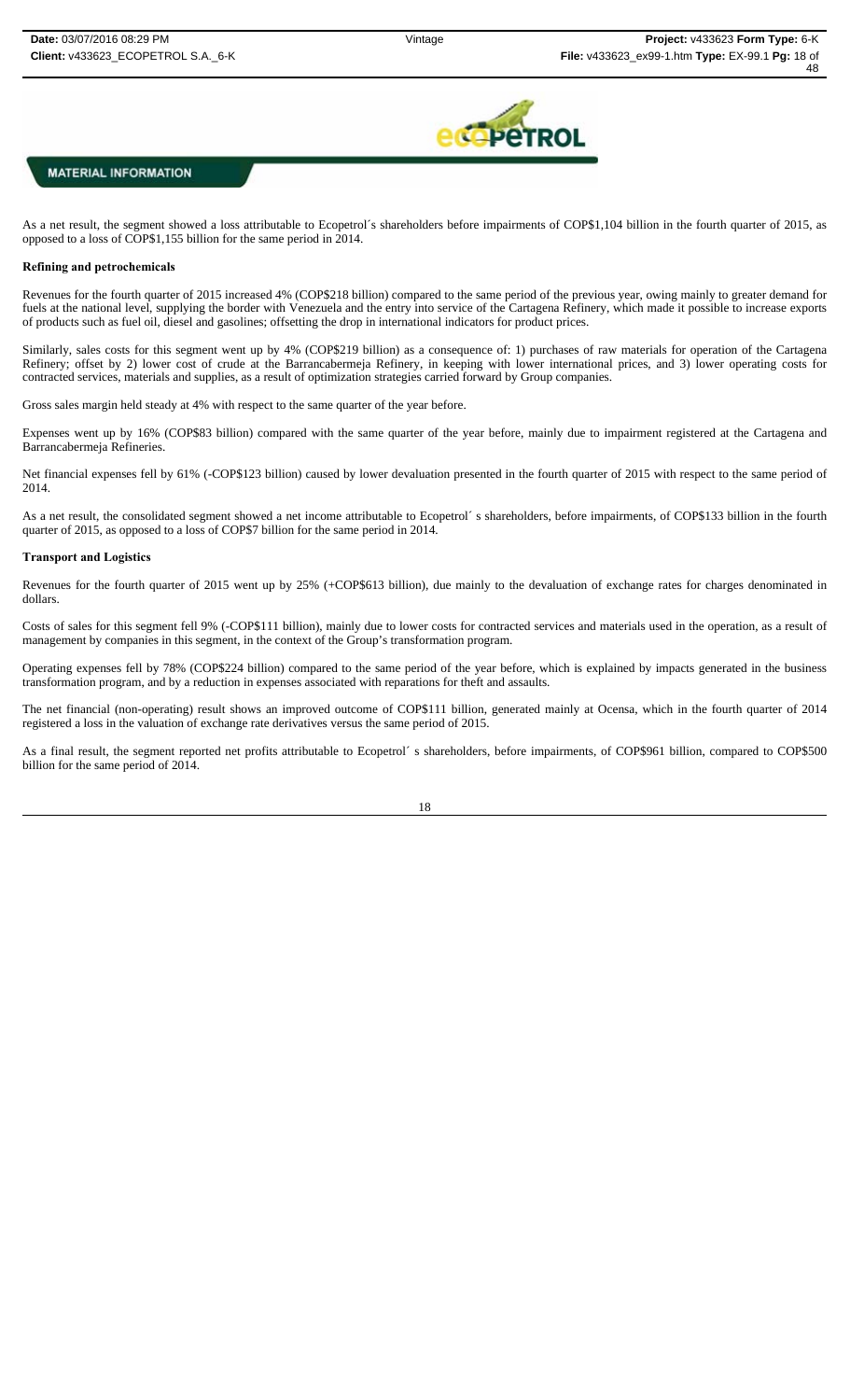

### **i. Results of Cost and Expense Reduction Initiatives**

In line with steps taken by the oil and gas industry worldwide to address the drop in crude prices that began in the second half of 2014, Ecopetrol has undertaken austerity and cost optimization measures that have allowed it to partially mitigate the impact of lower crude prices.

For this purpose, the Company set an initial budget optimization goal for 2015 of COP\$1.4 trillion, and revised and increased it to COP\$2.2 trillion in August 2015. By the end of 2015, Ecopetrol S.A. achieved the optimization goal of COP\$2.2 trillion, which, when combined with the subsidiaries accomplishments, allowed the Ecopetrol Group to achieve savings of COP\$2.8 trillion.

# **Graph 1: Savings in Cost and Expenditures of Ecopetrol S.A.**



The optimizations achieved at Ecopetrol S.A. have the following effects:

 COP\$1.1 trillion under manageable items in the income statement (fixed costs of COP\$930 billion and variable costs of COP\$196 billion): 85% of manageable items are associated with the renegotiation process of contracts for industrial maintenance, oil services, professional and consulting services; resulting in the reduction of fees, lowering overhead, profit and contingencies in maintenance contracts and eliminating minimum equipment requirements.

The manageable cost optimizations are detailed in the following table:

#### **Table 10: Savings in Cost and Expenditures of Ecopetrol S.A.**

| <b>Manageable Fixed Costs</b><br>Performance | 2015 vs 2014<br>(COP\$ Billion) | <b>Manageable Variable</b><br><b>Costs Performance</b> | 2015 vs 2014<br>(COPS Billion) |
|----------------------------------------------|---------------------------------|--------------------------------------------------------|--------------------------------|
| <b>Association Services</b>                  | (252)                           | <b>Association Services</b>                            | (49)                           |
| <b>Contract Services</b>                     | (417)                           | Trucks                                                 | (146)                          |
| Maintenance                                  | (240)                           | Energy                                                 | (22)                           |
| Other                                        | (22)                            | Process' Materials                                     | 21                             |
| <b>Total</b>                                 | (930)                           |                                                        | (196)                          |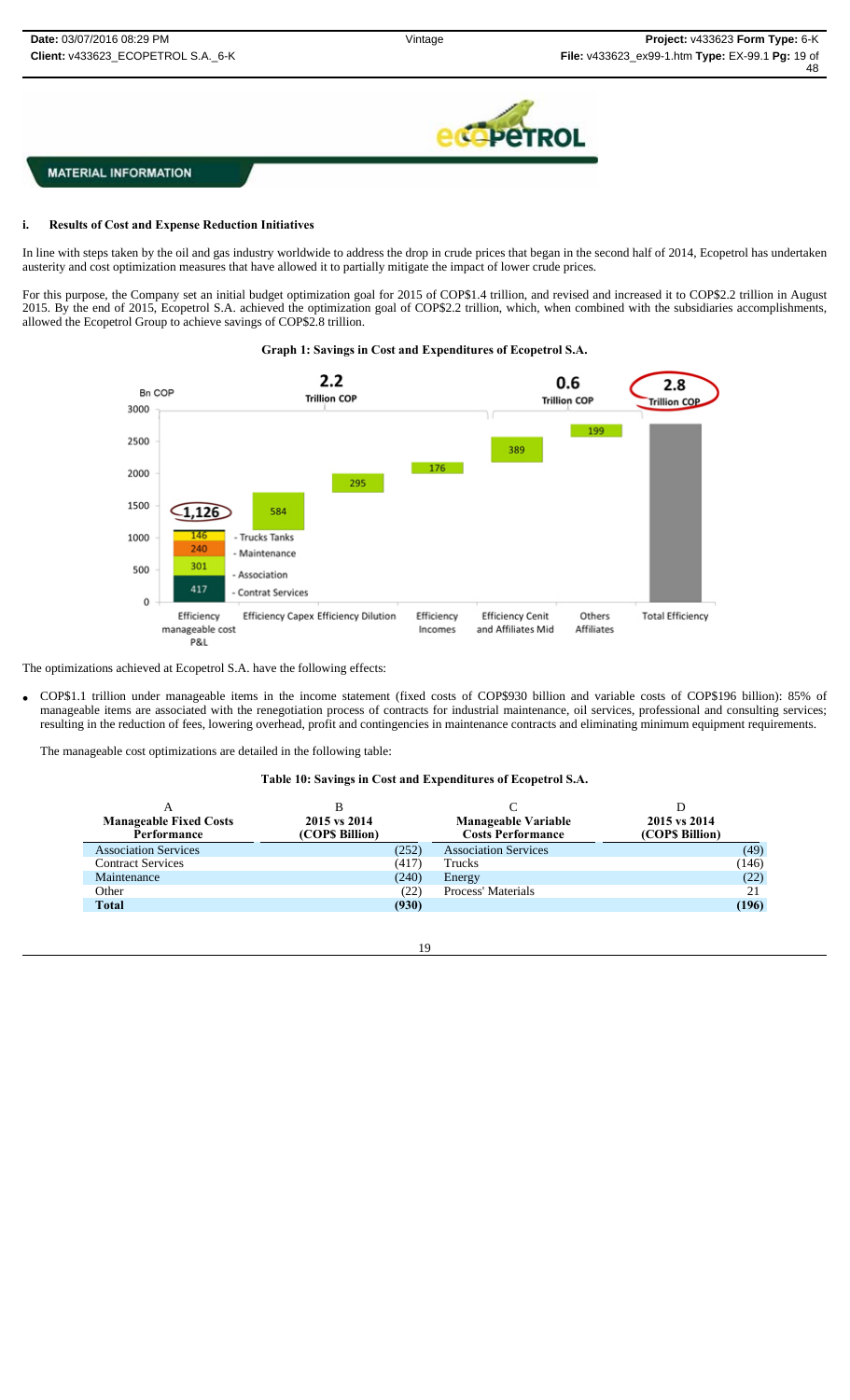

- COP\$584 billion in investments, caused by: 1) a 21% reduction in cost per drilled foot with a total impact of COP\$433 billion; 2) a 37% decline in administrative staff and overhead for projects generating savings of COP\$60 billion; and 3) COP\$91 billion in reductions of engineering fees, facilities studies, cost and time reductions for location engineering through in-house designs.
- COP\$295 billion in the dilution initiative: in unit terms, a diluted cost reduction of US\$0.75/Bl was achieved through an increase in transport system tolerance from 220 CST to 300 CST.
- COP\$176 billion for operational efficiencies with an impact on revenues, due to: 1) recognition of logistics costs, working capital and ICA in the importation of diesel and gasoline (resulting in savings of COP\$74 billion), 2) initiatives for greater product yields at the refinery (resulting in savings of COP\$95 billion), and 3) upstream energy sales (resulting in savings of COP\$7 billion).
- Subsidiaries' savings of COP\$588 billion due to savings by Cenit and transport subsidiaries of COP\$389 billion, with efficiencies mainly in contract renegotiation strategies. The other subsidiaries achieved savings of COP\$199 billion, with a reduction in operating expenses primarily at upstream subsidiaries.

With the above mentioned measures the company will not only foresee to have a more profitable operation but also generate a more robust cash flow to finance its organic investments; aiming for an indebtness that affects to the lesser extent possible the financial metrics and the credit rating of Ecopetrol Group.

The optimizations achieved by Ecopetrol Group are in line, and sometimes exceed, the measures that the oil and gas industry has adopted worldwide.

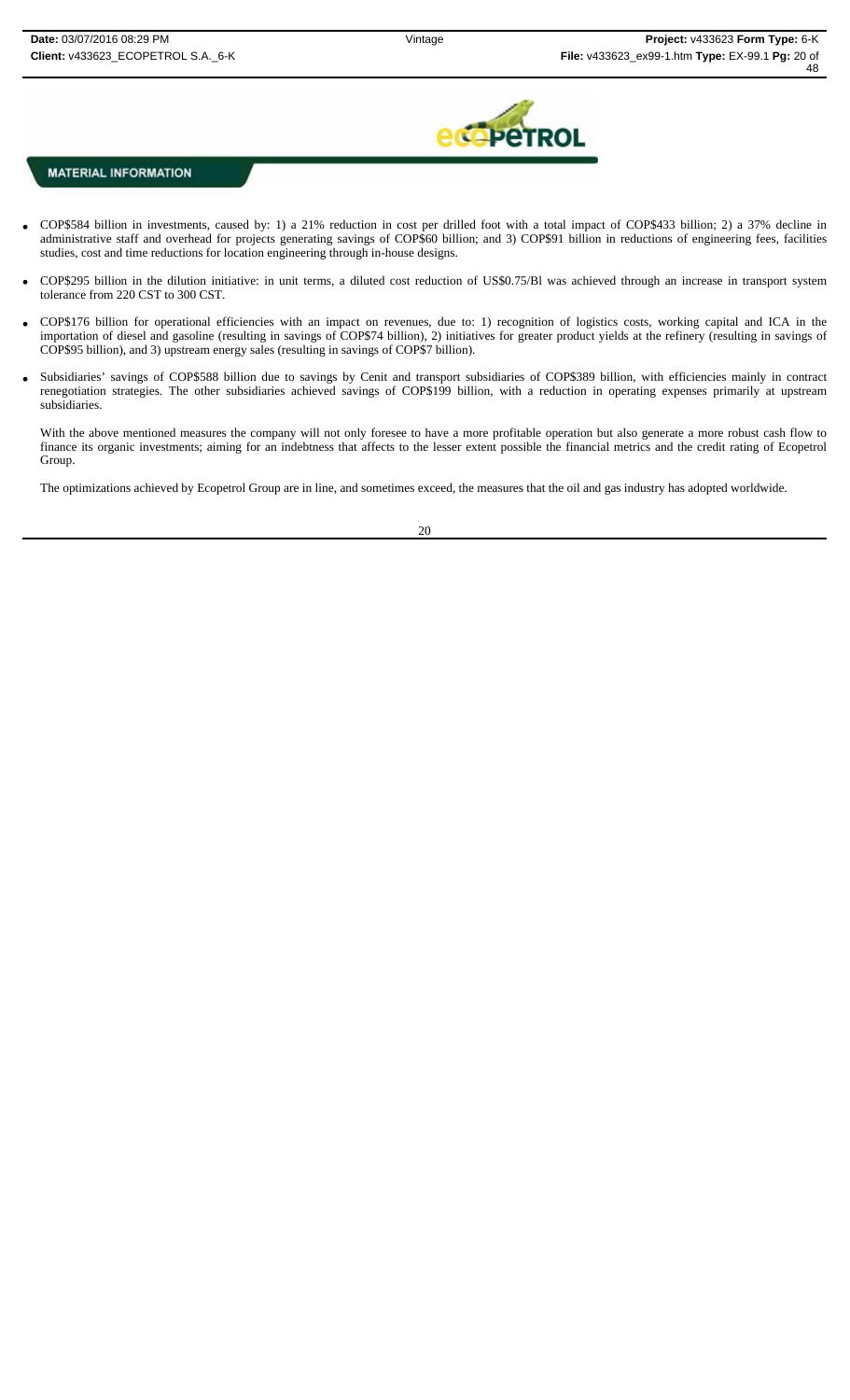

# **a. Investments**

**II. Operating Results**

#### **Table 11: Investments\* by Ecopetrol's Corporate Group**

| A                                     |                          |                                          |              | Е                               |
|---------------------------------------|--------------------------|------------------------------------------|--------------|---------------------------------|
|                                       | $2015$ (US\$ million) ** |                                          |              |                                 |
| Segment                               | Ecopetrol S.A.           | <b>Affiliates and</b><br>Subsidiaries*** | <b>Total</b> | <b>Allocation by</b><br>segment |
| Production                            | 2,725.5                  | 508.8                                    | 3,234.3      | 50.0%                           |
| Refining, Petrochemicals and Biofuels | 145.4                    | 1,615.9                                  | 1,761.2      | 27.2%                           |
| Exploration                           | 341.1                    | 229.5                                    | 570.6        | 8.8%                            |
| Transportation                        | 37.6                     | 781.3                                    | 818.9        | 12.7%                           |
| Corporate                             | 78.0                     | 0.0                                      | 78.0         | 1.2%                            |
| New Businesses****                    | 6.4                      | 0.0                                      | 6.4          | 0.1%                            |
| Supply and Marketing                  | 1.3                      | 0.0                                      | 1.3          | $0.0\%$                         |
| Total                                 | 3,335.3                  | 3,135.5                                  | 6,470.8      | 100.0%                          |

\*Figures on this table differ from the capital expenditure figures presented in the Consolidated Statement of Cash Flows on page 39 because the figures on this table include both operating expenditures and capital expenditure outflows of investment projects, while the investment line of the Consolidated Statement of Cash Flows only includes capital expenditures.

\*\* Investments were converted using the average representative Market Exchange Rate for 2015: COL\$2,743.39/US

\*\*\*Prorated according to Ecopetrol's stake.

\*\*\*\* Corresponds to the new organizational structure and refers to investments approved for the New Business segment. These assets were part of the Corporate segment until 2014.

Investments during 2015 were US\$6,470.8 million (Ecopetrol S.A. itself accounting for 52% of that amount while affiliates and subsidiaries accounted for 48%). These investments were distributed as follows:

- Production (50%): The drilling campaign, especially in the Castilla, Chichimene and Rubiales fields.
- Refining, Petrochemicals and Biofuels (27.2%): The Industrial Services Master Plan, which provides energy, water, air and steam to the processes executed in the Barrancabermeja refinery.
- Transport (12.7%): The Cartagena refinery logistics project, which was aimed at ensuring the supply of crude and liquid products for the Refinery, the Ocensa P135 project and the higher viscosity crude transportation initiative.
- Exploration (8.8%): Drilling of five exploratory wells and six appraisal wells.

#### **b. Exploration**

*Exploration in Colombia:*

The following table summarizes the results of the exploration activities in Colombia for the fourth quarter of 2015 and year ended December 31, 2015: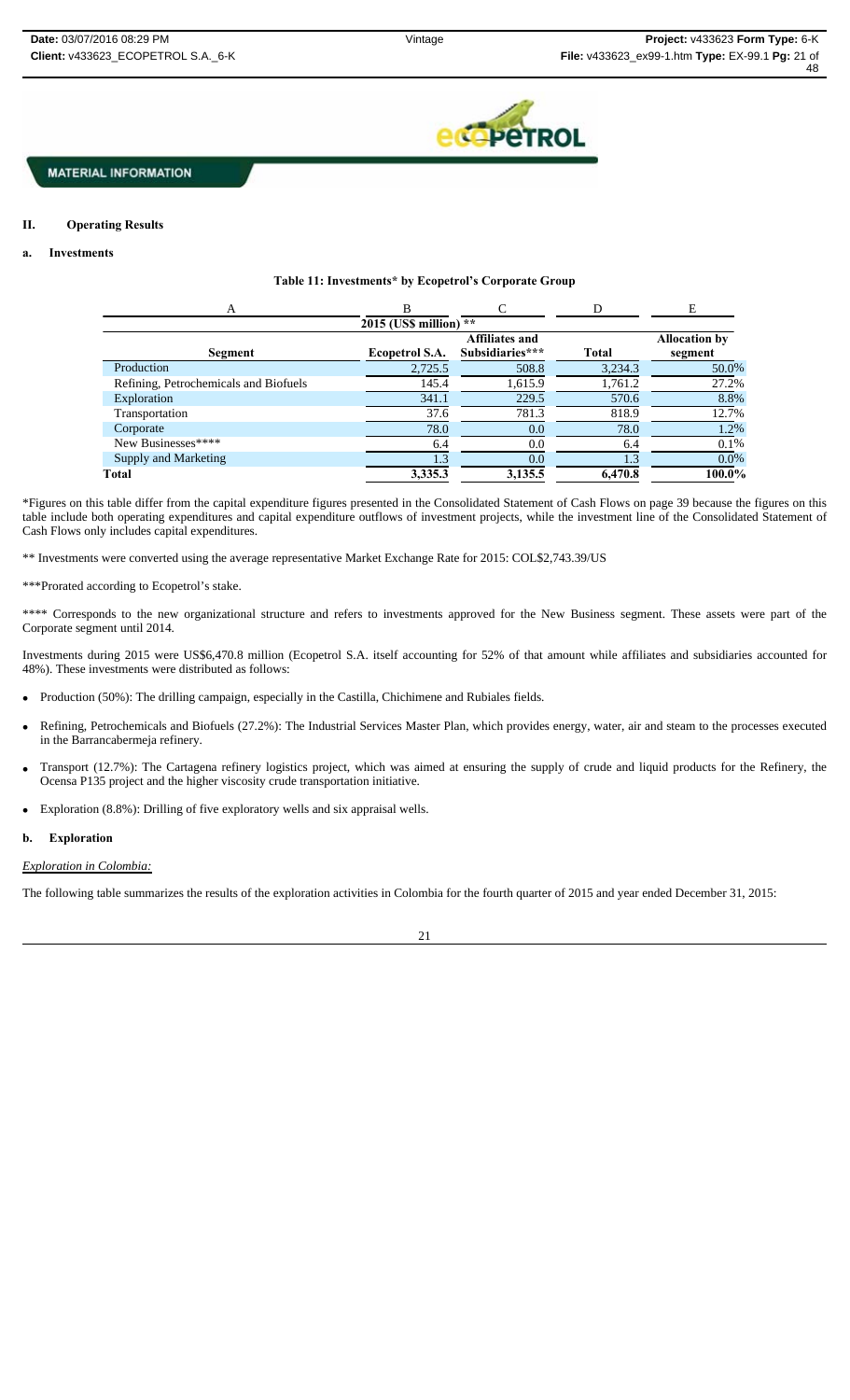

# **Table 12: Wildcats in Colombia**

|                |         |             | υ          |     |         |             |            |     |
|----------------|---------|-------------|------------|-----|---------|-------------|------------|-----|
|                |         | 4Q 2015     |            |     |         | 2015        |            |     |
|                |         | Hydrocarbon | Under      |     |         | Hydrocarbon | Under      |     |
| Company        | Drilled | Presence*   | Evaluation | Dry | Drilled | Presence*   | Evaluation | Drv |
| Ecopetrol S.A. |         |             |            |     |         |             |            |     |
| Hocol S.A.     |         |             |            |     |         |             |            |     |
| <b>Total</b>   |         |             |            |     |         |             |            |     |

\*Geological Success.

During the fourth quarter of 2015, the exploratory well Calasú located in the deep waters of the Colombian Caribbean (operated by Anadarko, which holds a participation of 50%, while Ecopetrol S.A. holds the remaining 50%), reached its final depth. The well proved the presence of dry gas; although considered a geological success, this is not economically viable. The well was plugged and abandoned.

Furthermore, during the fourth quarter of 2015 the drilling of the Muérgana Sur well, located in the Llanos Orientales (operated by Ecopetrol S.A.) was completed. The well was plugged and abandoned.

As for stratigraphic wells, in November 2015 the drilling of the Nogal Est1 ST well was concluded by the Emerald company, operator of the Nogal block located in the Putumayo basin.

On December 8, 2015, our affiliate Hocol began the drilling of the Payero 1 exploratory well in the Niscota block, located in the Piedemonte Llanero basin, (Hocol holds a participation of 20%, Total 50% and Repsol 30%). This well is operated by Equión and is currently in the process of drilling.

Below is a breakdown of the exploratory wells with geological success drilled in 2015:

**Table 13: Exploratory Wells with geological success** 

| Ouarter | Basin           | <b>Operator</b> | Block               | Е<br>Well     |
|---------|-----------------|-----------------|---------------------|---------------|
|         | VIM             | Hocol           | $SSJN-1$            | Bullerengue-1 |
|         | Offshore Caribe | Anadarko        | Fuerte Sur          | <b>Kronos</b> |
|         | Sin Off         | Anadarko        | <b>Fuerte Norte</b> | Calasú        |

#### *International Exploration:*

During the fourth quarter of 2015, Ecopetrol America, Inc. continued drilling the Leon 2 appraisal well in deep waters off the Gulf of Mexico (operated 60% by Repsol and 40% by Ecopetrol America, Inc.). The well reached its final depth on February 2, 2016, and is currently under evaluation.

Finally, and as a result of Ecopetrol America, Inc.'s participation in the Lease Sale 235, in October 2015, the U.S. Bureau of Ocean Energy Management (BOEM) awarded the Atwater Valley 009 and the Mississippi Canyon 978 blocks. In addition, in November 2015 the BOEM awarded the East Breaks 685 block from Lease Sale 246. Including these three blocks, during the year ended December 31, 2015 the BOEM awarded to Ecopetrol America, Inc. a total of 10 blocks located in the Gulf of Mexico.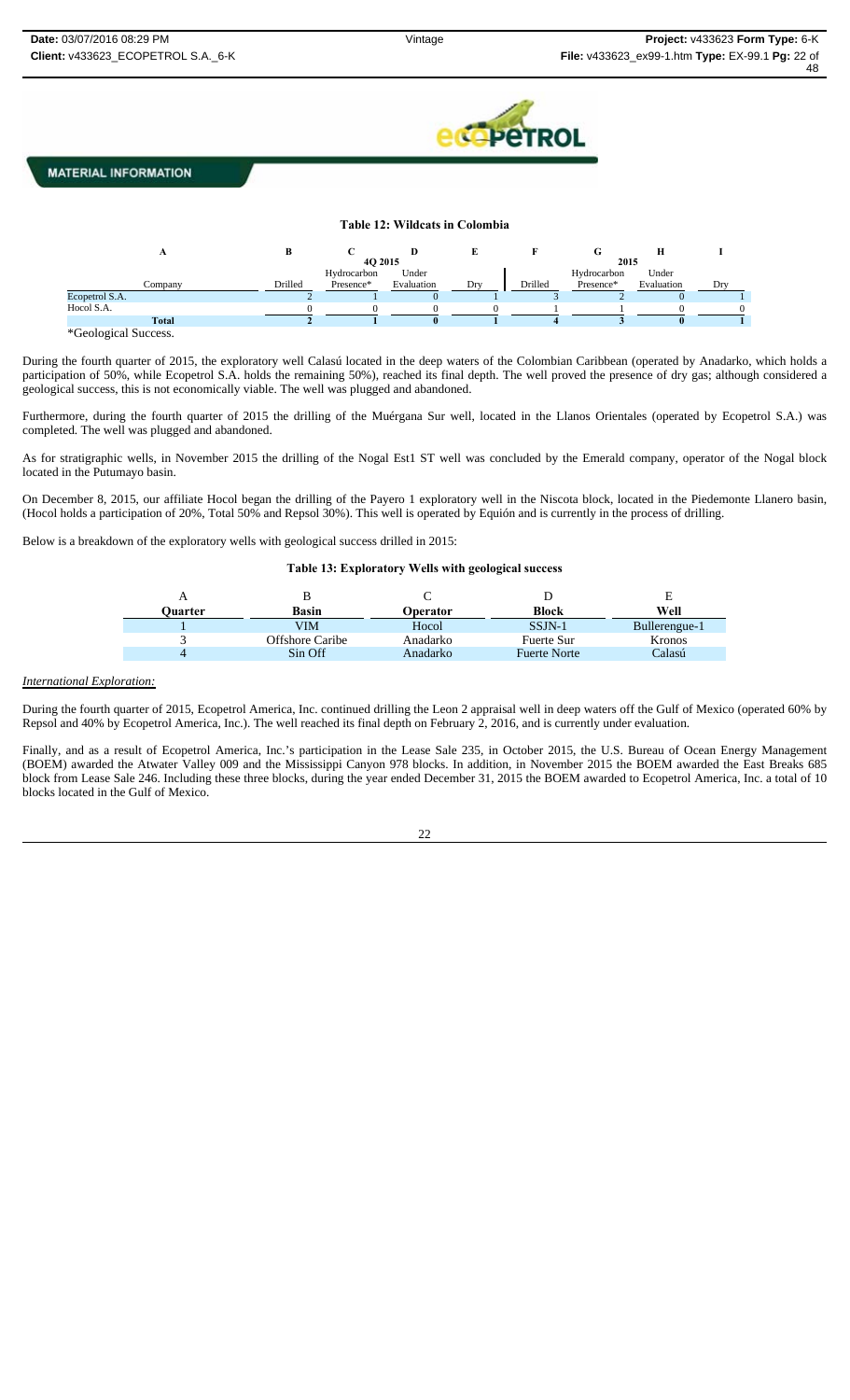

#### **c. Reserves**

The Company announced its proven reserves (1P, according to the international designation) of crude oil, condensate and natural gas owned by the company, including its interest in affiliates and subsidiaries, as of December 31, 2015. The reserves were estimated based on the U.S. Securities and Exchange Commission (SEC) standards and methodology. 99% of them were audited by two well-known specialized independent companies (Ryder Scott Company and DeGolyer and MacNaughton).

Ecopetrol´s Proven net hydrocarbon reserves were 1,849 million barrels of oil equivalent (mmboe) at the close of 2015, an 11% reduction compared with 2,084 mmboe at the end of 2014. The reserve replacement ratio was 6%, and the reserves/production ratio (average life of reserves) was 7.4 years.

The reduction in proved reserves was mainly driven by the plunge of hydrocarbon prices. In 2015, SEC price for Brent was US\$55.57 per barrel compared to US\$101.80 per barrel in 2014.

Ecopetrol estimates that the price effect implies a decrease of 404 mmboe in reserves during 2015 compared with those from the end of 2014. This decrease was largely offset by the addition of 275 mmboe, attributable to cost optimizations and higher efficiencies achieved by the Company as well as by the addition of 67 mmboe as a result of the new drilling campaigns in Castilla and Rubiales fields, and the positive revisions of some fields like Chichimene, due to good production performance. Another positive effect came from the inclusion of natural gas self-consumption on proved reserves (+47 mmboe).

The highest contributions to the reserve balance were from Castilla and Chichimene fields, both directly operated by Ecopetrol, and from Rubiales field, which will be operated by Ecopetrol as of July 2016.

95% of our proved reserves belong to Ecopetrol S.A., while Hocol, Ecopetrol America, Inc. and the participation in Equion and Savia Peru contribute with 5%.

#### **Table 14: Ecopetrol´s proven reserves as of December 31 of 2015**

|                                      | В                            |
|--------------------------------------|------------------------------|
| <b>Proved Reserves (1P)</b>          | <b>Oil Equivalent (MBPE)</b> |
| Proved Reserves as of Dic 31 of 2014 | 2,084                        |
| Revisions of previous estimates      | (25)                         |
| Purchases in minerals in place       |                              |
| Imporoved recovery                   | 16                           |
| Extensions and discoveries           | 24                           |
| Sales of minerals in place           |                              |
| Production                           | (251)                        |
| Proved Reserves as of Dic 31 of 2015 | 1.849                        |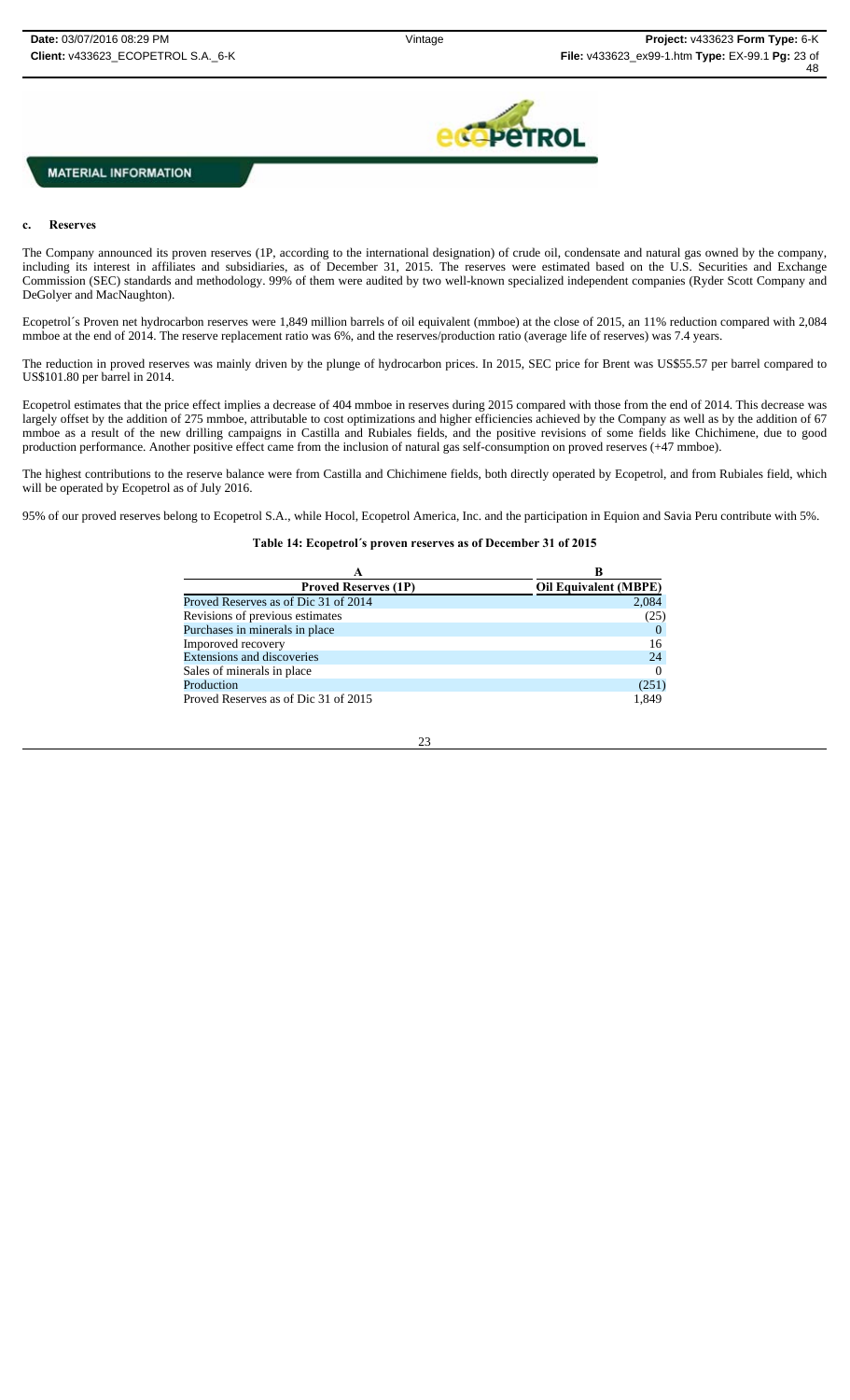

#### **d. Production**

The following table summarizes the results of our oil and gas production activities for the periods indicated:

**Table 15: Ecopetrol Group's Gross\* Oil and Gas Production\*\***

| Ecopetrol S.A. (mboed)<br>Crude Oil<br>Natural Gas***<br><b>Total</b><br>Hocol (mboed) | 4O 2015<br>583.4<br>123.9<br>707.3 | 4O 2014<br>588.6<br>124.3<br>712.9 | $\Delta$ (%)<br>(0.9)%<br>(0.3)% | $\Delta$ bls<br>(5.2) | 2015<br>586.2    | 2014<br>579.7 | $\Delta$ (%) | $\Delta$ bls |
|----------------------------------------------------------------------------------------|------------------------------------|------------------------------------|----------------------------------|-----------------------|------------------|---------------|--------------|--------------|
|                                                                                        |                                    |                                    |                                  |                       |                  |               |              |              |
|                                                                                        |                                    |                                    |                                  |                       |                  |               | 1.1%         | 6.5          |
|                                                                                        |                                    |                                    |                                  | (0.4)                 | 121.2            | 125.4         | (3.3)%       | (4.2)        |
|                                                                                        |                                    |                                    | $(0.8)\%$                        | (5.6)                 | 707.4            | 705.1         | 0.3%         | 2.3          |
|                                                                                        | 4Q 2015                            | 4Q 2014                            | $\Delta$ (%)                     | $\Delta$ bls          | 2015             | 2014          | $\Delta$ (%) | $\Delta$ bls |
| Crude Oil                                                                              | 22.4                               | 20.1                               | 11.4%                            | $\overline{2.3}$      | 21.4             | 21.2          | 0.9%         | 0.2          |
| Natural Gas                                                                            | 0.5                                | 0.1                                | 400.0%                           | 0.4                   | 0.2              | 0.1           | 100.0%       | 0.1          |
| <b>Total</b>                                                                           | 22.9                               | 20.2                               | 13.4%                            | 2.7                   | 21.6             | 21.3          | 1.4%         | 0.3          |
| Savia (mboed)****                                                                      | 4Q 2015                            | 4Q 2014                            | $\Delta$ (%)                     | $\Delta$ bls          | 2015             | 2014          | $\Delta$ (%) | $\Delta$ bls |
| Crude Oil                                                                              | 4.5                                | $\overline{5.3}$                   | $(15.1)\%$                       | (0.8)                 | 4.8              | 5.3           | (9.4)%       | (0.5)        |
| Natural Gas                                                                            | 1.2                                | 1.1                                | 9.1%                             | 0.1                   | 1.2              | 1.2           | $0.0\%$      | 0.0          |
| <b>Total</b>                                                                           | 5.7                                | 6.4                                | $(10.9)\%$                       | (0.7)                 | $\overline{6.0}$ | 6.5           | (7.7)%       | (0.5)        |
| Equion (mboed)****                                                                     | 4Q 2015                            | 4Q 2014                            | $\Delta$ (%)                     | $\Delta$ bls          | 2015             | 2014          | $\Delta$ (%) | $\Delta$ bls |
| Crude Oil                                                                              | 12.6                               | 9.3                                | 35.5%                            | 3.3                   | 11.6             | 9.2           | 26.1%        | 2.4          |
| <b>Natural Gas</b>                                                                     | 9.4                                | 8.6                                | 9.3%                             | 0.8                   | 9.0              | 8.6           | 4.7%         | 0.4          |
| <b>Total</b>                                                                           | 22.0                               | 17.9                               | 22.9%                            | 4.1                   | 20.6             | 17.8          | 15.7%        | 2.8          |
| Ecopetrol America-K2                                                                   |                                    |                                    |                                  |                       |                  |               |              |              |
| (mboed)                                                                                | 4Q 2015                            | 4Q 2014                            | $\Delta$ (%)                     | $\Delta$ bls          | 2015             | 2014          | $\Delta$ (%) | $\Delta$ bls |
| Crude Oil                                                                              | 1.4                                | 4.3                                | (67.4)%                          | (2.9)                 | 2.5              | 2.6           | (3.8)%       | (0.1)        |
| Natural Gas                                                                            | 2.0                                | 3.4                                | (41.2)%                          | (1.4)                 | 2.6              | 2.1           | 23.8%        | 0.5          |
| <b>Total</b>                                                                           | 3.4                                | 7.7                                | $(55.8)\%$                       | (4.3)                 | 5.1              | 4.7           | 8.5%         | 0.4          |
| <b>Ecopetrol Corporate</b><br>Group (mboed)                                            | 4O 2015                            | 4O 2014                            | $\Delta$ (%)                     | $\Delta$ bls          | 2015             | 2014          | $\Delta$ (%) | $\Delta$ bls |

| Grow<br>(mpoea                                       | . .<br><b>ZUIS</b> | ZV 14           | .          | $\Delta$ DIS                      | 2013                 | ZV14   | .                       | $\Delta$ DIS                  |
|------------------------------------------------------|--------------------|-----------------|------------|-----------------------------------|----------------------|--------|-------------------------|-------------------------------|
| Crude Oil                                            | 624.3              | $\sim$<br>027.O | (0.5)%     | <b><i>COLOR</i></b><br>. <u>.</u> | 626.5                | 618.0  | 1.4%                    | $\mathbf{0} \cdot \mathbf{0}$ |
| Natural Gas                                          | 27c<br>.J. U       | .               | $(0, 1)$ 0 | ' V.L                             | 3.2.4<br><b>T.A.</b> | $\sim$ | $\Delta$                | . <u>. .</u>                  |
| <b>Total G</b><br>'s Production<br>$\mathbf{r}$ roun | 761.3              | 765.1           | $(0.5)\%$  | $\sigma$<br>l J.O                 | 760.7                | 755.4  | 70<br>$\sim$ $\sqrt{2}$ | سمعت                          |
| $\sim$ $\sim$                                        |                    |                 |            |                                   |                      |        |                         |                               |

\* Gross production includes royalties and prorated according to Ecopetrol´s stake in each company.

\*\* Figures for Equion and Savia are not consolidated within the Ecopetrol Group.

\*\*\* Gas production includes white products.

\*\*\*\* The production breakdown of crude oil and gas for 2014 was modified in order to reflect the production of white products in the production of gas.

# **Table 16: Net\* Oil and Gas Production\*\* – Ecopetrol's Net Interest**

|                                 |         |         |              | . .            |              |                |              |                |
|---------------------------------|---------|---------|--------------|----------------|--------------|----------------|--------------|----------------|
| <b>Ecopetrol Group (mboed)</b>  | 4O 2015 | 4O 2014 | $\Delta$ (%) | $\Delta$ (bls) | 2015         | 2014           | $\Delta$ (%) | $\Delta$ (bls) |
| <b>Crude Oil</b>                | 548.1   | 548.5   | (0.1)%       | (0.4)          | 549.5        | 539.1          | 1.9%         | 10.4           |
| Natural Gas***                  | 125.0   | 124.0   | $0.8\%$      |                | 121<br>141.0 | $1^{\prime}$ 1 | $J.7\%$      | 0.8            |
| <b>Total Group's Production</b> | 673.1   | 672.5   | 0.1%         | 0.6            | 671.3        | 660.1          | 1.7%         | 11.4           |

\* Net production does not includes royalties and prorated according to Ecopetrol´s stake in each company.

\*\* Equion and Savia do not consolidate within the Group.

\*\*\* Gas production includes white products.

The year ended December 31, 2015 shows a positive balance because the Ecopetrol Group's production goal was met, despite the declining global price environment, the operating challenges and the attacks to transportation infrastructure. Production increased about 5.3 mboed (+0.7%) as compared to 2014, mainly caused by the production increase of Ecopetrol's direct operation of the Castilla (+17.4%) and Chichimene (+38.9%) fields, due to the entrance of new production wells in those fields.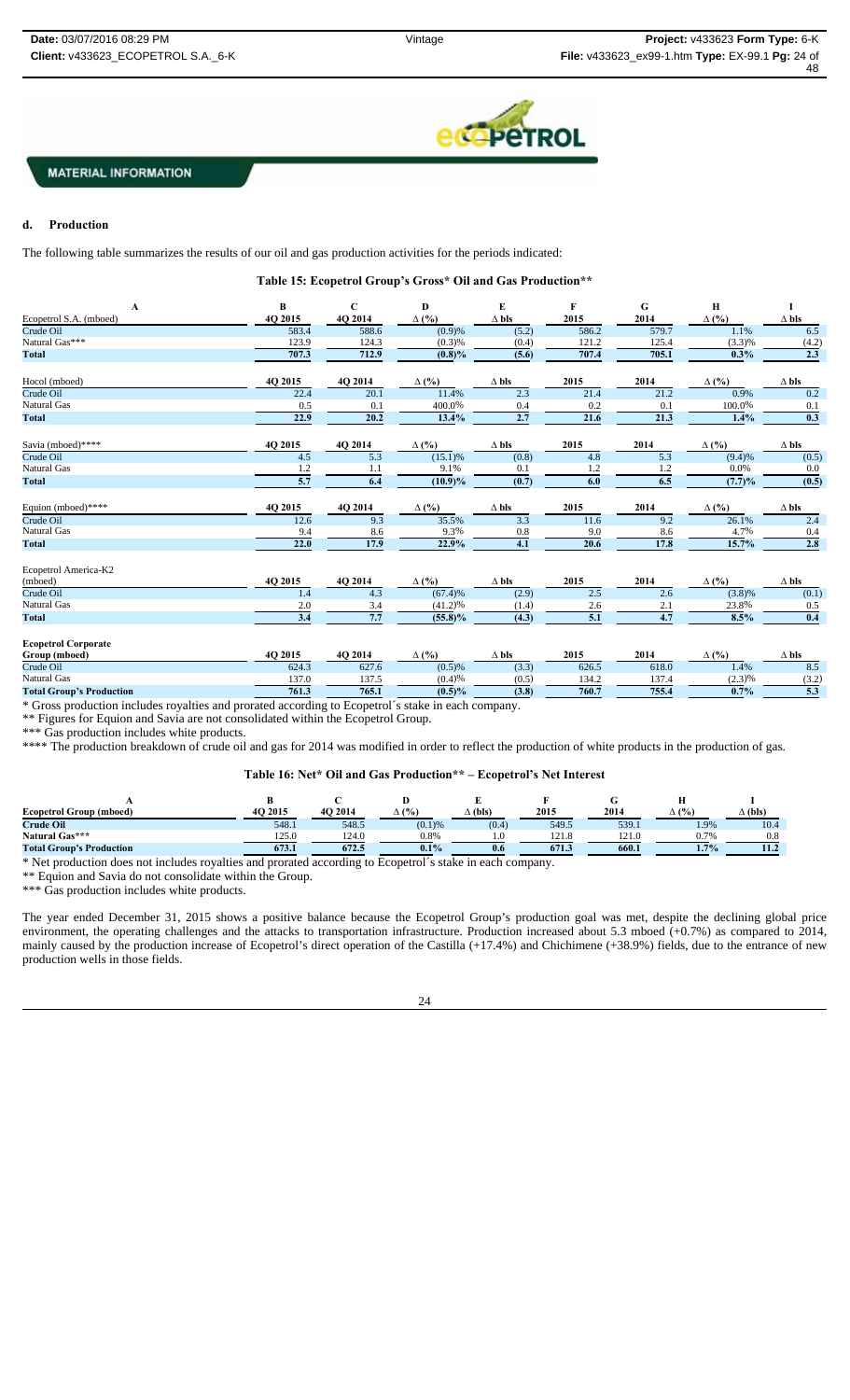

Moreover, it is important to emphasize: 1) the effect of the resumption of activity in the Rubiales field, which has managed to stop the production decline it had observed since the end of 2013 and 2) the production increase of the subsidiary Equión (+15.7%). These increases made possible to offset the wells natural declines, the modification of partnership participation in certain fields due to the current level of prices, reduction in activity by some partners, environmental licensing restrictions, and the effect of the attacks on oil infrastructure during the third quarter of 2015.

In the fourth quarter of 2015, Ecopetrol Group's production improved as compared to the third quarter of 2015, and decreased only 0.5% as compared to the same period in 2014. The improvement during the fourth quarter of 2015 was due mainly to the normalization of operations in the Caño Limón and Gibraltar fields after the attacks on the Caño Limón – Coveñas oil pipeline that occurred during the third quarter of 2015, and to the record production of 126 mbod achieved at the Castilla field during the fourth quarter of 2015.

As compared to the fourth quarter of 2014, the lower figures are explained by the production decline of some assets such as Guajira and Casabe, and by Ecopetrol's reduced share in the production of the La Cira, Quifa and Caño Limón fields due to the application of the high price clause under current price conditions. These reductions were mainly offset by a nearly 10% increase in the Orinoquia region assets: production of the Castilla (+16.7%), Chichimene (+14.2%) and Cupiagua (+8.5%) fields.

#### *Projects to Increase the Recovery Factor:*

During the year ended December 31, 2015, eight pilot projects were launched with the aim of increasing the recovery factor by using the following techniques: water injection, solvent injection and improved water injection, meeting the goal that was originally set. Among the key results of the pilot projects, the implementation of the water injection pilots into fields of heavy crude such as Castilla and Chichimene is highlighted, with positive results in areas where interventions took place, which reported an increase of around 1.8 mbod up as of December, 2015. This cumulative additional production currently represents an increase in the recovery factor of 1.2% in the area of the Chichimene field pilot, and of 0.15% in the area of the Castilla field pilot.

In addition, the air injection pilot project in Chichimene field reached 94% completion on construction of surface facilities, thereby completing most of the project's main works. Connectivity tests were also concluded with positive results, demonstrating the continuity in the sands and the connection between the injection well and production wells. The start of air injection is planned for the fourth quarter of 2016.

Including the pilot projects started in 2015, the Company currently has 29 recovery pilots underway, of which 22 have shown positive results in increasing pressure and 15 have shown an increase in crude production in the areas impacted.

#### *Production of Main Fields:*

The following table summarizes the average production of our main fields by region for the periods indicated:

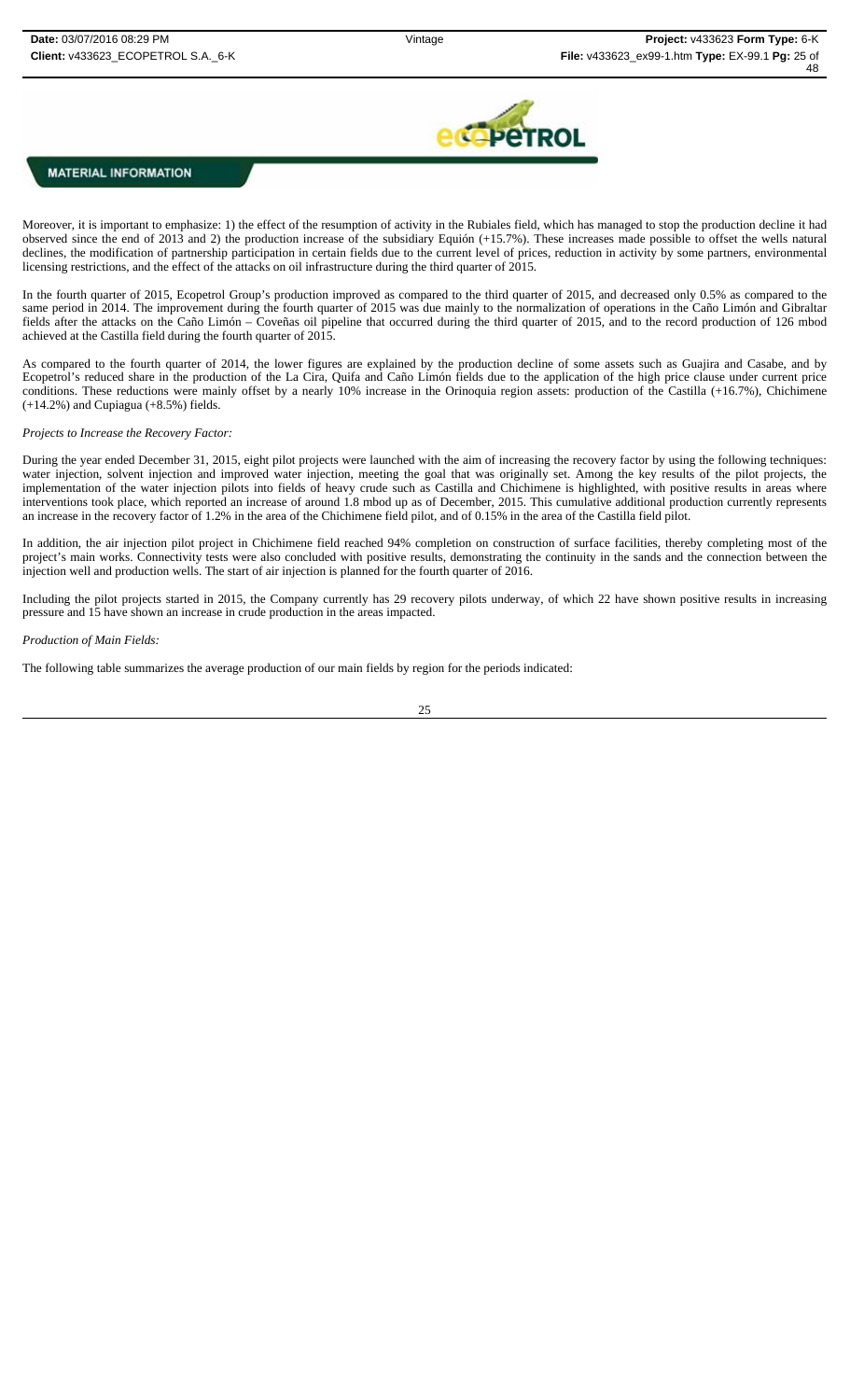

| A                             | B       | $\mathbf C$ | D                    | E     | F                  | G                    |
|-------------------------------|---------|-------------|----------------------|-------|--------------------|----------------------|
|                               | 4Q 2015 | 4Q 2014     | $\Delta$ (%)         | 2015  | 2014               | $\Delta$ (%)         |
| <b>Central Region</b>         | 98.0    | 96.6        | 1.4%                 | 97.8  | 95.5               | 2.4%                 |
| 1) La Cira-Infantas           | 21.7    | 25.0        | $(13.1)\%$           | 23.0  | 24.8               | (7.0)%               |
| 2) Casabe                     | 20.3    | 22.4        | (9.4)%               | 21.9  | 22.0               | (0.7)%               |
| 3) Yarigui                    | 19.7    | 16.5        | 19.1%                | 18.4  | 17.2               | 7.2%                 |
| 4) Other                      | 36.3    | 32.7        | 11.1%                | 34.5  | 31.6               | 9.3%                 |
| Orinoquía Region              | 264.1   | 240.4       | 9.8%                 | 260.8 | $\overline{227.2}$ | 14.8%                |
| 1) Castilla                   | 126.0   | 108.0       | 16.7%                | 122.5 | 104.4              | 17.4%                |
| 2) Chichimene                 | 76.6    | 67.1        | 14.2%                | 78.0  | 56.2               | 38.9%                |
| 3) Cupiagua                   | 41.8    | 38.5        | 8.5%                 | 38.1  | 38.9               | (2.2)%               |
| 4) Other                      | 19.7    | 26.9        | $(26.9)\%$           | 22.2  | 27.7               | (19.9)%              |
| <b>South Región</b>           | 31.3    | 33.6        | $(7.0)\%$            | 32.6  | 35.0               | (6.7)%               |
| 1) Huila Area                 | 8.5     | 9.3         | (8.8)%               | 8.7   | 9.4                | (7.7)%               |
| 2) San Francisco Area         | 7.6     | 8.9         | $(15.0)\%$           | 8.1   | 9.3                | $(12.6)\%$           |
| 3) Tello Area                 | 4.8     | 4.6         | 6.1%                 | 4.9   | 4.5                | 6.8%                 |
| 4) Other                      | 10.4    | 10.8        | (4.4)%               | 11.0  | 11.8               | (6.6)%               |
| <b>Associated Operations*</b> | 313.9   | 342.2       | $\overline{(8.3)}\%$ | 316.2 | 347.4              | $\overline{(9.0)}\%$ |
| 1) Rubiales                   | 94.6    | 96.3        | (1.8)%               | 94.3  | 104.3              | (9.6)%               |
| 2) Guajira                    | 39.6    | 47.1        | $(15.9)\%$           | 42.7  | 50.1               | $(14.8)\%$           |
| 3) Caño Limón                 | 28.0    | 36.8        | $(23.8)\%$           | 25.6  | 30.1               | $(14.9)\%$           |
| 4) Cusiana                    | 31.3    | 33.1        | (5.4)%               | 32.2  | 33.5               | (4.0)%               |
| 5) Quifa                      | 23.4    | 32.5        | $(28.0)\%$           | 24.2  | 33.0               | $(26.6)\%$           |
| 6) Other                      | 97.0    | 96.5        | 0.6%                 | 97.2  | 96.4               | $0.8\%$              |
| <b>Total Ecopetrol S.A.</b>   | 707.3   | 712.9       | $\overline{(0.8)}\%$ | 707.4 | 705.1              | 0.3%                 |
| <b>Direct Operation</b>       | 397.1   | 375.3       | 5.8%                 | 395.6 | 361.8              | 9.3%                 |
| <b>Associated Operation</b>   | 310.2   | 337.7       | (8.1)%               | 311.7 | 343.3              | (9.2)%               |
| Hocol                         |         |             |                      |       |                    |                      |
| 1) Ocelote                    | 15.0    | 14.5        | 3.4%                 | 14.4  | 14.6               | (1.4)%               |
| 2) Other                      | 7.9     | 5.7         | 38.6%                | 7.2   | 6.7                | 7.5%                 |
| Equión**                      |         |             |                      |       |                    |                      |
| 1) Piedemonte                 | 16.0    | 12.0        | 33.8%                | 14.7  | 11.7               | 25.4%                |
| 2) Tauramena / Chitamena      | 3.5     | 4.6         | $(23.9)\%$           | 4.2   | 4.7                | (10.4)%              |
| 3) Other                      | 2.5     | 1.3         | 92.3%                | 1.7   | 1.4                | 21.4%                |
| Savia**                       |         |             |                      |       |                    |                      |
| 1) Lobitos                    | 2.2     | 2.9         | $(24.1)\%$           | 2.5   | 2.9                | $(13.8)\%$           |
| 2) Peña Negra                 | 2.3     | 2.2         | 4.5%                 | 2.3   | 2.2                | 4.5%                 |
| 3) Other                      | 1.2     | 1.3         | (7.7)%               | 1.2   | 1.4                | $(14.3)\%$           |
| <b>Ecopetrol America Inc.</b> |         |             |                      |       |                    |                      |
| 1) Dalmatian                  | 2.8     | 6.4         | $(56.5)\%$           | 4.0   | 3.4                | 17.6%                |
| 2) k2                         | 0.6     | 1.3         | $(53.8)\%$           | 1.1   | 1.3                | (15.4)%              |

\*Fields previously classified as minor fields belong to the Associated Operation Vicepresidency regardless the type of operation. \*\*Figures for Equion and Savia are not consolidated within the Ecopetrol Group.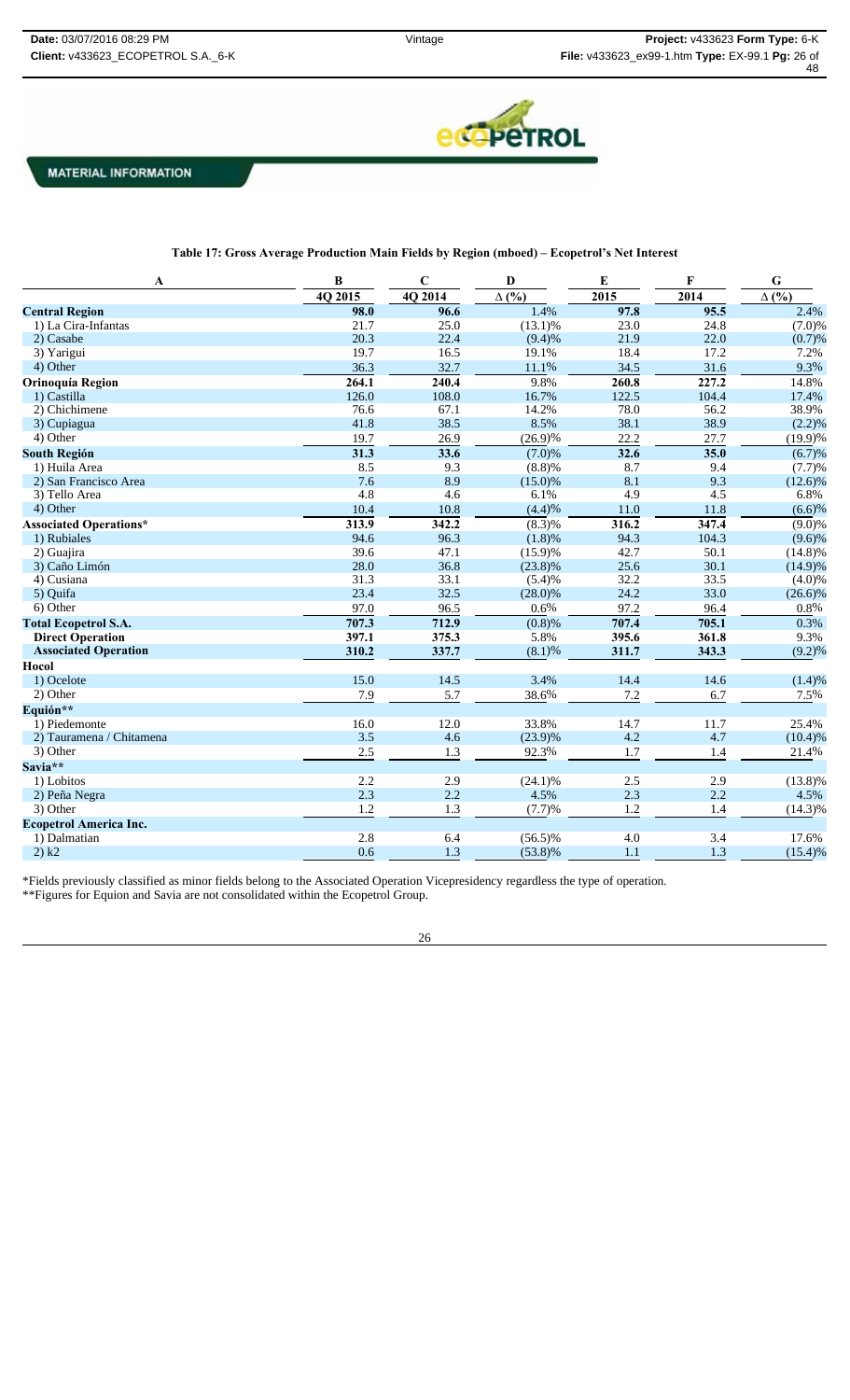

The following table summarizes the results of our crude oil production by type of crude for the periods indicated:

**Table 18: Gross Ecopetrol's Corporate Group Production per Type of Crude (mbod)**

|              | 4O 2015 | 4O 2014 | (%)<br>Δ  | 2015  | 2014  | (%)     |
|--------------|---------|---------|-----------|-------|-------|---------|
| Light        | 65.1    | 62.6    | 4.0%      | 63.5  | 61.7  | 2.9%    |
| Medium       | 206.3   | 221.2   | (6.7)%    | 208.5 | 219.7 | (5.1)%  |
| <b>Heavy</b> | 352.9   | 343.8   | 2.6%      | 354.5 | 336.6 | 5.3%    |
| <b>Total</b> | 624.3   | 627.6   | $(0.5)\%$ | 626.5 | 618.0 | $1.4\%$ |

### *Lifting Cost*

The lifting cost per barrel produced by the Ecopetrol Group, not including production corresponding to royalties, was US\$7.67 per barrel for the fourth quarter of 2015, representing a reduction of US\$4.38 per barrel as compared to the US\$12.05 for the same period of 2014. This reduction was primarily due to:

- A cost effect resulting in a US\$1.34 per barrel decrease due to lower cost per barrel in Ecopetrol's operations derived from the following cost optimization strategies: 1) fewer number of well interventions due to subsoil strategies, 2) improvements in maintenance routines and equipment reliability, 3) lower costs for entry of facilities projects, which reduced equipment rental (well testing), 4) reduction of energy costs by optimizing electrical systems, and 5) lower costs resulting from contract renegotiations.
- A decrease of US\$3.13 per barrel in lifting costs caused by the conversion of peso-denominated cost in U.S. dollars at a higher exchange rate, which increased in COP\$885.32 per dollar as compared to the fourth quarter of 2014 (COP\$3,058.97/US in the fourth quarter of 2015 versus COP\$2,173.65/US in the same quarter of 2014).
- Volume effect resulting in a US\$0.09 per barrel increase in lifting costs due to lower production volumes.

The lifting cost per barrel produced by the Ecopetrol Group, not including production corresponding to royalties, was US\$7.39 per barrel for 2015, representing a reduction of US\$3.84 per barrel as compared to the US\$11.23 for the same period of 2014. This reduction was primarily due to:

- A cost effect resulting in a US\$1.06 per barrel decrease due to lower cost per barrel in Ecopetrol, its affiliates and subsidiaries' operations derived from the following cost optimization strategies: 1) fewer number of well interventions due to subsoil strategies, 2) improvements in maintenance routines and equipment reliability, 3) lower consumption of chemicals by increasing process efficiency, 4) reduction of energy costs by optimizing electrical systems, and 5) lower costs resulting from contract renegotiations.
- A decrease of US\$2.75 per barrel in lifting costs caused by the conversion of peso-denominated cost in U.S. dollars at a higher exchange rate, which increased in COP\$743.06 per dollar as compared to 2014 (COP\$2,743.39/US in 2015 versus COP\$2,000.33/US in 2014).
- Volume effect resulting in a decrease of US\$0.03 per barrel in lifting costs due to higher production volumes.

The portion of the lifting cost in U.S. dollars is 14%.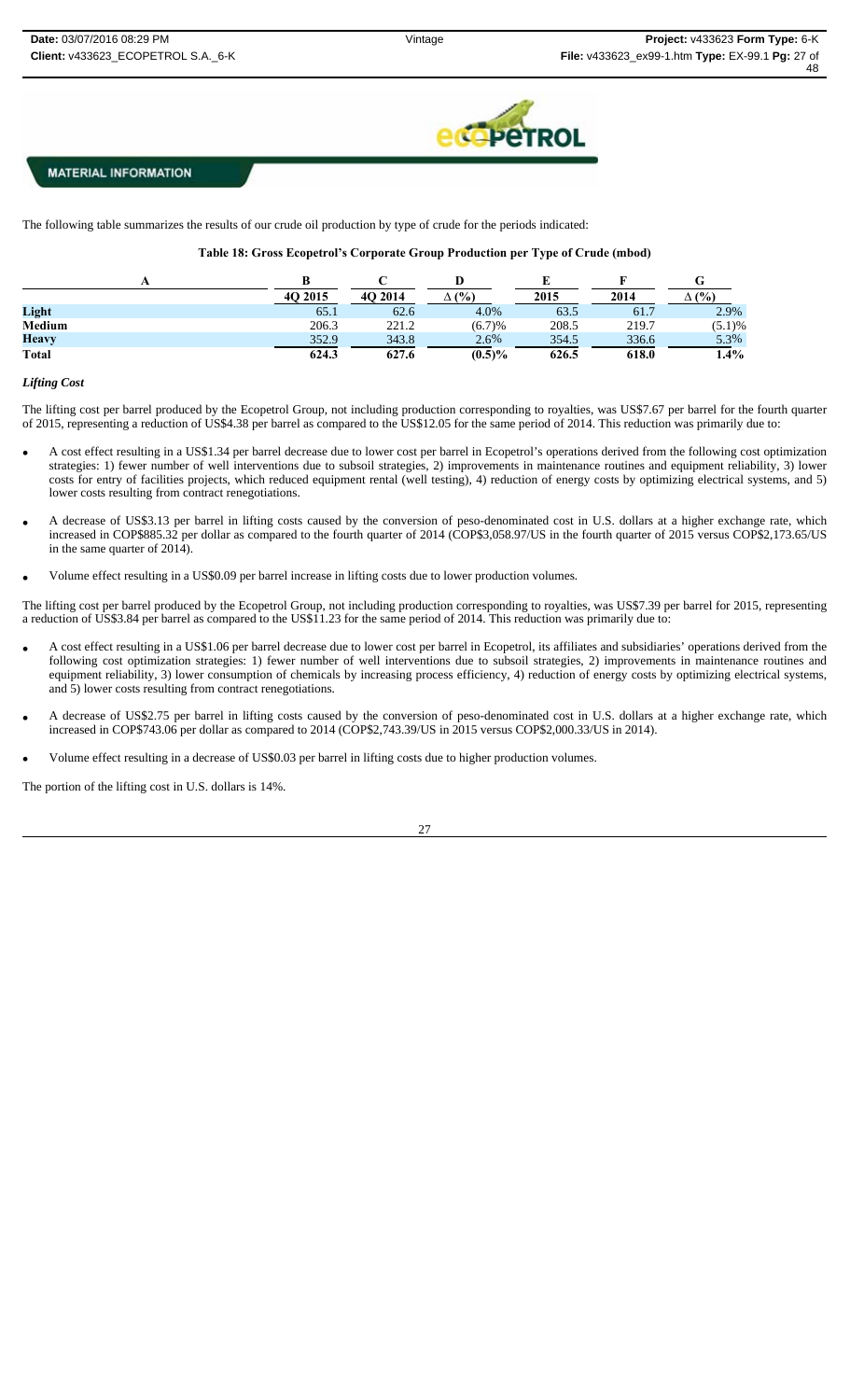**C** PeTROL

# **MATERIAL INFORMATION**

#### **e. Transport**

The following table summarizes our volumes transported for the periods indicated:

|  | <b>Table 19: Volumes Transported (mbod)</b> |  |
|--|---------------------------------------------|--|
|--|---------------------------------------------|--|

| Ŧэ                      | 4O 2015 | 4O 2014 | $(%^{6})^{1/2}$ | ∸<br>2015 | 2014    | u<br>(9/0)<br>Δ |
|-------------------------|---------|---------|-----------------|-----------|---------|-----------------|
| Crude                   | 963.9   | 975.5   | (1.2)%          | 978       | 954.2   | 2.5%            |
| <b>Refined Products</b> | 264.5   | 257.1   | 2.9%            | 253.8     | 251.2   | $1.0\%$         |
| Total                   | 1.228.4 | 1,232.6 | $(0.3)\%$       | 1,231.8   | 1,205.4 | $2.2\%$         |

Note: figures correspond to volumes transported by the Ecopetrol Group and by third parties.

The volume of crude transported by the main Cenit S.A.S. system and those of its affiliates decreased 1.2% in the fourth quarter of 2015, compared to the same period of 2014, primarily caused by operating restrictions on the transportation systems associated with repairs to the damage from the attacks on the infrastructure in the Caño Limón–Coveñas and Transandino systems. Ecopetrol S.A. crude accounted for approximately 72% of the total volume of crude transported by Cenit oil pipelines.

During the year ended December 31, 2015 the volume of crude transported increased 2.5% compared to the year ended December 31, 2014 primarily due to the greater availability of the Caño Limón–Coveñas and Transandino systems, which were less affected by the attacks on the oil infrastructure.

The volumes of refined products transported through the main Cenit S.A.S systems decreased 2.9% in the fourth quarter of 2015 compared to the same period of 2014 due to: 1) a greater use of the Galán-Bucaramanga and Cartagena-Barranquilla systems to ensure fuel supply to the interior parts of Colombia and to the Venezuelan border zone and 2) a greater use of the Buenaventura–Yumbo system for fuel importation to generate energy. Of the total volume of products transported through Cenit pipelines, about 16% corresponds to products owned by Ecopetrol.

During the year ended December 31, 2015 the volume of refined products transported increased 1% compared to the year ended December 31, 2014, due to an increased volume transported through the Cartagena–Barranquilla system for fuel importation to supply fuel to the interior parts of Colombia.

#### *Projects:*

- SAN FERNANDO MONTERREY: Transportation capacity between Castilla field and Monterrey increased by 40 thousand barrels per day, reaching a total capacity of 300 thousand barrels per day. This project ensures the evacuation of the Castilla, Chichimene and Apiay fields, avoiding deferred production and/ or the use of trucks to evacuate the production of those fields.
- NORTH COAST OF COLOMBIA GALÁN: The first module was completed, which demanded increasing capacity by 130,000 bpd. This project allows the supply of refined products and nafta for the country, avoiding transportation of nafta in trucks.
- MAGDALENA MEDIO 100: Construction of the Coveñas storage facilities and certain necessary replacements of piping were completed. This project ensures a crude oil storage capacity and management of fuel oil through the Coveñas port facility.
- OCENSA P135: This Project achieved progress of 80.8%. It is expected that an additional capacity of 135 mbod will be reached in the third quarter of 2016. This project will ensure capacity for transporting crude from Los Llanos to the ports where it will be exported.
- Initiative for transport of higher viscosity crudes: At the close of 2015, testing was conducted successfully on various systems, and additional information was gathered to move ahead with analyses that will allow for savings of diluent.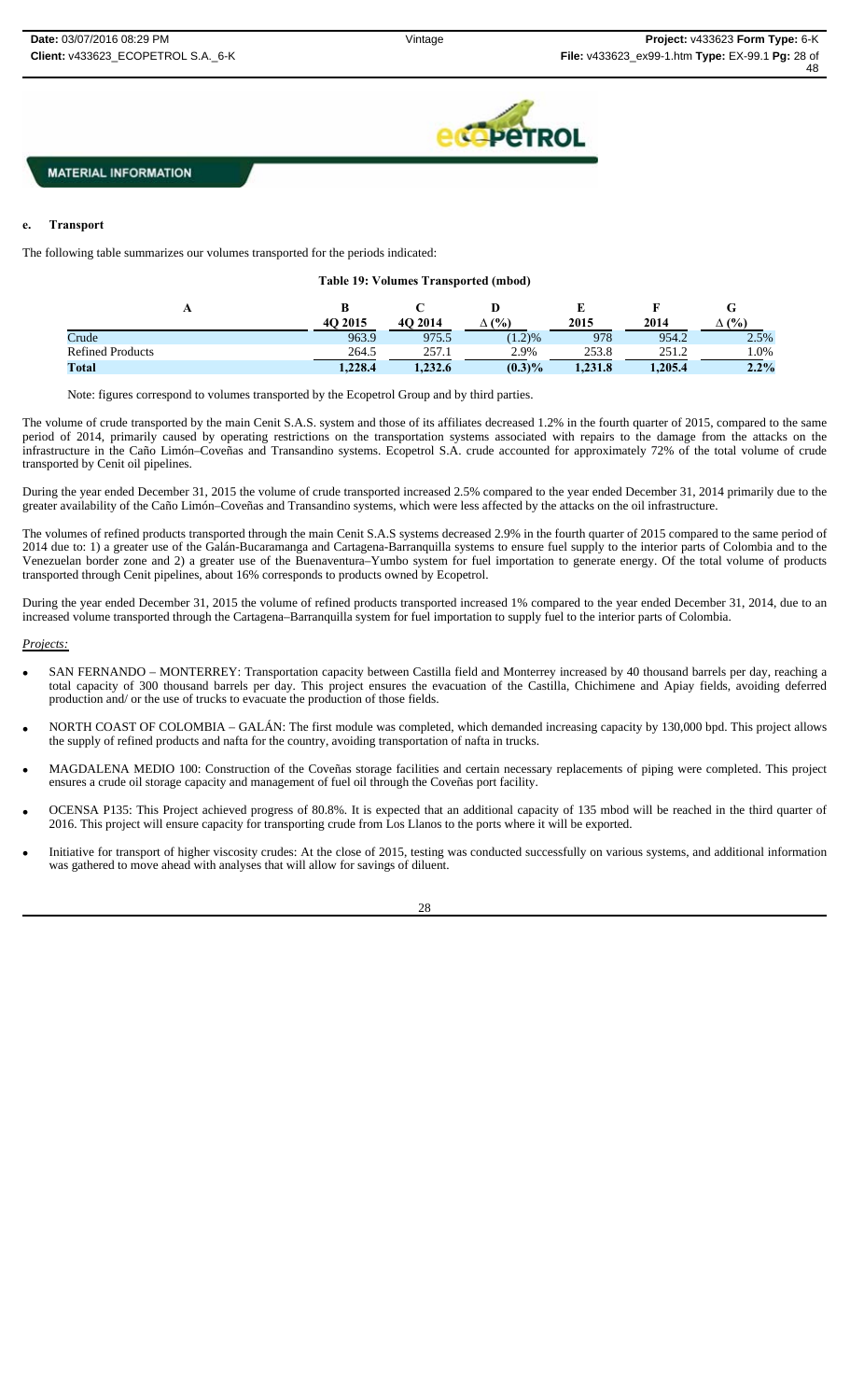

The main modifications will be made on: the Los Llanos Pipeline (ODL - Oleoducto de los Llanos; Rubiales – Cusiana), on OCENSA Segment I (Cusiana –Porvenir), Segments II & III (El Porvenir – Vasconia – Coveñas), and on the Colombia Pipeline (ODC – Oleoducto de Colombia). This Project, combined with the expansion of capacity on Ocensa (P-135), will make it possible to transport higher viscosity crudes, reducing dilution costs for the transport of crude.

### **Cost Per Barrel Transported2**

The cost per barrel transported for the Ecopetrol Group during the fourth quarter of 2015 was US\$1.88/Bl, representing a US\$0.36 per barrel decrease as compared to US\$2.24 per barrel for the same period of 2014. This result was primarily due to the following factors:

- Expenditure effect: +US\$0.40 per barrel:
	- o +US\$0.70 per barrel increase in tax expenditures attributable to increased revenues during the fourth quarter of 2015.
	- o -US\$ 0.30 product of the efficiencies achieved in operating costs primarily under the headings of maintenance materials, physical security, attention of contingencies and administrative costs.
- TRM effect: -US\$0.76 cost per barrel decrease resulting from the devaluation of the Colombian peso from COP\$885.32 per dollar compared to the same quarter of 2014 (COP\$3,058.97/US in the fourth quarter of 2015 vs COP\$2,173.65/US in the fourth quarter of 2014).

The cost per barrel transported for the Ecopetrol Group, during the year ended December 31, 2015, was US\$3.37/Bl, representing a US\$0.66 per barrel decrease as compared to US\$4.03 per barrel for the same period of 2014. This result was primarily due to the following factors:

Expenditure effect: +US\$0.77 per barrel:

- o +US\$0.97 per barrel increase in tax expenditures as a result of the increased revenues during 2015.
- o -US\$ 0.20 product of the efficiencies achieved in operating costs primarily under the headings of maintenance materials, physical security, attending to contingencies and administrative costs.
- TRM effect: US\$1.28 cost per barrel decrease resulting from the devaluation of the Colombian peso from COP\$743.06 per dollar compared to 2014 (COP\$2,743.39/US in 2015 vs COP\$2,000.33/US in 2014).
- Volume effect: -US\$0.15 per barrel as a result of the higher transported volumes in the period 2015 versus 2014.

The portion in U.S. dollars of the cost per barrel transported to the Ecopetrol Group is 8.3%.

In 2015, all financial information and volumes for the business group is reported under IFRS, eliminating out all transactions between Ecopetrol S.A. and its transport affiliates; hence, the cost is calculated as follows: total costs and expenses of each transport company from the group, plus Ecopetrol S.A. costs in the operation and maintenance of some of its own systems; divided by the total volumes transported by all the affiliates (crude and refined products).

<sup>&</sup>lt;sup>2</sup> In 2014, Ecopetrol S.A. reported its results individually and it calculated its transportation cost by taking into account all payments made to affiliates for crude transport, transport by truck, and all costs incurred by Ecopetrol S.A. in the operation and maintenance of some of its own crude systems. These costs were divided by the crude barrels sold by Ecopetrol S.A.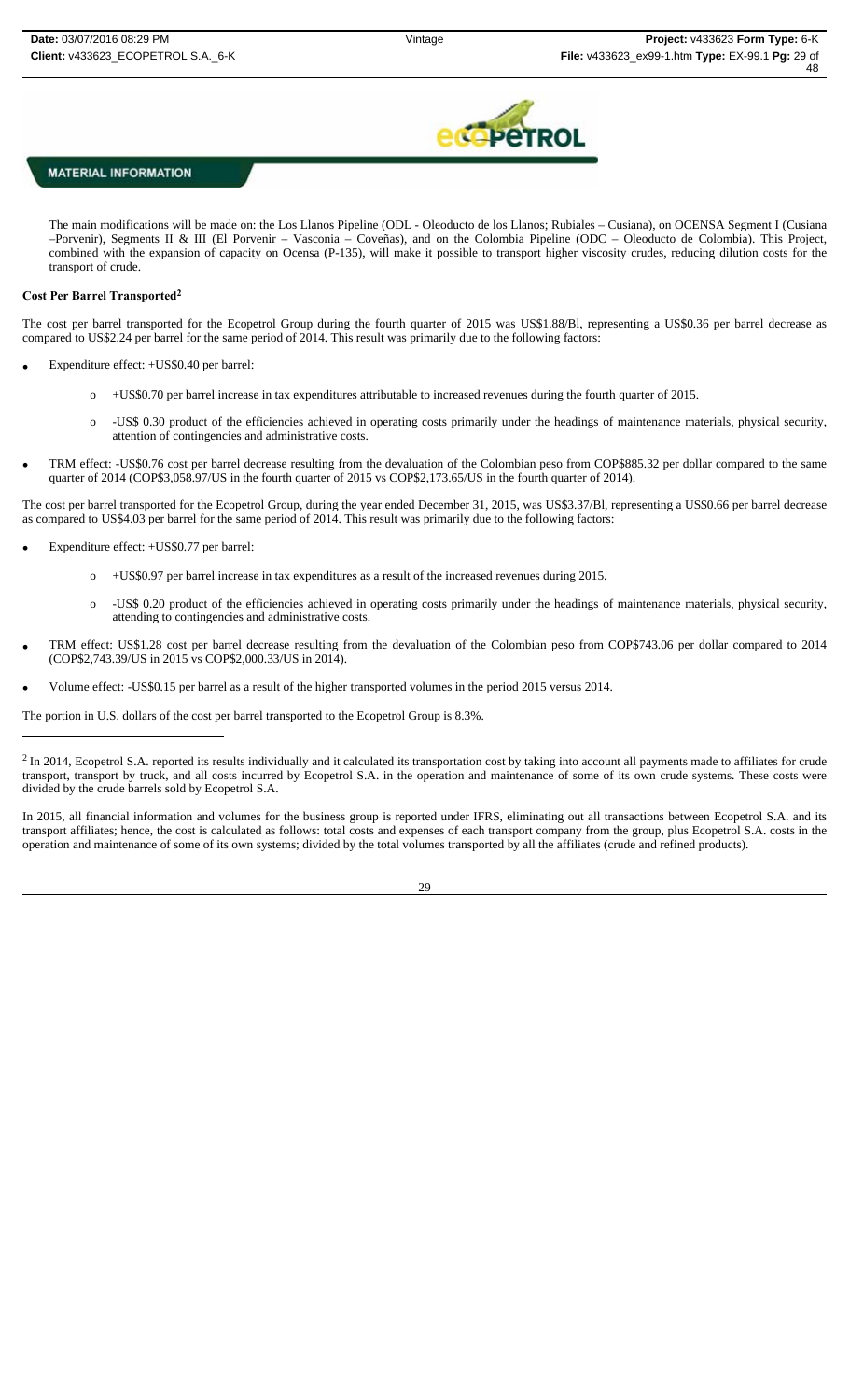

#### **f. Refining**

#### *f.1) Reficar (Cartagena Refinery):*

The new Cartagena refinery reached a key milestone on October 21, 2015: the start-up of the Crude Unit, the backbone of the refining process. During its initial phase, since November 2015 this unit has been producing fuels at half of its capacity, processing daily between 80 and 90 mbd of crude oil, a volume that will gradually increase until it reaches its maximum processing capacity.

It is estimated that all of the plants comprising the new Cartagena refinery, will be jointly operating during the second quarter of 2016. A stable start-up process is expected to reach an average estimated load of 150 mbd in the second semester of 2016, as well as perform maximum capacity acceptance tests.

The Cartagena Refinery will produce low-sulphur products, which quality will make it possible to reach high standard markets. The refinery counts with units that will allow loading heavy crude oil with a high sulfur and acidity content.

The first fuel export took place in November 2015 going to the United States and the Caribbean, for a total of 200 thousand barrels of virgin naphtha and 50 thousand barrels of JET A1 aviation fuel.

Last February 24, the Delayed Coking Unit commenced operations. This is the unit that enables us to reach a conversion factor of 97%. It produces fuel gas, LPG (liquefied petroleum gas), naphtha, diesel and petcoke, or petroleum coke. Production of Petcoke is estimated at 75,000 tons per month, which will be exported.

In addition to the deep conversion Delayed Coking unit, at the end of February two more plants came into operation: the Cracking unit and the Naphtha Hydrotreater plant. The Cracking unit has a capacity to process 35 thousand barrels of gasoil and transform them in LPG (Liquefied Petroleum Gas), Propane-Propylene, naphtha which are gasoline components, light cycle oil (LCO) and Arotar (raw material for tire production).

The Naphtha Hydrotreater has a processing capacity of 20 mbd, and is the one in charge of removing the sulphur from gasoline, to deliver ultra-low sulphur fuels with less than 50 parts per million.

With this group of plants, the new Cartagena refinery will have the capacity to transform 97% of the crude into valuable products. Prior to modernization, this conversion only came to 75%.

#### *f.2) Barrancabermeja Refinery:*

The following table summarizes the results of our refining activities for the periods indicated:

**Table 20: Refinery Runs, Utilization Factor and Production**

|                                   | 4O 2015 | 4O 2014 | $^{\circ}$ (%) | 2015  | 2014  | G<br>(%)  |
|-----------------------------------|---------|---------|----------------|-------|-------|-----------|
| Refinery Runs <sup>*</sup> (mbod) | 229.0   | 227.2   | 0.8%           | 221.9 | 226.9 | (2.2)%    |
| Utilization Factor (%)            | 81.0%   | 76.8%   | 5.5%           | 79.6% | 80.1% | (0.6)%    |
| Production (mboed)                | 230.2   | 228.3   | 0.8%           | 223.2 | 230.5 | $(3.2)\%$ |

\* Includes volumes loaded in the refinery, not total volumes received.

The crude load increased in the fourth quarter of 2015 due to the operational availability of the units. In 2015 the refinery runs and utilization factor were reduced due to the scheduled maintenance of a crude unit (U200) in August 2015.

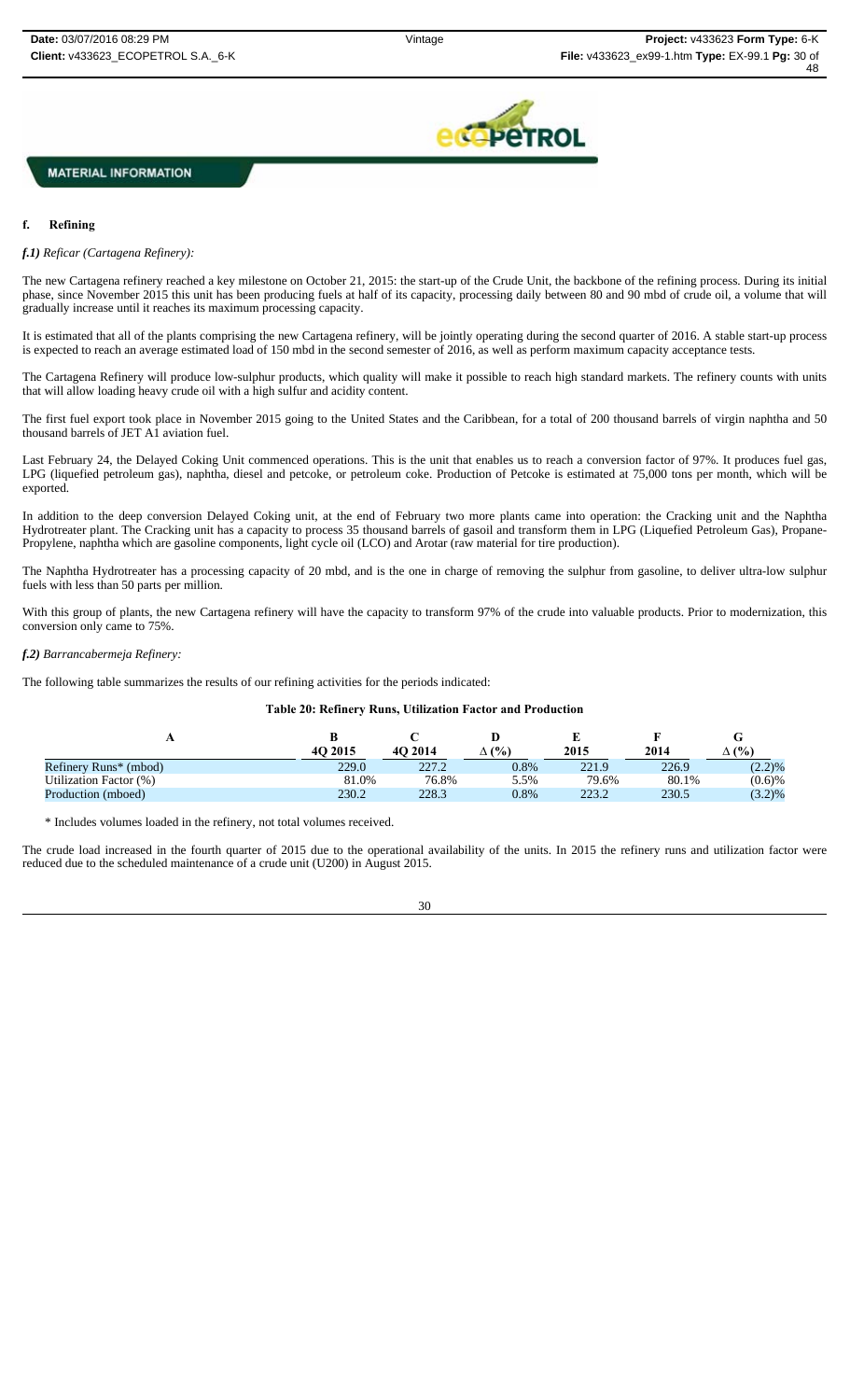

The Industrial Services Master plan achieved 99.32% physical progress, achieving the goal of starting up the turbogenerator boiler, scheduled for the last quarter of 2015.

### *Costs and Margins of the Refining Segment*

The cash operating cost for the segment (includes the operation of the Barrancabermeja refinery and Propilco) in the fourth quarter of 2015 was US\$4.0/Bl, US\$5.51/Bl lower (including US\$0.21/Bl from Propilco) compared to the same period in 2014 (US\$9.51/Bl) due to:

- Cost effects: -US\$3.79/Bl: due to the net effects of:
	- o A -US\$4.81/Bl: lower fixed costs associated with strategies for optimization in maintenance and support services.
	- o A +US\$1.02/Bl: higher operating costs of Propilco associated with a larger volume sold.
- TRM effect: -US\$1.63 cost per barrel decrease resulting from the devaluation of the Colombian peso from COP\$885.32 per dollar compared to the same quarter of 2014 (COP\$3,058.97/US in the fourth quarter of 2015 vs COP\$2,173.65/US in the fourth quarter of 2014).
- A volume effect due to higher recorded throughput resulting in a US\$0.09 per barrel decrease.

The cash operating cost for the segment (includes the operation of the Barrancabermeja refinery and Propilco) in the year ended December 31, 2015 was US\$4.37/Bl, US\$2.85/Bl lower (including US\$0.07/Bl from Propilco) compared to the year ended December 31, 2014 (US\$7.22/Bl) due to:

- Cost effects: -US\$1.29/Bl as a result of the net effects of:
	- o A -US\$2.38/Bl: lower fixed costs associated with strategies for optimization in maintenance and support services.
	- o A +US\$1.09/Bl: higher operating costs of Propilco associated with a larger volume sold.
- TRM effect: US\$1.62 cost per barrel decrease resulting from the devaluation of COP\$743.06 per dollar of the Colombian peso (COP\$2,743.39/US in 2015 vs COP\$2,000.33/US in 2014).
- A volume effect due to lower recorded throughput resulting in a US\$0.06 per barrel increased in cash operating costs.

The portion in U.S. dollars corresponding to the refining cost is 17%.

The following table summarizes the results of the refining margin for the periods indicated:

## **Table 21: Refining Margin**

|                          | O 2015 | 4O 2014 | (%     | 2015 | $201-$ | (0)   |
|--------------------------|--------|---------|--------|------|--------|-------|
| Refining Margin (USD/bl) |        |         | (5.1)% |      |        | 15.6% |

The decline in gross refining margin at Barrancabermeja in the fourth quarter of 2015 versus the fourth quarter of 2014 is due to the lower price of medium distillates, despite the greater yield of the latter. During the year ended December 31, 2015, there was a 15.6% increase with respect to the year ended December 31, 2014, mainly in response to: 1) a greater yield of medium distillates, 2) a better behavior of prices for LPG, Gasoline and Fuel Oil, and 3) implementation of operating initiatives to increase the value of LPG and residual streams.

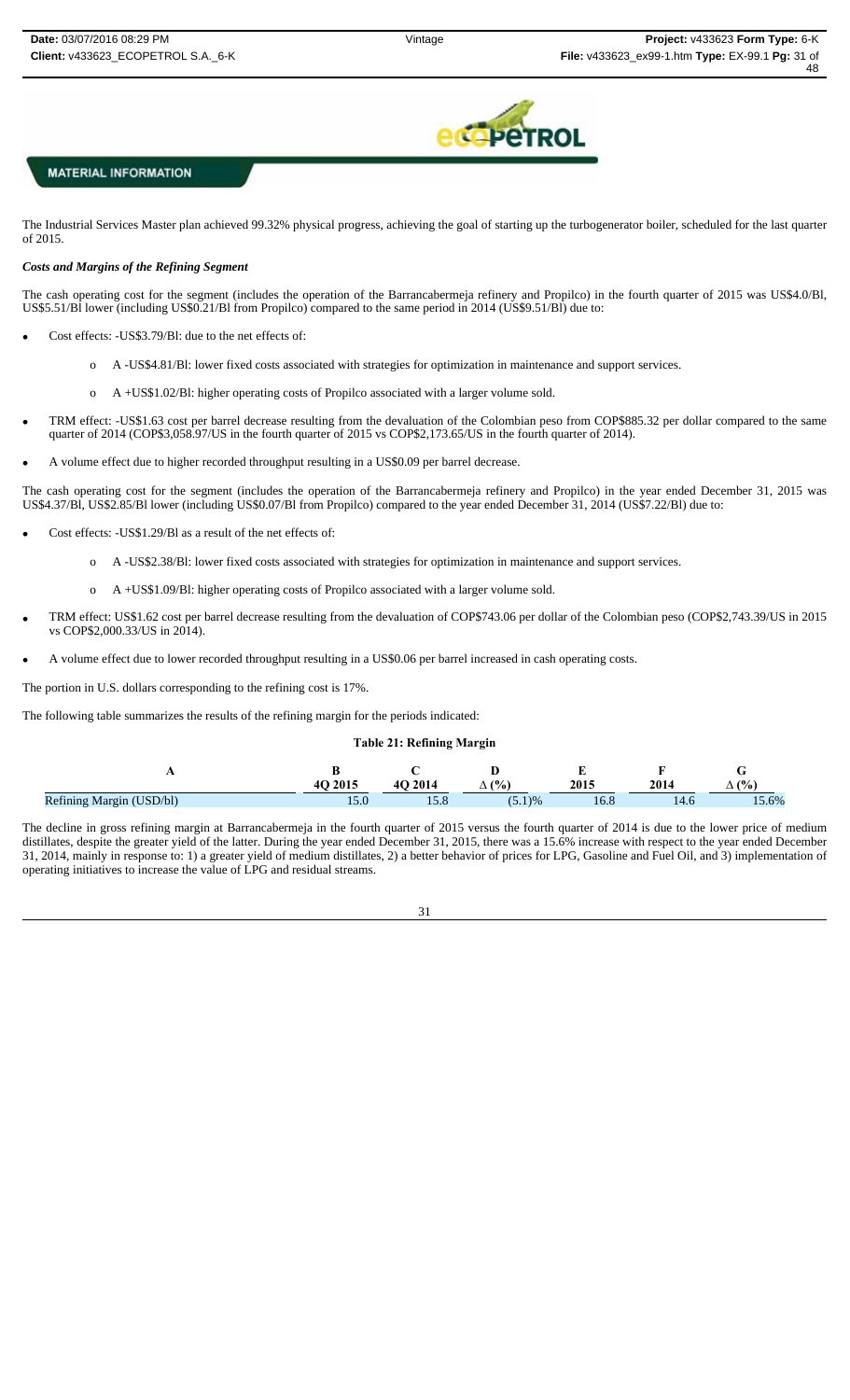

#### Ш. **III. Organizational Consolidation, Corporate Responsibility and Corporate Governance (Ecopetrol S.A.)**

#### **a. Organizational Consolidation**

*Health, Safety and the Environment (HSE):*

The following table summarizes our HSE record for the periods indicated:

### **Table 22: Health, Safety and the Environment (HSE)**

| $HSE*$                                      | 4O 2015 | 4O 2014 | 2015 | 2014 |
|---------------------------------------------|---------|---------|------|------|
| <b>Accident Frequency Index</b>             |         |         |      |      |
| (accidents per million labor hours)         | 0.60    | 0.75    | 0.49 | 0.92 |
| Environmental Incidents (operational cause) |         |         |      | 29   |

\*Results are subject to revision due to the fact that some figures may be reclassified, depending on the final results of the respective investigations.

For the year ended December 31, 2015, Ecopetrol achieved the best industrial safety performance in its history, as measured by the Recordable Incident Frequency Rate and the Accident Frequency Index. Furthermore, the best performance in process safety was achieved, measured as the frequency of Level 1 incidents as per API-754 due to loss of primary containment.

#### *Key milestones*

- Best HSE performance for Ecopetrol in its entire history, no fatalities that can be attributed to work accidents. These accomplishments place Ecopetrol within the average for the global industry.
- More than 100 million hours without an incapacitating accident in Reficar.
- Reduction of environmental incidents, from an average of 4,500 barrels spilled in the past five years to 207 barrels in 2015.
- Economic benefits from US\$27.8 million in projects to reduce emissions, tied to reductions in energy consumption and recovery of hydrocarbons, which were vented or burned.
- Revenues of COP\$8.6 billion pesos for exploitation and sale of residues, improvements in sludge management practices and recovery of its related hydrocarbons.
- Reduction of 590,211 tons of greenhouse gases exceeding the goal set by 243%.

#### *Science and Technology:*

In the fourth quarter of 2015, six patents were granted to the Company in Colombia, each with duration of 20 years:

- *Hydrate inhibitor with product fluid separator:* This is a system that prevents the formation of hydrates in the gas injection system in the well, by changes of temperature or high flow pressure.
- *Inflow nozzles on sedimentation device for separation processes:* These make it possible to reduce the amount of crude dragged across the bottom of sedimentation devices in the deasphalting process, reducing turbulence due to inflows, and achieving high stream velocities to prevent accumulation of solids and facilitate separation of liquids.

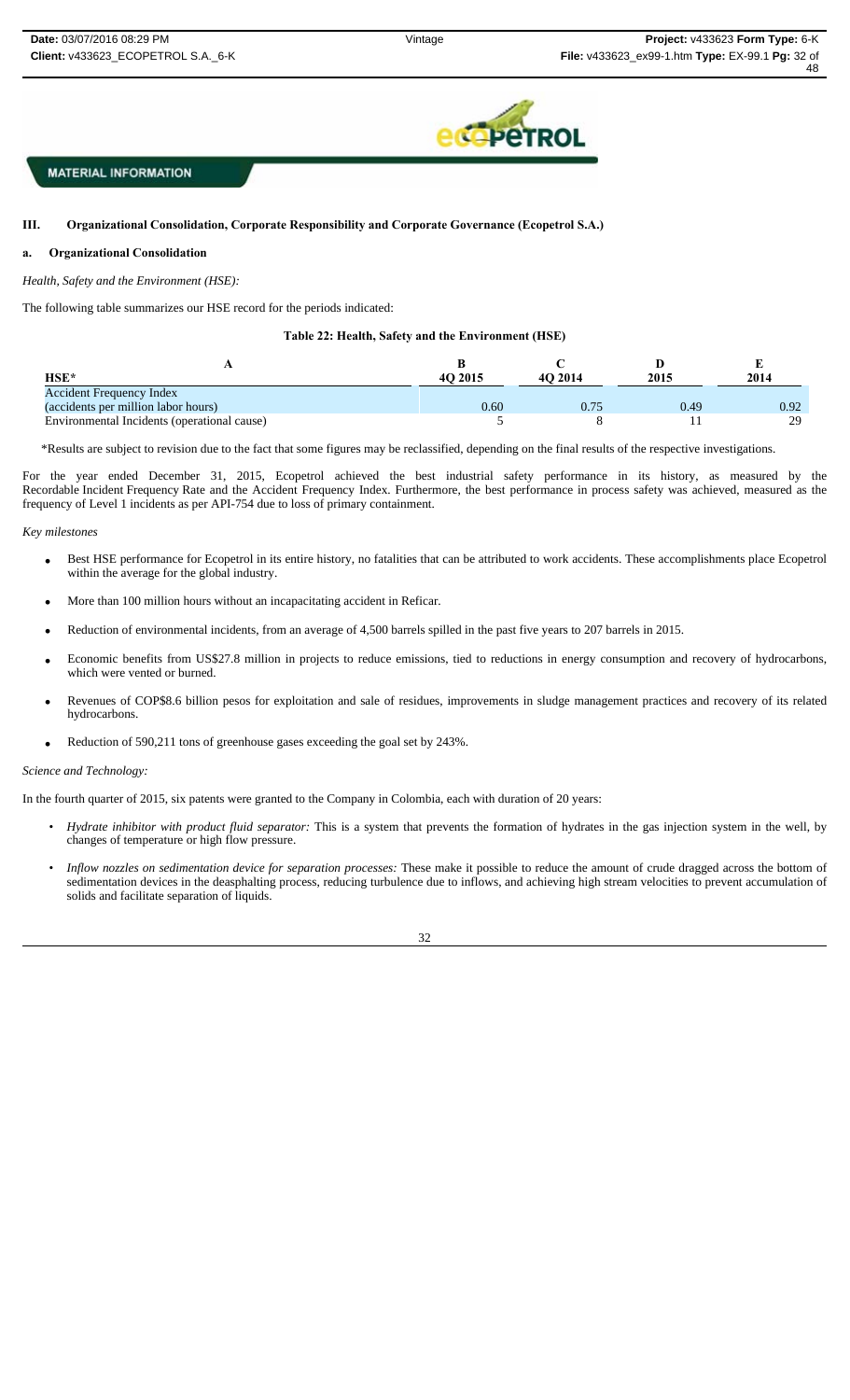

- *Pevice for containment of piping system flow with conical double plug system: Double plug valve that makes it possible to block, detour and take in* fluids through a sector of the piping system to facilitate cleaning, and thus avoid product leaks into the atmosphere. The system functions with any kind of fluid at any temperature range.
- *• Modular and reusable eco-desander and eco-skimmer for oil production and processing facilities*: Systems made of polymers with lifting points that facilitate its transport and reuse for the removal of grease and sand in crude production fields.
- *Process for biodiesel stabilization:* Procedure for the processing of biodiesel through absorption of contaminants that leads to the formation of a precipitate known as *haze*, which affects the performance of biodiesel as a fuel.
- Process for conversion of diesel fuels and/or distillate bottoms through integration of catalytic cracking and hydrocracking: Technology that enables increasing production of diesel through processing of diesels and bottom flows at the refinery.

With these patents, Ecopetrol had a total of 10 patents in the year ended December 31, 2015, and 69 active patents, and thus maintaining its status as the national Company that takes out the most patents in Colombia.

*Awards:* 

- Ecopetrol was one of the companies to win the MAKE award (Most Admired Knowledge Enterprise), Americas edition; out of 57 companies nominated, Ecopetrol was the only non-U.S. Company to be a winner.
- In the year ended December 31, 2015 Ecopetrol was recognized once again at the national level with the award for innovation of the Colombian Association of Petroleum Engineers (ACIPET - *Asociación Colombiana de Ingenieros de Petróleos*), winning in the category for Technological Innovation with the work "Test for Improving the Mobility of Heavy Crude under Deposit Conditions Based on Nanotechnology: Castilla Field Pilot."
- The Company's first Industrial Secret was created: GEOPANTRO "Palynological and Biostratigraphic Database purged, standardized and interpreted from surface sections and Colombian Wells," which makes Ecopetrol an attractive partner for Exploration and Production drawing on exclusive information.

### **b. Corporate Social Responsibility**

#### *Social Investment:*

During the year ended December 31, 2015, the Company invested COP\$34,305 million in regional competitiveness programs, COP\$17,424 million in education and cultural programs and COP\$6,776 million for citizenship and democracy programs, amounting to a total investment of COP\$58,505 million.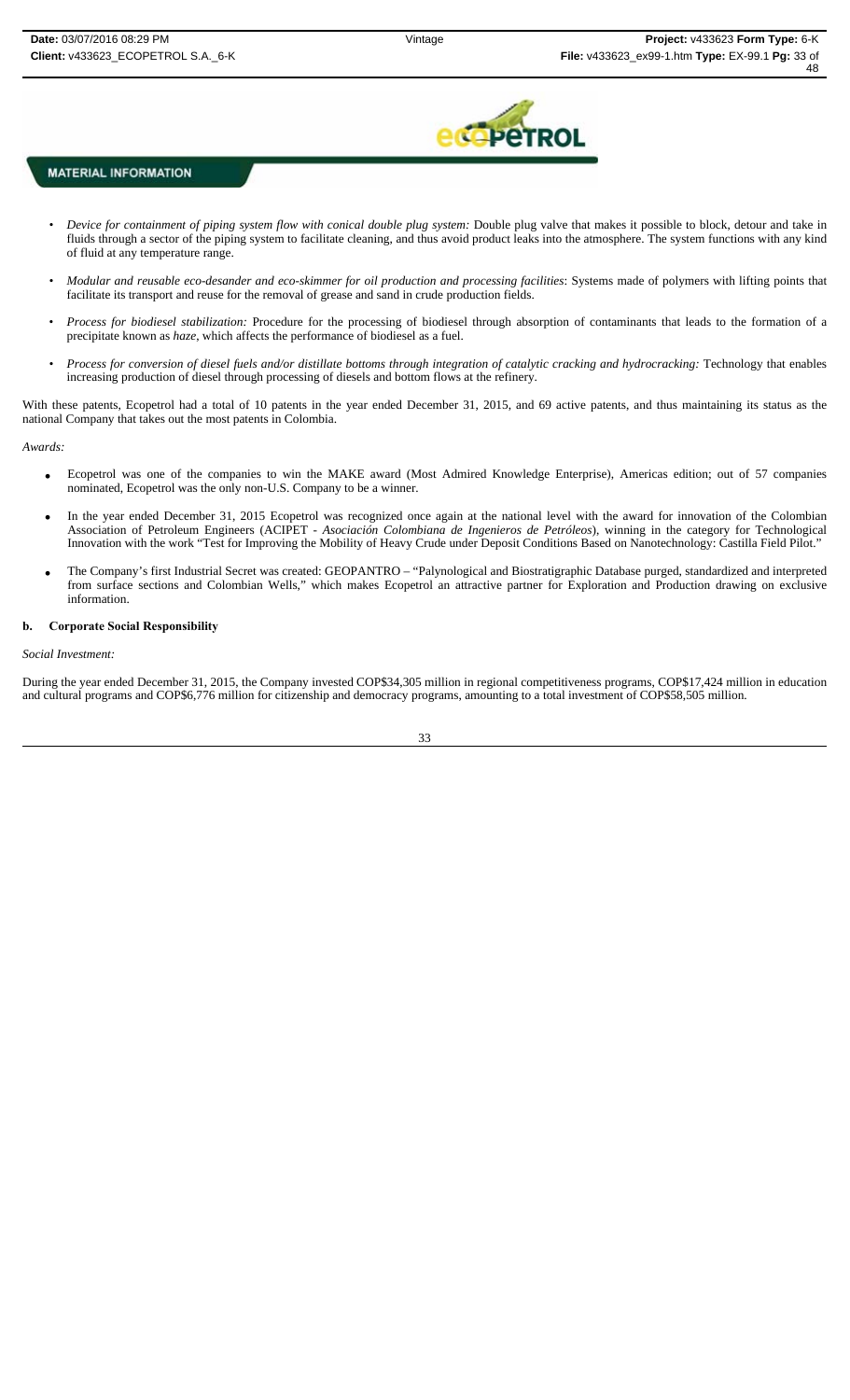

8:00 a.m. Bogota/New York/Toronto 10:00 a.m. Bogota/New York/Toronto

# **MATERIAL INFORMATION**

### **IV. Presentation of Fourth Quarter and Full Year 2015 Results**

Ecopetrol's management will host two conference calls to review our results for the fourth quarter and the full year 2015:

**Spanish English** March 7, 2016<br>
8:00 a.m. Bogota/New York/Toronto<br>
10:00 a.m. Bog

The webcast will be available on Ecopetrol's website: www.ecopetrol.com.co

Please log on in advance to download the necessary software and check the proper operation of the webcast in your browser. We recommend using the latest versions of Internet Explorer, Google Chrome or Mozilla Firefox.

#### **About Ecopetrol S.A.**

Ecopetrol S.A. (BVC: ECOPETROL; NYSE: EC) ("Ecopetrol" or the "Company") is the largest company in Colombia based on revenue, profit, assets and net worth. Ecopetrol is the only vertically integrated Colombian oil and gas company with stakes in operations in Colombia, Brazil, Peru and the United States (Gulf of Mexico).

Its subsidiaries include the following companies: Andean Chemicals Limited, Bioenergy S.A., Bionergy Zona Franca S.A.S., Black Gold Re Ltd, Cenit Transporte y Logística de Hidrocarburos S.A.S., Ecopetrol America, Inc., Ecopetrol del Perú S.A., Ecopetrol Oleo e Gas do Brasil Ltda, Ecopetrol Germany GmbH, Ecopetrol Capital AG, Ecopetrol Global Energy S.L.U., Ecopetrol Global Capital S.L.U., Equion Energía Limited, Hocol Petroleum Limited, Hocol S.A., Oleoducto de los Llanos Orientales S.A., Propilco S.A., Compounding and Masterbatching Industry Ltda - COMAI, Oleoducto Bicentenario de Colombia S.A.S., Oleoducto Central S.A. - OCENSA, Oleoducto de Colombia S.A. - ODC, Refinería de Cartagena S.A., Santiago Oil Company, Colombia Pipelines Limited, SENTO S.A.S. y PROYECTOS ODC N1 S.A.S.

Ecopetrol S.A. is one of the 50 largest oil companies in the world and one of the four main oil companies in Latin America. Ecopetrol is majority-owned by the Republic of Colombia (88.5%) and its shares are traded on the Colombian Stock Exchange (Bolsa de Valores de Colombia S.A.) under the ticker symbol ECOPETROL, and on the New York Stock Exchange under the ticker symbol EC. Ecopetrol has three business segments: 1) exploration and production, 2) transport and logistics and 3) refining, petrochemicals and biofuels.

### **Forward-looking Statements**

This release may contain forward-looking statements related to the prospects of the business, estimates of operating and financial results, and growth forecasts for Ecopetrol. These are projections, and, as such, are based solely on the expectations of management with regard to the future of the company and its continuous access to capital to finance the company's business plan. Such forward-looking statements depend essentially on changes in market conditions, government regulations, competitive pressures, and the performance of the Colombian economy and industry, among other factors. Therefore, they are subject to change without prior notice.

#### **Contacts:**

**Director of Corporate Finance and Investor Relations** Maria Catalina Escobar Telephone: +571-234-5190 E-mail: investors@ecopetrol.com.co

**Media Relations (Colombia)** Jorge Mauricio Tellez Telephone: + 571-234-4329 E-mail: mauricio.tellez@ecopetrol.com.co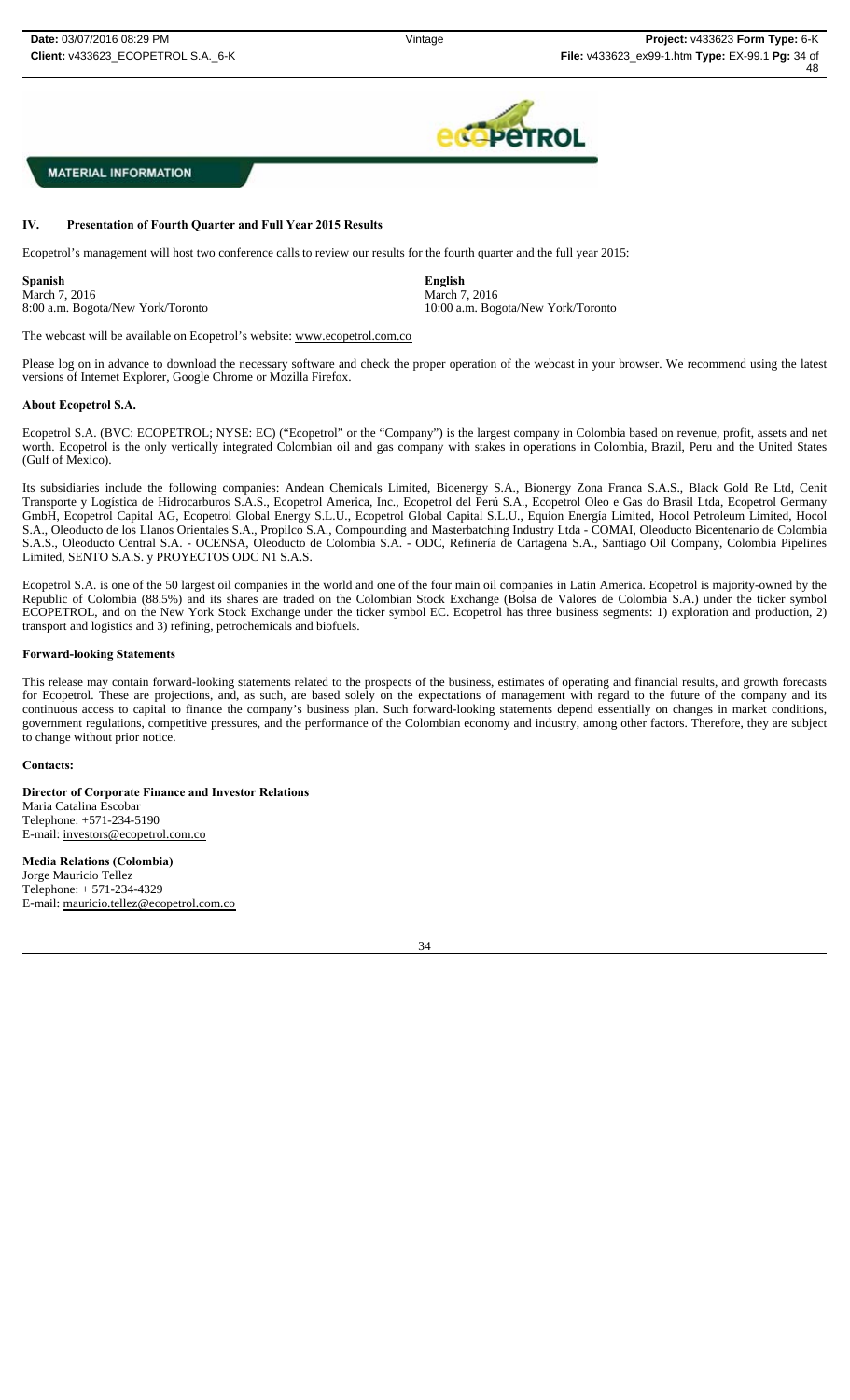

#### $\mathbf{V}$ . **V. Ecopetrol´s Group Exhibits**

### **Table 1 – Local Purchases and Imports**

| А                             | B       | C       | D            | E     | F     | G            |
|-------------------------------|---------|---------|--------------|-------|-------|--------------|
| Ecopetrol S.A. (consolidated) |         |         |              |       |       |              |
| 1) Local Purchases (mboed)    | 40 2015 | 4Q 2014 | $\Delta$ (%) | 2015  | 2014  | $\Delta$ (%) |
| $Crude*$                      | 157.9   | 182.4   | $(13.4)\%$   | 167.8 | 181.8 | (7.7)%       |
| $Gas**$                       | 1.8     | 2.2     | $(22.0)\%$   | 1.8   | 2.3   | $(20.3)\%$   |
| <b>Refined Products</b>       | 11.4    | 12.4    | (7.4)%       | 5.8   | 5.6   | 4.1%         |
| Diluent***                    | 3.2     | 4.5     | $(27.6)$ %   | 2.2   | 6.1   | $(63.4)\%$   |
| <b>Total</b>                  | 174.3   | 201.5   | $(13.5)\%$   | 177.6 | 195.7 | $(9.2)\%$    |
| 2) Imports (mbded)            | 4Q 2015 | 4Q 2014 | $\Delta$ (%) | 2015  | 2014  | $\Delta$ (%) |
| Crude                         | 14.4    | 0.0     |              | 4.9   | 0.0   |              |
| <b>Refined Products</b>       | 159.0   | 117.7   | 35.0%        | 137.0 | 108.1 | 26.7%        |
| Diluent                       | 75.8    | 60.1    | 26.2%        | 64.8  | 58.5  | 10.8%        |
| Total                         | 249.1   | 177.8   | 40.1%        | 206.7 | 166.6 | 24.0%        |

\* Includes purchases of royalties and purchases from third parties.

\*\* Does not include purchses of royalties due to a regulatory change.

\*\*\* Includes products used as diluent and diluent own production.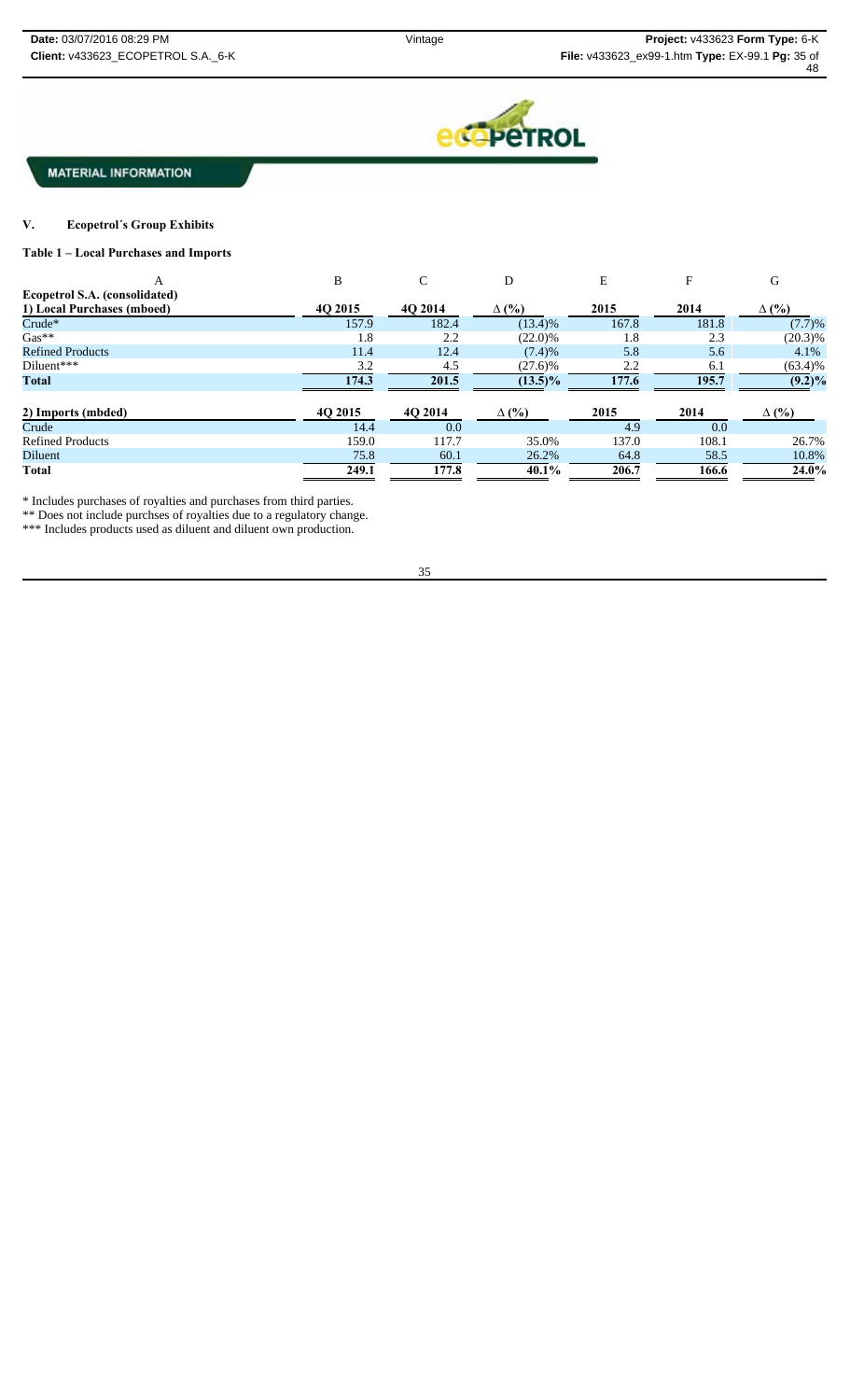

### **Table 2 – Consolidated Income Statement**

| $\mathbf{A}$                                                          | $\bf{B}$    | $\mathbf C$   | D           | E           | F           |
|-----------------------------------------------------------------------|-------------|---------------|-------------|-------------|-------------|
| <b>COPS Million</b>                                                   | 4Q 2015     | 4Q 2014       | 3Q 2015     | 2015        | 2014        |
| Revenue                                                               |             |               |             |             |             |
| <b>Local Sales</b>                                                    | 5,856,800   | 5,425,497     | 5,653,055   | 21,631,347  | 23,978,035  |
| <b>Export Sales</b>                                                   | 5,662,549   | 7,826,747     | 6,152,011   | 26,024,306  | 38,215,780  |
| Sale of Services                                                      | 1,257,734   | 1,002,478     | 1,198,294   | 4,435,274   | 3,778,073   |
| <b>Total Revenue</b>                                                  | 12,777,083  | 14,254,722    | 13,003,360  | 52,090,927  | 65,971,888  |
| <b>Cost of Sales</b>                                                  |             |               |             |             |             |
| <b>Variable Costs</b>                                                 |             |               |             |             |             |
| Imported products                                                     | 3,628,582   | 3,288,933     | 3,623,729   | 12,935,878  | 13,264,700  |
| Purchase of Hydrocarbons                                              | 1,455,504   | 2,236,290     | 1,386,076   | 6,373,111   | 10,945,230  |
| Depreciation, Amortization and Depletion                              | 1.397.583   | 1,436,993     | 1,278,208   | 5,166,455   | 5,114,053   |
| <b>Hydrocarbon Transportation Services</b>                            | 409,340     | 438,143       | 442,386     | 1,380,733   | 1,548,115   |
| Inventories and other                                                 | 265,828     | 443,894       | (32,097)    | 1,512,888   | 1,868,870   |
| <b>Fixed Costs</b>                                                    |             |               |             |             |             |
| Depreciation                                                          | 401,845     | 307,361       | 353,098     | 1,433,263   | 1,144,437   |
| <b>Contracted Services</b>                                            | 810.179     | 831,902       | 610,997     | 2,716,516   | 3,253,240   |
| Maintenance                                                           | 822,249     | 922,010       | 512,918     | 2,334,130   | 2,646,832   |
| <b>Labor Costs</b>                                                    | 376,847     | 265,978       | 390,787     | 1,542,701   | 1,369,654   |
| Other                                                                 | 388,155     | 514,762       | 496,350     | 1,598,841   | 1,819,997   |
| <b>Total Cost of Sales</b>                                            | 9,956,112   | 10,686,266    | 9,062,452   | 36,994,516  | 42,975,128  |
| <b>Gross Income</b>                                                   | 2,820,971   | 3,568,456     | 3,940,908   | 15,096,411  | 22,996,760  |
| <b>Operating Expenses</b>                                             |             |               |             |             |             |
| <b>Operating Expenses</b>                                             | 863,787     | 1,400,156     | 829,384     | 3,772,464   | 3,666,867   |
| <b>Exploration and Projects</b>                                       | 991,404     | 1,040,810     | 256,774     | 1,584,249   | 2,576,294   |
| Impairment                                                            | 8,267,042   | 2,298,843     | 4,627       | 8,283,749   | 2,304,572   |
| <b>Operating Income/Loss</b>                                          | (7,301,262) | (1, 171, 353) | 2,850,123   | 1,455,949   | 14,449,027  |
| Financial results, net*                                               | (965,067)   | (2,468,334)   | (692, 984)  | (3,967,349) | (3,510,669) |
| Share of profit of associates                                         | 24,462      | (21,072)      | (36,703)    | 35,121      | 179,299     |
| Income before income tax                                              | (8,241,867) | (3,660,759)   | 2,120,436   | (2,476,279) | 11,117,657  |
| <b>Income Tax</b>                                                     | 2,220,988   | 1,300,711     | (1,233,879) | (606, 567)  | (4,769,101) |
| <b>Net Income Consolidated</b>                                        | (6,020,879) | (2,360,048)   | 886,557     | (3,082,846) | 6,348,556   |
| Non-controlling interests                                             | (287, 552)  | (130, 463)    | (232, 440)  | (904, 880)  | (623,056)   |
| <b>Equity holders of Ecopetrol**</b>                                  | (6,308,431) | (2,490,511)   | 654,117     | (3,987,726) | 5,725,500   |
|                                                                       |             |               |             |             |             |
| Other comprenhensive income attributable to shareholders of Ecopetrol |             |               |             |             |             |
| $***$                                                                 | 1,455,715   | 3,411,651     | 2,203,033   | 4,791,487   | 4,332,413   |
|                                                                       |             |               |             |             |             |
| <b>EBITDA</b>                                                         | 3,083,489   | 3,267,794     | 4,698,423   | 18,086,514  | 24,509,450  |
| <b>EBITDA MARGIN</b>                                                  | 24.1%       | 22.9%         | 36.1%       | 34.7%       | 37.2%       |

\* Includes exchange difference.

\*\* According to IAS-1, "Presentation of financial statements", paragraph 83, the company must include in the statement of comprehensive income results attributable to non-controlling interests (minority interest) and results attributable to shareholders of the controlling company.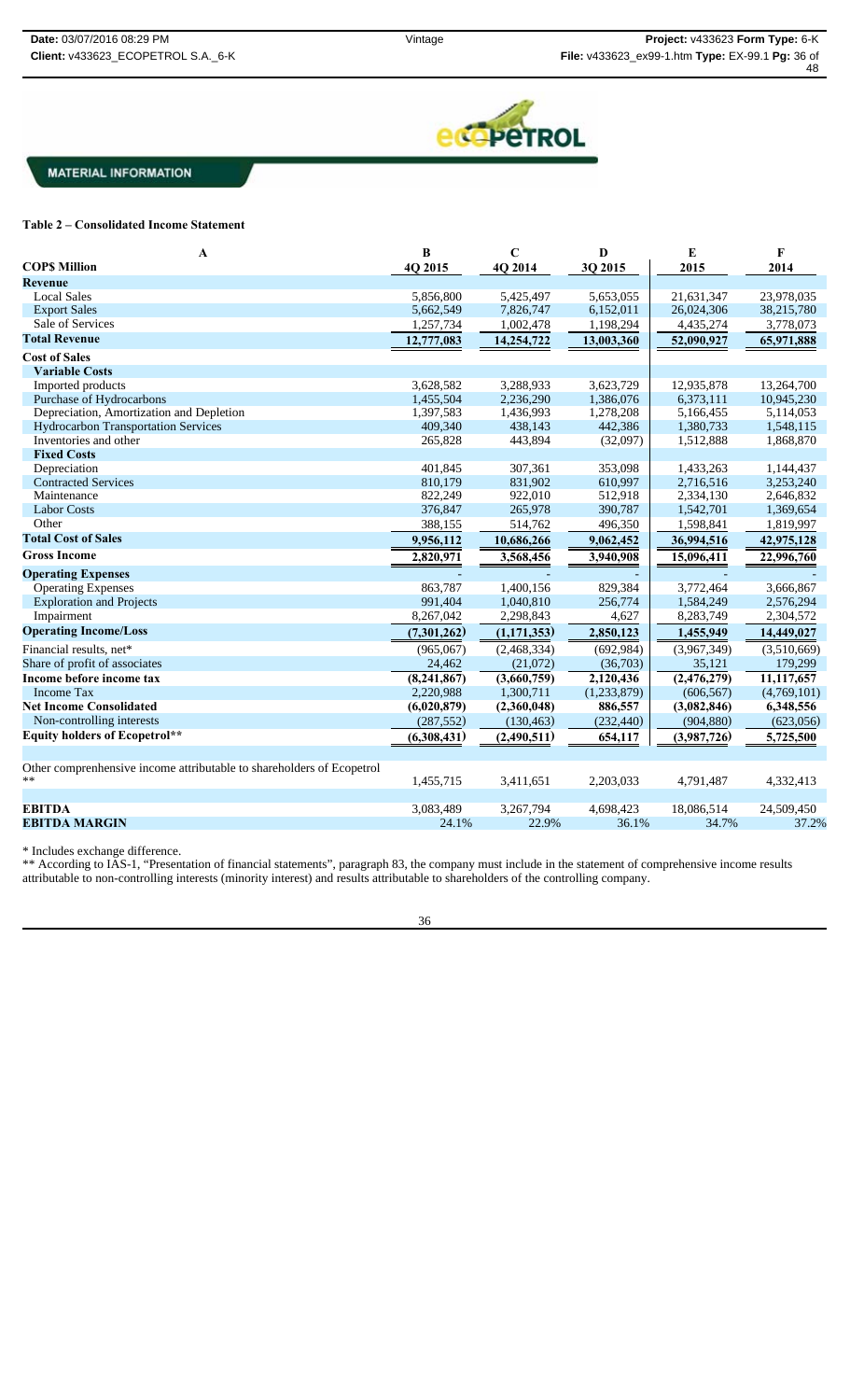

#### **Table 3 – Consolidated Balance Sheet**

| A                                                       | B                 | $\mathbf C$       |
|---------------------------------------------------------|-------------------|-------------------|
| <b>COPS Million</b>                                     | December 31, 2015 | December 31, 2014 |
|                                                         |                   |                   |
| <b>Assets</b>                                           |                   |                   |
| <b>Current Assets</b>                                   |                   |                   |
| Cash and cash equivalents                               | 6,550,450         | 7,618,178         |
| Trade and other receivables                             | 3,427,412         | 4,287,553         |
| Inventories                                             | 3,057,958         | 2,929,921         |
| Current tax assets                                      | 4,501,734         | 2,019,066         |
| Financial assets held for sale                          | 913,488           | 1,581,466         |
| Other assets                                            | 1,419,551         | 2,203,093         |
|                                                         |                   |                   |
|                                                         |                   |                   |
| Non-current assets held for sale                        | 242,745           | 1,362             |
|                                                         |                   |                   |
| <b>Total Current Assets</b>                             | 20,113,338        | 20,640,639        |
|                                                         |                   |                   |
| <b>Non Current Assets</b>                               |                   |                   |
| Investments in associates and joint ventures            | 1,931,934         | 2,476,764         |
| Trade and other receivables                             | 584,571           | 435,404           |
| Property, plant and equipment                           | 65,030,814        | 55,665,007        |
| Natural and environmental resources                     | 24,043,297        | 24,120,664        |
| Intangibles                                             | 388,051           | 245,152           |
| Deferred tax assets                                     | 7,961,968         | 4,092,443         |
| Other non-current assets                                | 2,941,977         | 3,161,772         |
| <b>Total Non Current Assets</b>                         | 102,882,612       | 90,197,206        |
|                                                         |                   |                   |
| <b>Total Assets</b>                                     |                   |                   |
|                                                         | 122,995,950       | 110,837,845       |
|                                                         |                   |                   |
| Liabilities                                             |                   |                   |
| <b>Current Liabilities</b>                              |                   |                   |
| Loans and borrowings                                    | 4,573,620         | 3,517,522         |
| Trade and other payables                                | 7,757,277         | 8,798,965         |
| Labor and pension plan obligations                      | 1,392,266         | 1,379,706         |
| Current tax liabilities                                 | 2,803,559         | 1,896,938         |
|                                                         | 653,497           |                   |
| Accrued liabilities and provisions                      |                   | 842,957           |
| Derivates                                               | 101,319           | 140,055           |
| Other liabilities                                       | 144,441           | 267,587           |
|                                                         |                   |                   |
| Liabilities related to Non-current assets held for sale | 17,628            |                   |
|                                                         |                   |                   |
| <b>Total Current Liabilities</b>                        | 17,443,607        | 16,843,730        |
|                                                         |                   |                   |
| <b>Long Term Liabilities</b>                            |                   |                   |
| Loans and borrowings                                    | 48.649.718        | 31,524,106        |
| Trade and other payables                                | 6                 | 30,439            |
| Labor and pension plan obligations                      | 2,459,849         | 4,419,987         |
| Deferred tax liabilities                                | 3,303,004         | 3,083,698         |
| Accrued liabilities and provisions                      | 5,423,850         | 4,995,114         |
| Other long-term liabilities                             | 484,148           | 408,103           |
| <b>Total non-current liabilities</b>                    | 60,320,575        |                   |
|                                                         |                   | 44,461,447        |
|                                                         |                   |                   |
| <b>Total liabilities</b>                                | 77,764,182        | 61,305,177        |
|                                                         |                   |                   |
| <b>Equity</b>                                           |                   |                   |
| Equity attributable to owners of the Company            | 43,356,713        | 48,021,386        |
| Non-controlling interests                               | 1,875,055         | 1,511,282         |
| <b>Total Equity</b>                                     |                   |                   |
|                                                         | 45,231,768        | 49,532,668        |
|                                                         |                   |                   |
| <b>Total Liabilities and Shareholders' Equity</b>       | 122,995,950       | 110,837,845       |

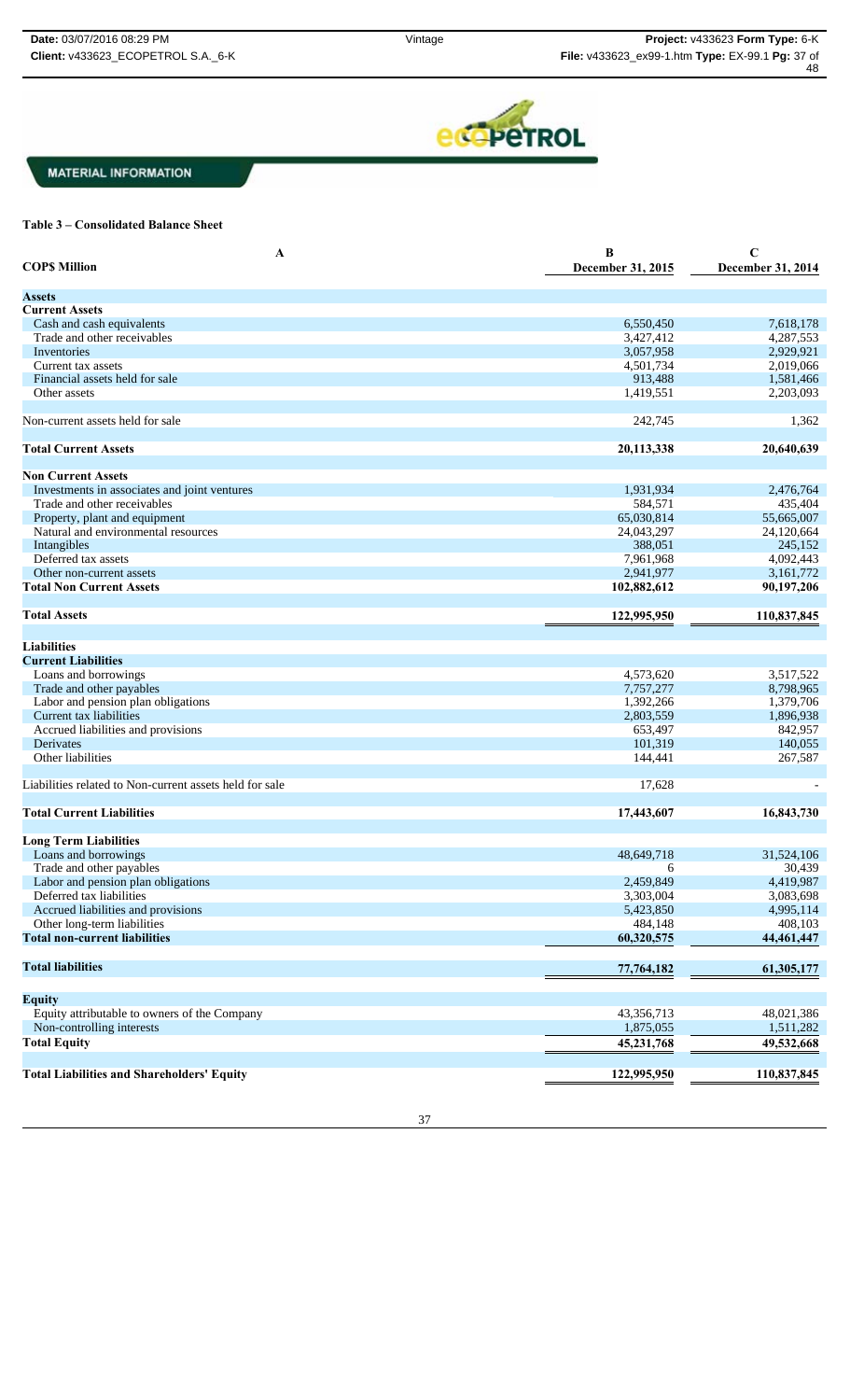

**Table 4 – Comprehensive income – Ecopetrol Consolidated**

| <b>COPS Million</b>                                 | 40 2015     | 40 2014     | 30 2015     | 2015        | 2014       |
|-----------------------------------------------------|-------------|-------------|-------------|-------------|------------|
| Net income (loss) consolidated                      | (6,020,877) | (2,360,048) | 886,557     | (3,082,846) | 6,348,556  |
| Components of other comprehensive income, net       |             |             |             |             |            |
| of taxes                                            |             |             |             |             |            |
| Accumulated foreign currency translation            | 14,141      | 2,899,498   | 4,710,130   | 6,120,689   | 3,663,083  |
| Net fair value gain (Loss) on available-for-sale    |             |             |             |             |            |
| financial assets                                    | 7.989       | 19,675      | 10,540      | (126,316)   | 76,435     |
| Cash flow hedges for future exports                 | (119,098)   | $\Omega$    | (2,313,006) | (2,432,104) |            |
| Cash flow hedges - derivative financial instruments | (5,659)     | $\Omega$    | (51, 596)   | (60,083)    |            |
| Remeasurement of defined benefit obligation         | 1,514,493   | 608.146     | (63, 462)   | 1,404,602   | 743,793    |
| Others                                              | 58,643      |             |             | 58,643      |            |
| Total other comprehensive income                    | 1,470,509   | 3,527,319   | 2,292,606   | 4,965,431   | 4,483,311  |
| <b>Total Comprehensive income</b>                   | (4,550,368) | 1,167,271   | 3,179,163   | 1,882,585   | 10,831,867 |
| Attributable to:                                    |             |             |             |             |            |
| <b>Shareholders</b>                                 | (4,891,412) | 921,142     | 2,858,536   | 803,761     | 10,057,913 |
| Non-controlling interests                           | 341,044     | 246,129     | 320,627     | 1,078,824   | 773,954    |
|                                                     | (4,550,368) | 1,167,271   | 3,179,163   | 1,882,585   | 10,831,867 |

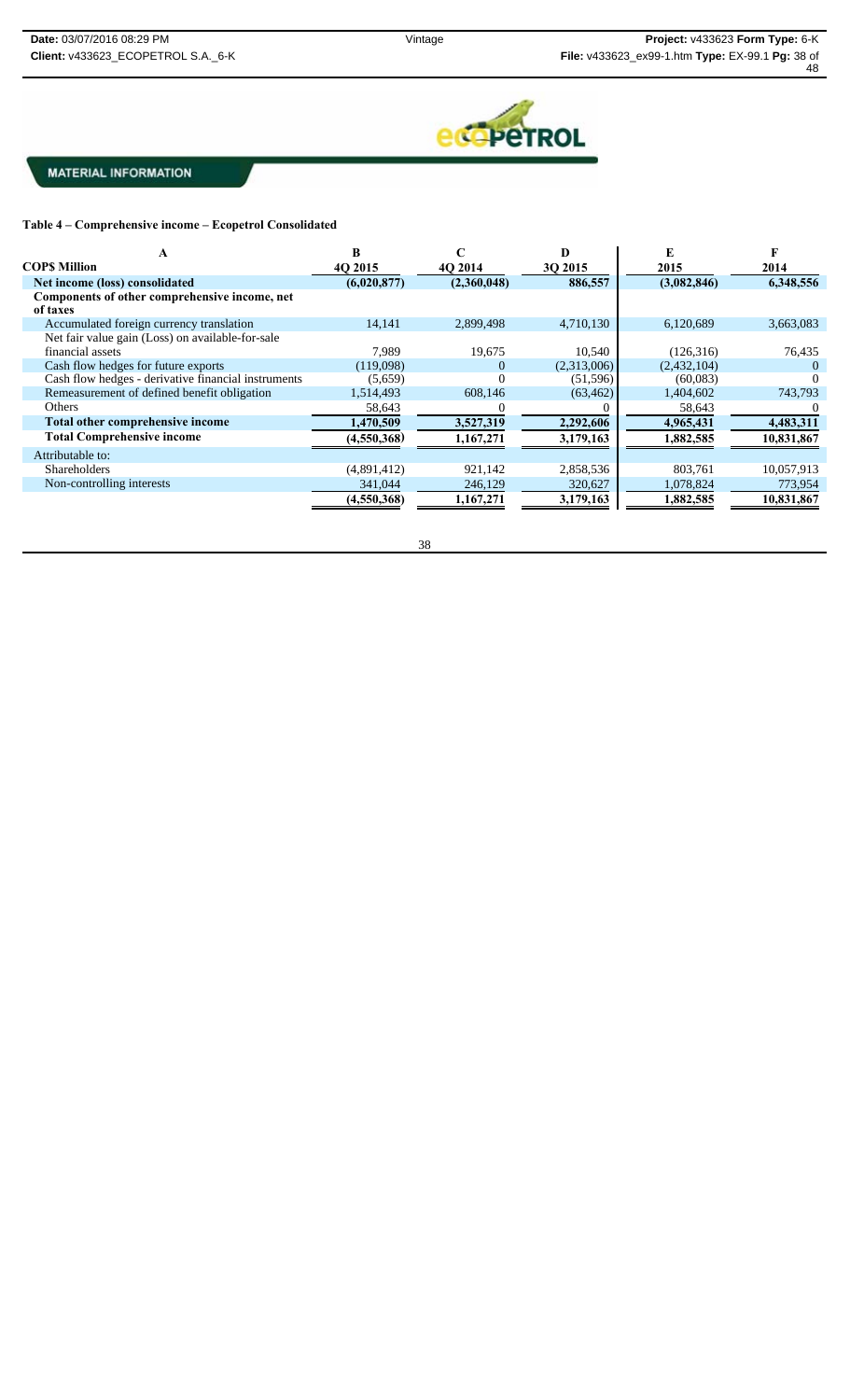48



**MATERIAL INFORMATION** 

# **Table 5 – Consolidated Cash Flow Statement**

| (Expressed in million of COP\$)                                                                            |              |                         |              |                |                                   |
|------------------------------------------------------------------------------------------------------------|--------------|-------------------------|--------------|----------------|-----------------------------------|
| A                                                                                                          | B<br>4Q 2015 | $\mathsf{C}$<br>4Q 2014 | D<br>3Q 2015 | E<br>2015      | $\boldsymbol{\mathrm{F}}$<br>2014 |
| Cash flow provided by operating activities:                                                                |              |                         |              |                |                                   |
| Net income Equity holders of Ecopetrol                                                                     | (6,308,429)  | (2,490,511)             | 654,117      | (3,987,726)    | 5,725,500                         |
| Adjustments to reconcile net income to cash                                                                |              |                         |              |                |                                   |
| provided by operating activities:                                                                          |              |                         |              |                |                                   |
| Non-controlling interests                                                                                  | 287,552      | 130,463                 | 232.440      | 904,880        | 623.056                           |
| Income tax                                                                                                 | (2,220,988)  | (1,300,711)             | 1,233,879    | 606,567        | 4,769,101                         |
| Depreciation, depletion and amortization                                                                   | 1,848,915    | 1,791,469               | 1,673,281    | 6,770,358      | 6,417,207                         |
| Foreign exchange loss                                                                                      | 198,266      | 1,888,436               | 46,560       | 1,870,859      | 2,270,193                         |
| Finance costs recognised in profit or loss                                                                 | 792,377      | 461,975                 | 736.826      | 2,396,445      | 1,405,331                         |
| Gain on disponsal of non-current assets                                                                    | 47,974       | 86,581                  | (7,534)      | 59,932         | 231,899                           |
| Impairment of assets                                                                                       | 8,372,674    | 2,392,424               | 11,690       | 8,275,049      | 2,381,413                         |
| Fair value loss (gain) on financial assets                                                                 |              |                         |              |                |                                   |
| valuation                                                                                                  | (41, 775)    | 157,353                 | (65, 447)    | (109, 673)     | 135,427                           |
| Share or profit os associates                                                                              | (24, 462)    | 21,072                  | 36,703       | (35, 121)      | (179, 299)                        |
| Gain on sale of non-current assets held for sale                                                           |              |                         | (72, 339)    | (72, 339)      |                                   |
| Realized foreign exchange cash flow hedges                                                                 | 81,595       |                         | 167,103      | 248.698        |                                   |
| Net changes in operating assets and liabilities                                                            | (460, 627)   | 153,468                 | (640, 691)   | (3,368,426)    | (2,387,678)                       |
| Income tax paid                                                                                            | (12,501)     |                         | (60, 439)    | (3,148,028)    | (4,819,169)                       |
| Cash provided by operating activities                                                                      | 2,560,571    | 3,292,019               | 3,946,149    | 10,411,475     | 16,572,981                        |
| Cash flows from investing activities:                                                                      |              |                         |              |                |                                   |
| Investment in property, plant and equipment                                                                | (3,103,602)  | (3,415,613)             | (1,960,210)  | (8,548,933)    | (8,923,568)                       |
| Investment in natural and environmental                                                                    |              |                         |              |                |                                   |
| resources                                                                                                  | (865, 543)   | (930, 213)              | (2,020,399)  | (5,590,321)    | (5,038,296)                       |
| Payments for intangibles                                                                                   | (35,574)     | (16,296)                | (39, 424)    | (112, 255)     | (112,018)                         |
| Proceeds from sales of non.current assets held                                                             |              |                         |              |                |                                   |
| for sale                                                                                                   |              |                         | 633,406      | 633,406        |                                   |
| (Purchases) sales of other financial assets                                                                | 2.146.660    | 2,294,510               | 1,864,305    | 1,189,490      | 1,313,837                         |
| Interest received                                                                                          | (2,592)      | 13,915                  | 114,740      | 293,507        | 286,527                           |
| Dividends received                                                                                         | 302,850      | 607.464                 | 10.174       | 423,856        | 720,217                           |
| Proceeds from sales of property, plant and                                                                 |              |                         |              |                |                                   |
| equipment                                                                                                  | 107,770      | 207,480                 | 33,057       | 166,211        | 184,424                           |
| Net cash used in investing activities                                                                      | (1,450,031)  | (1, 238, 753)           | (1,364,351)  | (11, 545, 039) | (11, 568, 877)                    |
| Cash flows from financing activities:                                                                      |              |                         |              |                |                                   |
| Financial obligations                                                                                      | 1,093,446    |                         | (2,309,542)  | 6,082,341      | 6,401,714                         |
| Interest paid                                                                                              | (665,007)    | (754,906)               | (611, 431)   | (1,981,127)    | (1,231,392)                       |
| Capitalizations                                                                                            |              | (281, 525)              |              |                |                                   |
|                                                                                                            |              | (4)                     |              | 3              | 41                                |
| Dividends paid                                                                                             | (4,280,967)  | (5,182,875)             | (384, 912)   | (5,493,400)    | (12,516,566)                      |
| Net cash (used in) provided by financing<br>activities                                                     | (3,852,528)  | (6,219,310)             | (3,305,885)  | (1,392,183)    | (7,346,203)                       |
| Exchange difference in cash and cash equivalents                                                           | (23, 563)    | 1,104,254               | 745,435      | 1,458,019      | 1,155,187                         |
| Net increase (decrease) in cash and cash equivalents                                                       | (2,765,551)  | (3,061,790)             | 21,348       | (1,067,728)    | (1,186,912)                       |
|                                                                                                            | 9,316,001    |                         | 9,294,653    | 7,618,178      | 8,805,090                         |
| Cash and cash equivalents at the beginning of the year<br>Cash and cash equivalents at the end of the year | 6,550,450    | 10,679,968<br>7,618,178 | 9,316,001    | 6,550,450      | 7,618,178                         |
|                                                                                                            |              |                         |              |                |                                   |

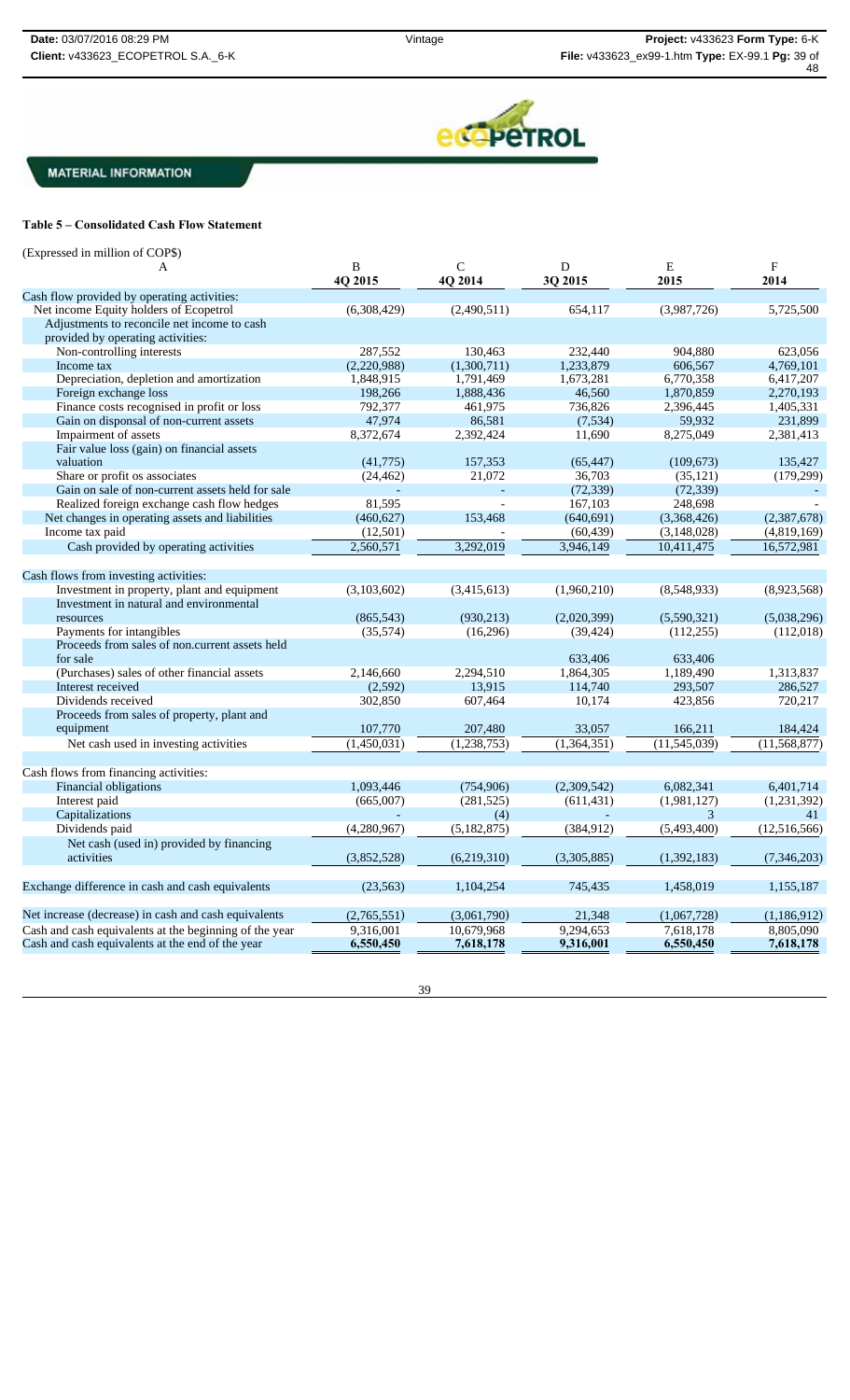

**Table 6 – Reconciliation of EBITDA, Ecopetrol Consolidated**

| А                                             | B           | C           | D          | E           | F          |
|-----------------------------------------------|-------------|-------------|------------|-------------|------------|
| <b>COPS Millions</b>                          | 4O 2015     | 4O 2014     | 30 2015    | 2015        | 2014       |
| <b>RECONCILIATION NET INCOME TO EBITDA</b>    |             |             |            |             |            |
| Net income attributable to Ecopetrol's owners | (6,308,429) | (2,490,511) | 654,117    | (3,987,726) | 5,725,500  |
| + Depreciation, depletion and amortization    | 1,848,915   | 1,791,469   | 1,673,281  | 6,770,358   | 6,417,207  |
| $+/-$ Impairment of non-current assets        | 8.267.044   | 2.298.841   | 4.625      | 8,283,750   | 2,304,572  |
| $+/-$ Finance results, net                    | 965,067     | 2,468,334   | 692.984    | 3,967,349   | 3,510,669  |
| $+$ Income tax                                | (2,220,988) | (1.300.711) | 1.233.879  | 606,567     | 4.769.101  |
| + Other taxes                                 | 244,328     | 369,910     | 207,097    | 1,541,336   | 1,159,346  |
| - Non-controlling interest                    | 287,552     | 130.463     | 232,440    | 904.880     | 623,056    |
| <b>CONSOLIDATED EBITDA</b>                    | 3,083,489   | 3.267.795   | 4.698.423  | 18,086,514  | 24,509,451 |
|                                               |             |             |            |             |            |
| <b>Total Revenue</b>                          | 12,777,083  | 14,254,721  | 13.003.360 | 52,090,927  | 65,971,888 |
| Ebitda Margin                                 | 24.1%       | 22.9%       | $36.1\%$   | 34.7%       | 37.2%      |
|                                               |             |             |            |             |            |
|                                               |             |             |            |             |            |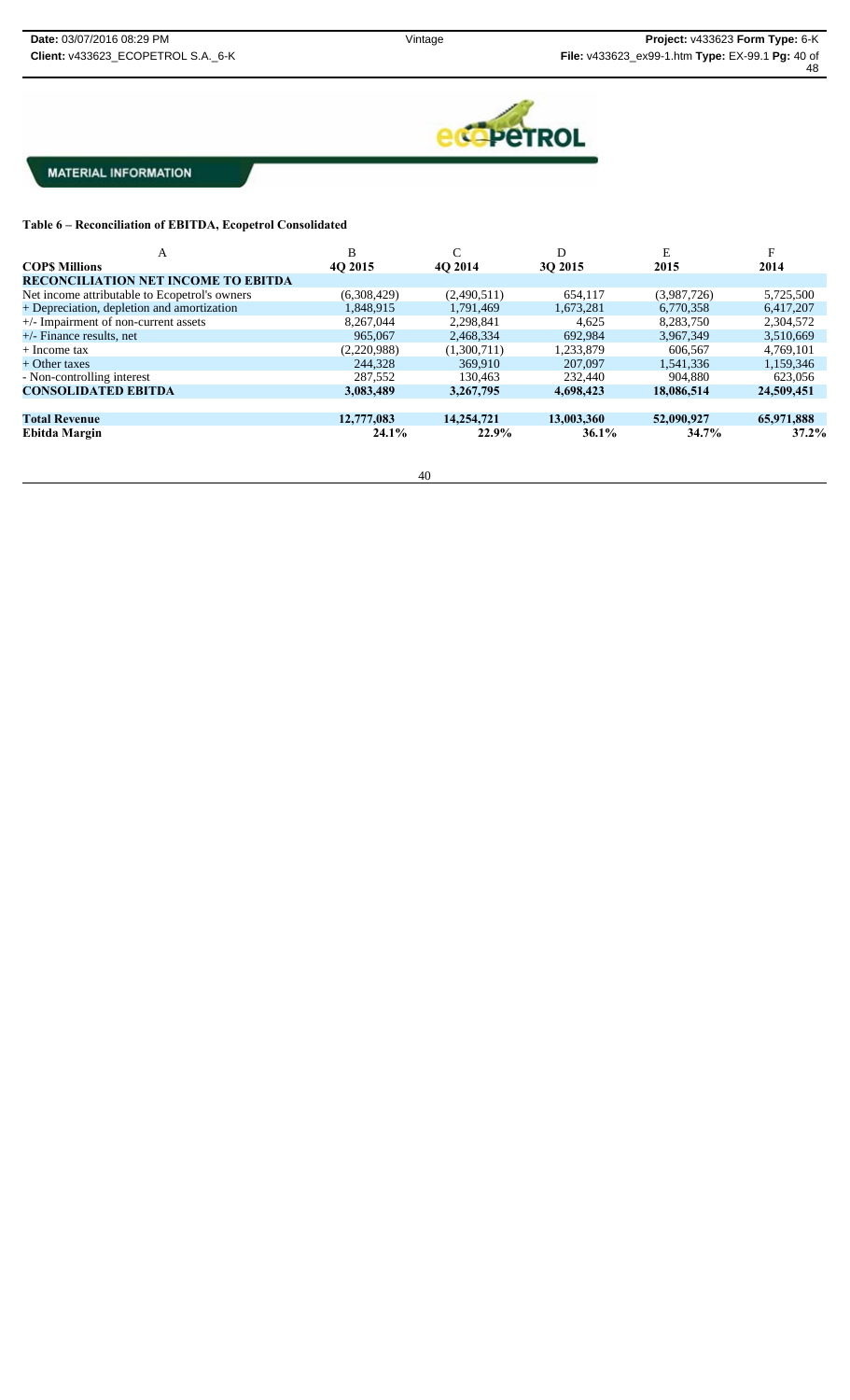

VI. **Exhibits of Subsidiary Results and Shareholder Interest** 

#### **Exploration and Production**

**1. Hocol**

# **Table 7 – Income Statement**

| A                            | B       | C       | D     | E     |
|------------------------------|---------|---------|-------|-------|
| <b>COPS Billion</b>          | 4O 2015 | 4O 2014 | 2015  | 2014  |
| <b>Local Sales</b>           | 71      |         | 260   |       |
| <b>Export Sales</b>          | 184     | 234     | 726   | 1,413 |
| Sale of services             | 58      | 126     | 213   | 396   |
| <b>Total Sales</b>           | 313     | 360     | 1,199 | 1,810 |
| Variable Costs               | 155     | 104     | 607   | 457   |
| <b>Fixed Costs</b>           | 101     | 199     | 391   | 696   |
| <b>Cost of Sales</b>         | 256     | 303     | 998   | 1,153 |
| <b>Gross Profits</b>         | 57      | 57      | 201   | 657   |
| <b>Operating Expenses</b>    | 260     | 165     | 361   | 316   |
| <b>Operating Income/Loss</b> | (203)   | (108)   | (160) | 341   |
| Financial Income/Loss        | (87)    | (75)    | (63)  | (70)  |
| Profit/(Loss) before taxes   | (290)   | (183)   | (223) | 271   |
| Provision for Income Tax     | 16      | 187     | (11)  | (132) |
| <b>Net Income</b>            | (274)   |         | (234) | 139   |
|                              |         |         |       |       |
| <b>EBITDA</b>                | 41      | 8       | 467   | 766   |
| <b>EBITDA</b> Margin         | 13.1%   | 2.2%    | 38.9% | 42.3% |
|                              |         |         |       |       |

#### **Table 8 – Balance Sheet**

| л                                                 |                   |                   |
|---------------------------------------------------|-------------------|-------------------|
| (COP\$ Billion)                                   | December 31, 2015 | December 31, 2014 |
| <b>Current Assets</b>                             | 1,371             | 1,240             |
| Non Current Assets                                | 2,195             | 2,197             |
| <b>Total Assets</b>                               | 3,566             | 3,437             |
| <b>Current Liabilities</b>                        | 931               | 1,110             |
| Long Term Liabilities                             | 174               | 207               |
| <b>Total Liabilities</b>                          | 1,105             | 1,317             |
| <b>Equity</b>                                     | 2,461             | 2,120             |
| <b>Total Liabilities and Shareholders' Equity</b> | 3,566             | 3,437             |

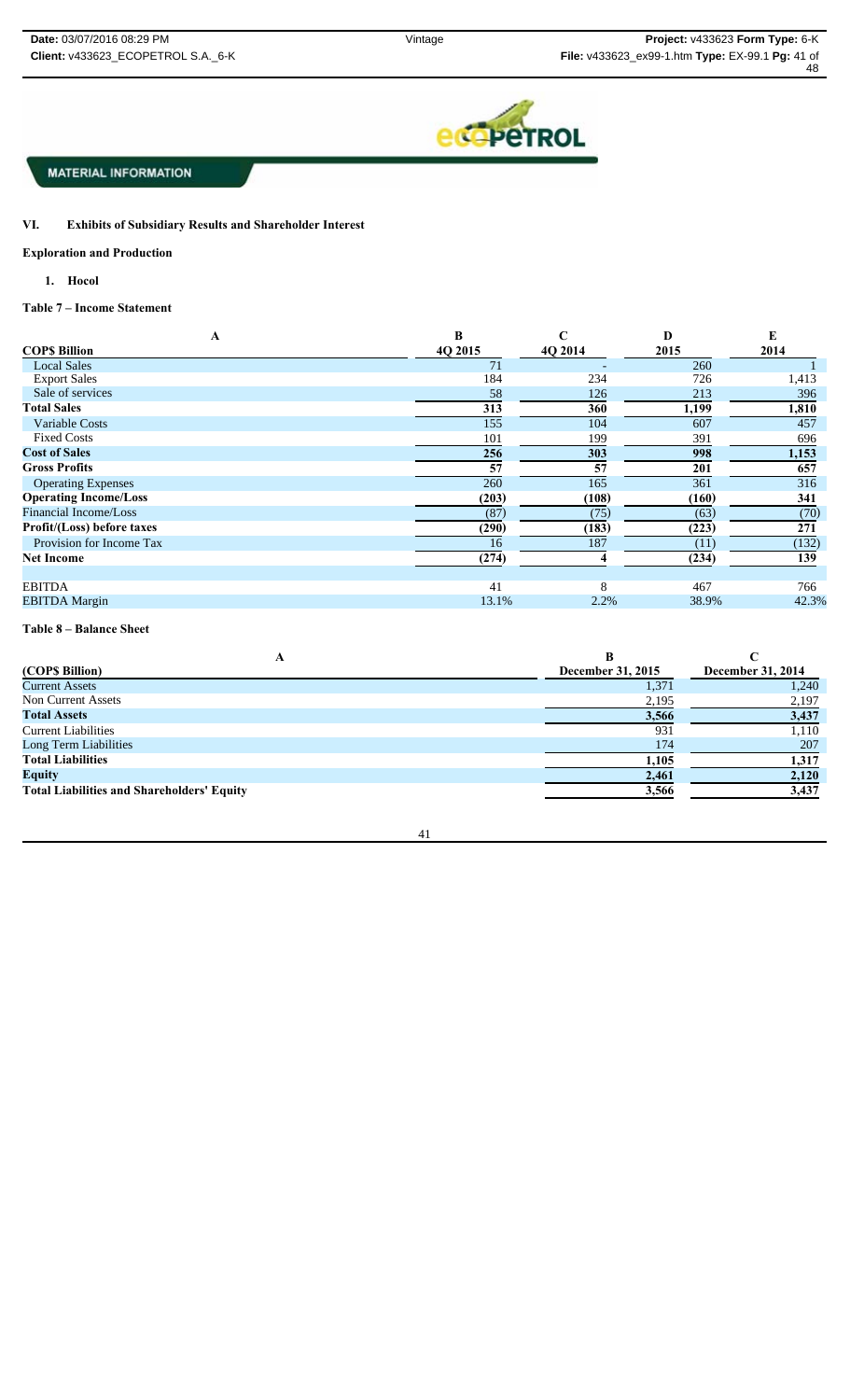

# **2. Savia Peru**

**Table 9 – Income Statement**

| A                            | B         | C        | D       | E       |
|------------------------------|-----------|----------|---------|---------|
| <b>USS million</b>           | 40 2015   | 40 2014  | 2015    | 2014    |
| <b>Local Sales</b>           | 30.3      | 65.1     | 161     | 355     |
| <b>Total Sales</b>           | 30.3      | 65.1     | 161.4   | 355.0   |
| <b>Variable Costs</b>        | 8.1       | 37.3     | 80.8    | 111.3   |
| <b>Fixed Costs</b>           | 28.2      | 28.6     | 87.7    | 108.5   |
| <b>Cost of Sales</b>         | 36.3      | 65.9     | 168.5   | 219.8   |
| <b>Gross Profits</b>         | (6.0)     | (0.8)    | (7.1)   | 135.2   |
| <b>Operating Expenses</b>    | (68.5)    | (45.4)   | (104.2) | (117.7) |
| <b>Operating Income/Loss</b> | (74.5)    | (46.2)   | (111.3) | 17.5    |
| Financial Income/Loss        | (0.5)     | (1.8)    | (2.7)   | (1.5)   |
| Profit/(Loss) before taxes   | (75.0)    | (48.0)   | (114.0) | 16.0    |
| Provision for Income Tax     | 22.2      | 19.4     | 31.3    | (9.0)   |
| <b>Net Income</b>            | (52.8)    | (28.6)   | (82.7)  | 7.0     |
|                              |           |          |         |         |
| <b>EBITDA</b>                | (10.9)    | (8.9)    | 27.7    | 132.4   |
| <b>EBITDA</b> Margin         | $-36.0\%$ | $-13.7%$ | 17.2%   | 37.3%   |

**Table 10 – Balance Sheet**

| A                                                 |                   |                   |
|---------------------------------------------------|-------------------|-------------------|
| (COPS Billion)                                    | December 31, 2015 | December 31, 2014 |
| <b>Current Assets</b>                             | 98.6              | 146.7             |
| Non Current Assets                                | 663.6             | 791.4             |
| <b>Total Assets</b>                               | 762.2             | 938.1             |
| <b>Current Liabilities</b>                        | 151.6             | 213.9             |
| Long Term Liabilities                             | 130.2             | 159.1             |
| <b>Total Liabilities</b>                          | 281.8             | 373.0             |
| <b>Equity</b>                                     | 480.4             | 565.1             |
| <b>Total Liabilities and Shareholders' Equity</b> | 762.2             | 938.1             |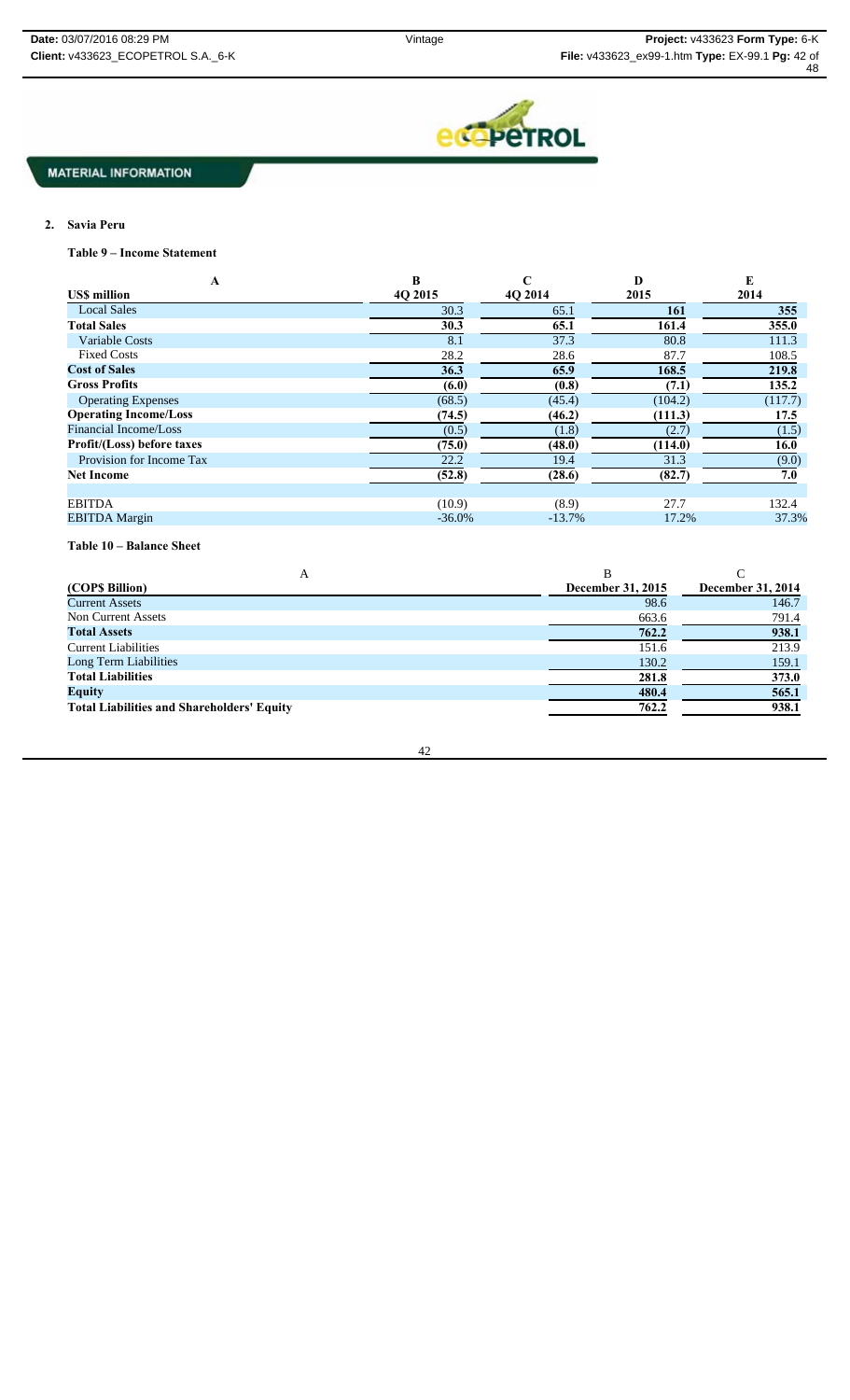

# **3. Equion**

**Table 11 – Income Statement**

| A                                 | B       | C       | D     | E     |
|-----------------------------------|---------|---------|-------|-------|
| <b>COPS Billion</b>               | 4Q 2015 | 4Q 2014 | 2015  | 2014  |
| <b>Local Sales</b>                | 74      | 68      | 354   | 291   |
| <b>Export Sales</b>               | 222     | 194     | 865   | 971   |
| <b>Total Sales</b>                | 296     | 262     | 1,219 | 1,262 |
| Variable Costs                    | 217     | 112     | 763   | 401   |
| <b>Fixed Costs</b>                | 56      | 67      | 196   | 203   |
| <b>Cost of Sales</b>              | 273     | 179     | 959   | 604   |
| <b>Gross Profits</b>              | 23      | 83      | 260   | 658   |
| <b>Operating Expenses</b>         | (57)    | (25)    | (74)  | (17)  |
| <b>Operating Income/Loss</b>      | (34)    | 58      | 186   | 641   |
| Financial Income/Loss             |         | 16      | 38    | 35    |
| <b>Profit/(Loss) before taxes</b> | (32)    | 74      | 224   | 676   |
| Provision for Income Tax          | 192     | (101)   | (49)  | (393) |
| <b>Net Income</b>                 | 160     | (27)    | 175   | 283   |
|                                   |         |         |       |       |
| <b>EBITDA</b>                     | 196     | 175     | 891   | 980   |
| <b>EBITDA</b> Margin              | 66%     | 67%     | 73%   | 78%   |

#### **Table 12 – Balance Sheet**

| A                                                 |                   |                   |
|---------------------------------------------------|-------------------|-------------------|
| (COPS Billion)                                    | December 31, 2015 | December 31, 2014 |
| <b>Current Assets</b>                             | 854               | 1,053             |
| Non Current Assets                                | 2,261             | 2,029             |
| <b>Total Assets</b>                               | 3,115             | 3,082             |
| <b>Current Liabilities</b>                        | 549               | 816               |
| Long Term Liabilities                             | 110               | 92                |
| <b>Total Liabilities</b>                          | 659               | 908               |
| <b>Equity</b>                                     | 2,456             | 2,174             |
| <b>Total Liabilities and Shareholders' Equity</b> | 3,115             | 3,082             |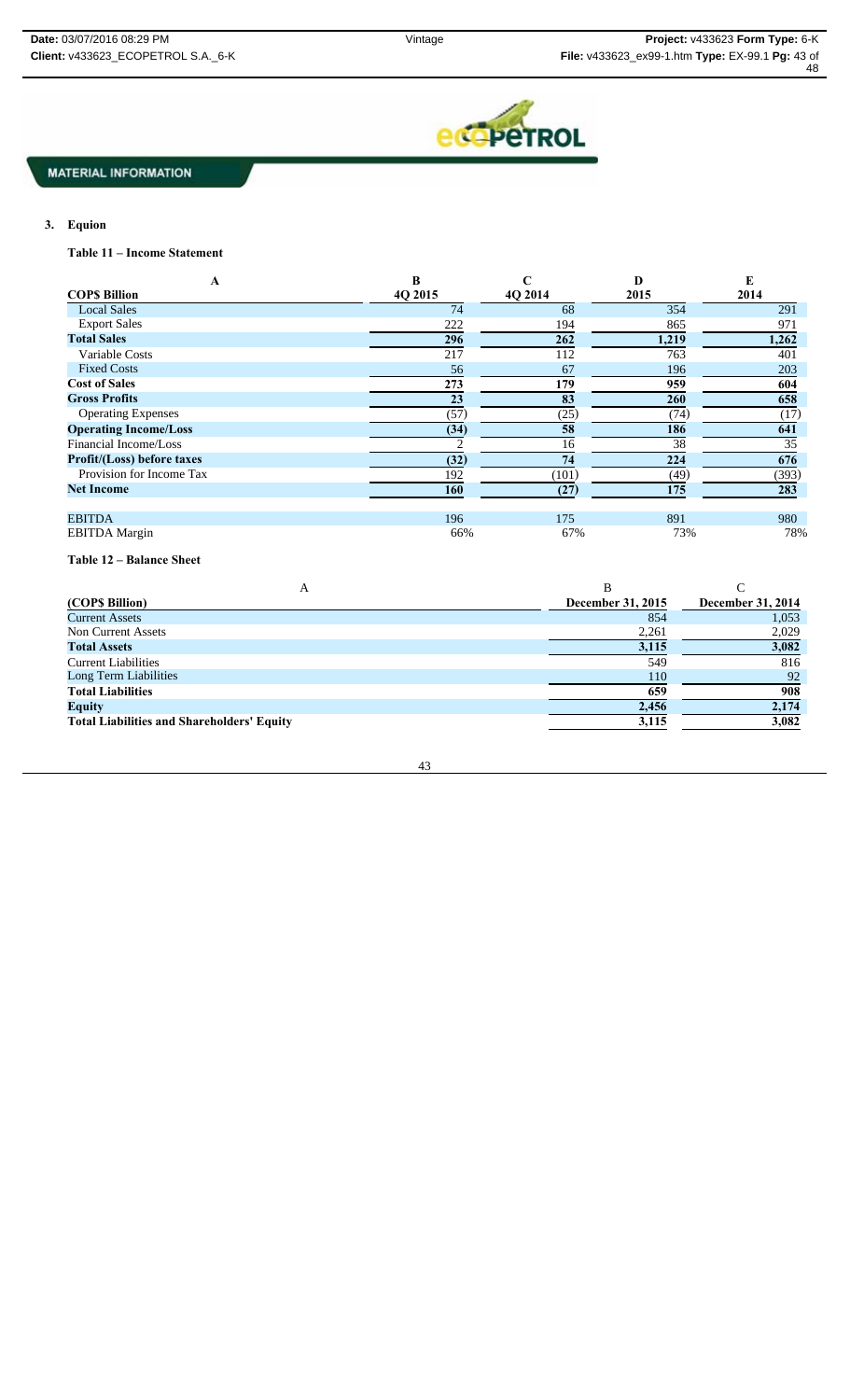

### **Refining and Petrochemical**

**1. Essentia (Propilco)**

**Table 13 – Sales Volumes** 

| л                    |         |         | ◡       | Ε       |
|----------------------|---------|---------|---------|---------|
| Sales volumes (tons) | 4O 2015 | 4O 2014 | 2015    | 2014    |
| Polypropylene        | 113,341 | 90,320  | 433,845 | 387,106 |
| Masterbatch          | 3,635   | 2,996   | 13,706  | 11,702  |
| Polyethylene         | 6,335   | 8.438   | 32,485  | 28,479  |
| <b>Total</b>         | 123,311 | 101,754 | 480,036 | 427,287 |

# **Table 14 – Income Statement**

| A                                 | B       | C       | D     | Е     |
|-----------------------------------|---------|---------|-------|-------|
| <b>COPS Billion</b>               | 4O 2015 | 4O 2014 | 2015  | 2014  |
| <b>Local Sales</b>                | 186     | 176     | 713   | 657   |
| <b>Export Sales</b>               | 278     | 246     | 1,106 | 982   |
| <b>Total Sales</b>                | 464     | 422     | 1,819 | 1,639 |
| Variable Costs                    | 331     | 353     | 1,383 | 1,392 |
| <b>Fixed Costs</b>                | 16      | 13      | 81    | 74    |
| <b>Cost of Sales</b>              | 347     | 366     | 1,464 | 1,466 |
| <b>Gross Profits</b>              | 117     | 56      | 355   | 173   |
| <b>Operating Expenses</b>         | 51      | 42      | 164   | 130   |
| <b>Operating Income/Loss</b>      | 66      | 14      | 191   | 43    |
| Financial Income/Loss             | (7)     | (17)    |       |       |
| <b>Profit/(Loss) before taxes</b> | 59      | (3)     | 193   | 44    |
| Provision for Income Tax          | (55)    | (15)    | (94)  | (15)  |
| <b>Net Income</b>                 |         | (18)    | 99    | 29    |
| <b>EBITDA</b>                     | 74      | 22      | 224   | 73    |
| <b>EBITDA</b> Margin              | 15.9%   | 5.2%    | 12.3% | 4.5%  |

**Table 15 – Balance Sheet**

| A                                                 |                   |                   |
|---------------------------------------------------|-------------------|-------------------|
| (COPS Billion)                                    | December 31, 2015 | December 31, 2014 |
| <b>Current Assets</b>                             | 794               | 891               |
| Non Current Assets                                | 980               | 789               |
| <b>Total Assets</b>                               | 1,774             | 1,680             |
| <b>Current Liabilities</b>                        | 386               | 597               |
| Long Term Liabilities                             | 94                | 121               |
| <b>Total Liabilities</b>                          | 480               | 718               |
| <b>Equity</b>                                     | 1,294             | 962               |
| <b>Total Liabilities and Shareholders' Equity</b> | 1,774             | 1,680             |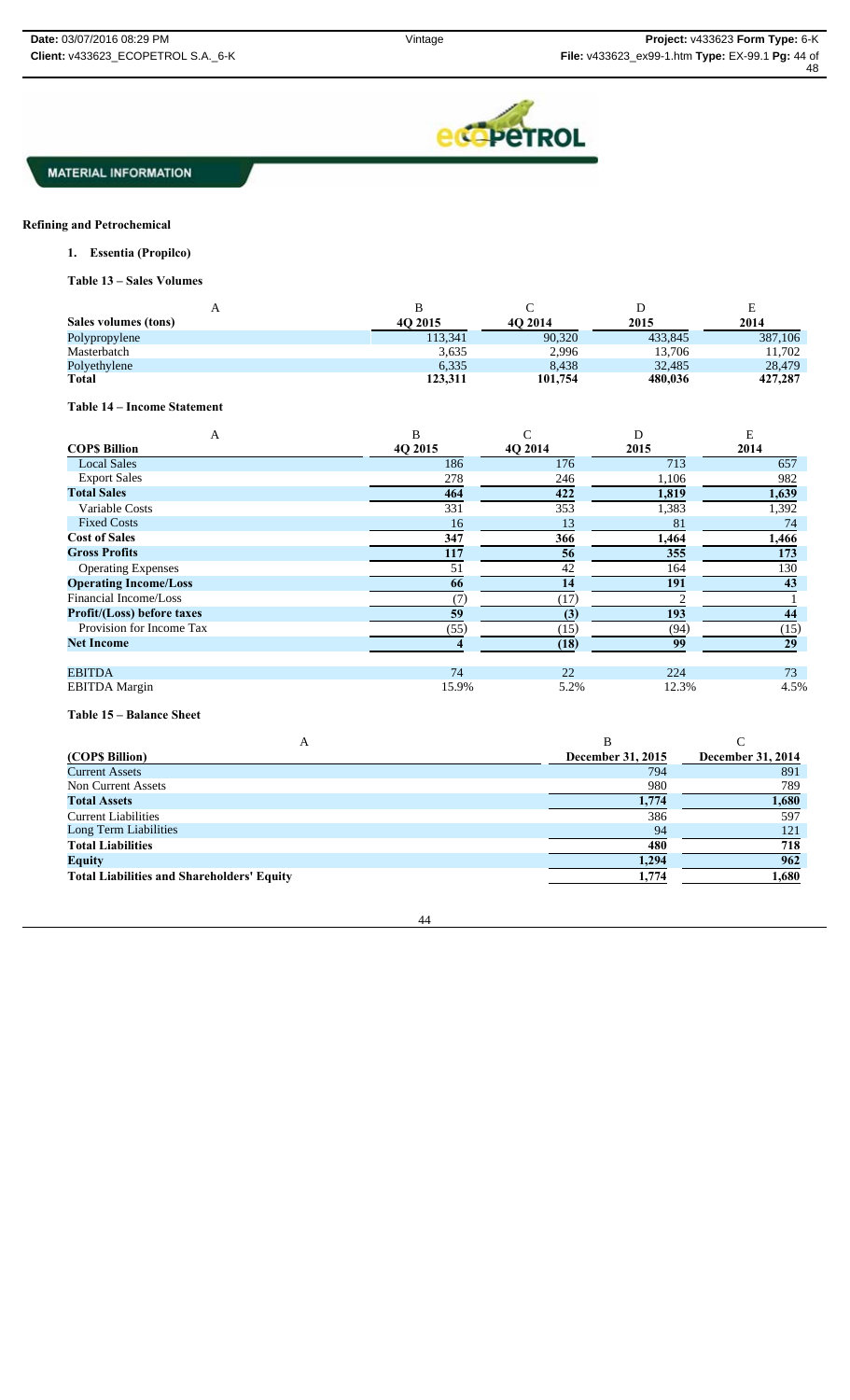

### **2. Reficar**

**Table 16 – Sales Volume**

| A             |               |         |      | н<br>∸ |
|---------------|---------------|---------|------|--------|
| Sales (mbd)   | <b>O</b> 2015 | 4O 2014 | 2015 | 2014   |
| Local         | 45.0          | 38.5    | 41.1 | 36.2   |
| International | 27.7          | 0.2     |      | 10.1   |
| <b>Total</b>  | 72.7          | 38.7    | 48.0 | 46.3   |

# **Table 17 – Income Statement**

| A                                 | B        | C        | D        | E        |
|-----------------------------------|----------|----------|----------|----------|
| <b>COPS Billion</b>               | 40 2015  | 4O 2014  | 2015     | 2014     |
| <b>Local Sales</b>                | 798      | 788      | 2,945    | 3,137    |
| <b>Export Sales</b>               | 312      |          | 312      | 775      |
| <b>Total Sales</b>                | 1,110    | 790      | 3,257    | 3,912    |
| Variable Costs                    | 1,027    | 675      | 3,019    | 3,569    |
| <b>Fixed Costs</b>                | 64       | 60       | 198      | 221      |
| <b>Cost of Sales</b>              | 1,091    | 735      | 3,217    | 3,790    |
| <b>Gross Profits</b>              | 19       | 55       | 40       | 122      |
| <b>Operating Expenses</b>         | 3,531    | 1,650    | 4,110    | 2,023    |
| <b>Operating Income/Loss</b>      | (3,512)  | (1,595)  | (4,070)  | (1,901)  |
| Financial Income/Loss             | (70)     | 75       | (74)     | 76       |
| <b>Profit/(Loss) before taxes</b> | (3,582)  | (1,520)  | (4, 144) | (1, 825) |
| Provision for Income Tax          | 955      | 550      | 987      | 512      |
| <b>Net Income</b>                 | (2,627)  | (970)    | (3,157)  | (1,313)  |
| <b>EBITDA</b>                     | (218)    | (183)    | (578)    | (338)    |
| <b>EBITDA</b> Margin              | $-19.6%$ | $-23.2%$ | $-17.7%$ | $-8.6\%$ |

# **Table 18 – Balance Sheet**

| (COP\$ Billion)                                   | December 31, 2015 | December 31, 2014 |
|---------------------------------------------------|-------------------|-------------------|
| <b>Current Assets</b>                             | 1,284             | 1,272             |
| Non Current Assets                                | 25,398            | 18,382            |
| <b>Total Assets</b>                               | 26,682            | 19,654            |
| <b>Current Liabilities</b>                        | 1,940             | 1.427             |
| Long Term Liabilities                             | 15,562            | 12,476            |
| <b>Total Liabilities</b>                          | 17,502            | 13,903            |
| <b>Equity</b>                                     | 9,180             | 5,751             |
| <b>Total Liabilities and Shareholders' Equity</b> | 26,682            | 19,654            |

**A B C**

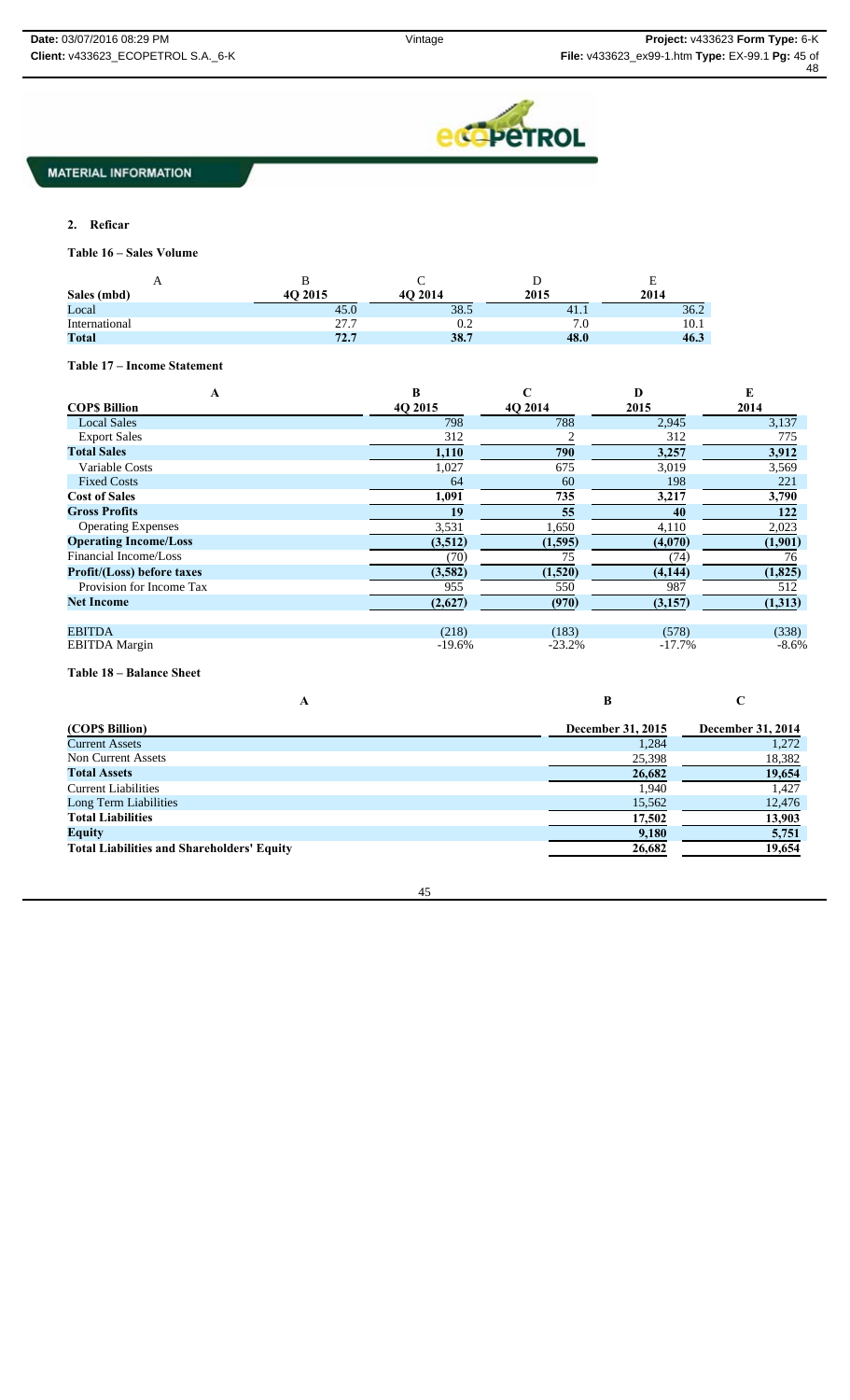

# **Transportation**

**1. Cenit**

**Table 19 – Income Statement**

| А                                 | B       | $\mathbf C$ | D     | E     |
|-----------------------------------|---------|-------------|-------|-------|
| <b>COPS Billion</b>               | 40 2015 | 4O 2014     | 2015  | 2014  |
| <b>Local Sales</b>                | 3       |             | 12    | 20    |
| Sale of services                  | 1,047   | 823         | 3,835 | 3,036 |
| <b>Total Sales</b>                | 1,050   | 828         | 3,847 | 3,056 |
| Variable Costs                    | 40      | 28          | 143   | 136   |
| <b>Fixed Costs</b>                | 693     | 800         | 2,087 | 2,225 |
| <b>Cost of Sales</b>              | 733     | 828         | 2,230 | 2,361 |
| <b>Gross Profits</b>              | 317     |             | 1,617 | 695   |
| <b>Operating Expenses</b>         | 140     | 171         | 350   | 300   |
| <b>Operating Income/Loss</b>      | 177     | (171)       | 1,267 | 395   |
| Financial Income/Loss             | 505     | 500         | 2,173 | 1,524 |
| <b>Profit/(Loss)</b> before taxes | 682     | 329         | 3,440 | 1,919 |
| Provision for Income Tax          | (129)   | (51)        | (734) | (241) |
| <b>Net Income</b>                 | 553     | 278         | 2,706 | 1,678 |
|                                   |         |             |       |       |
| <b>EBITDA</b>                     | 364     | (68)        | 1,872 | 749   |
| <b>EBITDA</b> Margin              | 34.7%   | $-8.2%$     | 48.7% | 24.5% |

**Table 20 – Balance Sheet**

| A                                                 |                   |                   |
|---------------------------------------------------|-------------------|-------------------|
| (COPS Billion)                                    | December 31, 2015 | December 31, 2014 |
| <b>Current Assets</b>                             | 1,392             | 2,649             |
| Non Current Assets                                | 16,205            | 15,541            |
| <b>Total Assets</b>                               | 17,597            | 18,190            |
| <b>Current Liabilities</b>                        | 1,516             | 1,110             |
| Long Term Liabilities                             | 814               | 1,240             |
| <b>Total Liabilities</b>                          | 2,330             | 2,350             |
| <b>Equity</b>                                     | 15,267            | 15,840            |
| <b>Total Liabilities and Shareholders' Equity</b> | 17,597            | 18,190            |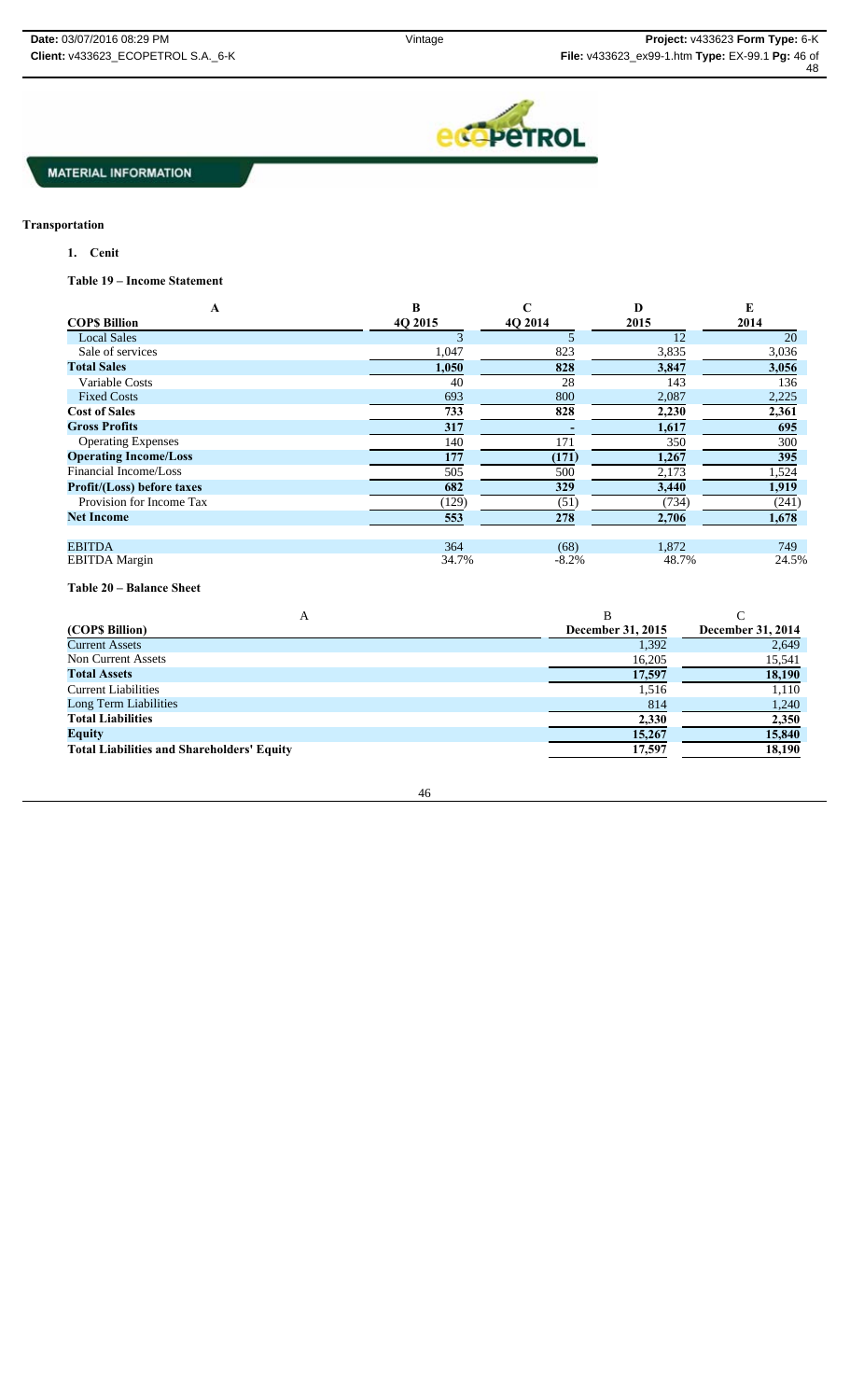

# **Biofuels**

**1. Ecodiesel**

**Table 21 – Sales Volume**

| $\overline{1}$       |         |                              |                               | ∸                                  |
|----------------------|---------|------------------------------|-------------------------------|------------------------------------|
| Sales volume (mboed) | 4O 2014 | 4O 2013                      | 2015                          | 2014                               |
| <b>Biodiesel</b>     | $-1$    | 2.0                          | $\mathcal{L}$ . $\mathcal{L}$ | $\cap$<br>$\overline{\phantom{a}}$ |
| Glycerin             | 0.2     | $\mathsf{U}.\mathsf{\Delta}$ | 0.2                           | 0.2                                |
| <b>Total</b>         | 2.6     | 4.4                          | 2.0                           | 2.4                                |

**Table 22 – Income Statement**

| A                                 | B       | C       | D      | E      |
|-----------------------------------|---------|---------|--------|--------|
| <b>COPS Billion</b>               | 40 2015 | 4O 2014 | 2015   | 2014   |
| <b>Local Sales</b>                | 101.88  | 71.25   | 380.37 | 302.39 |
| <b>Total Sales</b>                | 101.88  | 71.25   | 380.37 | 302.39 |
| Variable Costs                    | 89.38   | 62.41   | 329.51 | 263.24 |
| <b>Cost of Sales</b>              | 89.38   | 62.41   | 329.51 | 263.24 |
| <b>Gross Profits</b>              | 12.50   | 8.84    | 50.86  | 39.15  |
| <b>Operating Expenses</b>         | 2.63    | 2.97    | 12.45  | 10.77  |
| <b>Operating Income/Loss</b>      | 9.87    | 5.87    | 38.41  | 28.38  |
| Financial Income/Loss             | (2.82)  | (3.85)  | (5.15) | (5.74) |
| <b>Profit/(Loss)</b> before taxes | 7.05    | 2.02    | 33.26  | 22.64  |
| Provision for Income Tax          | (1.91)  | (0.18)  | (6.20) | (3.74) |
| <b>Net Income</b>                 | 5.14    | 1.84    | 27.06  | 18.90  |
|                                   |         |         |        |        |
| <b>EBITDA</b>                     | 11.74   | 7.47    | 44.97  | 34.59  |
| <b>EBITDA</b> Margin              | 11.5%   | 10.5%   | 11.8%  | 11.4%  |

#### **Table 23 – Balance Sheet**

| А                                                 |                   |                   |
|---------------------------------------------------|-------------------|-------------------|
| (COPS Billion)                                    | December 31, 2015 | December 31, 2014 |
| <b>Current Assets</b>                             | 73.25             | 62.19             |
| Non Current Assets                                | 68.66             | 74.18             |
| <b>Total Assets</b>                               | 141.91            | 136.37            |
| <b>Current Liabilities</b>                        | 57.09             | 44.79             |
| Long Term Liabilities                             | 10.50             | 31.79             |
| <b>Total Liabilities</b>                          | 67.59             | 76.58             |
| <b>Equity</b>                                     | 74.32             | 59.79             |
| <b>Total Liabilities and Shareholders' Equity</b> | 141.91            | 136.37            |